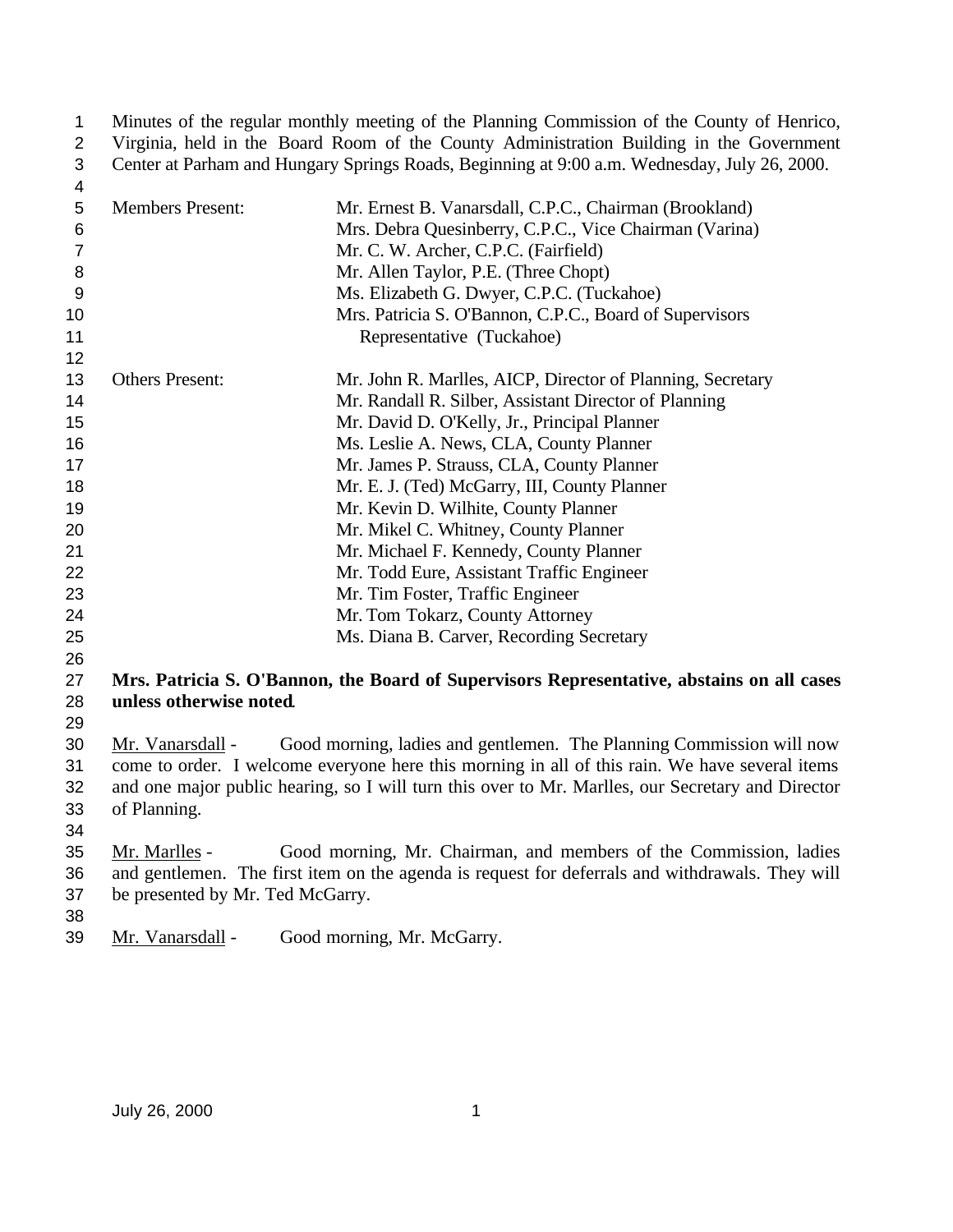Mr. McGarry -Good morning, Mr. Chairman and members of the Commission. On page 4 of your agenda, in the Three Chopt District, POD-80-99, Downtown Short Pump - Silver Diner, the applicant has requested deferral for 30 days to your August 23, 2000 meeting.

# **PLAN OF DEVELOPMENT - REVISED ARCHITECTURAL ELEVATIONS**

- **(Deferred from the June 28, 2000, Meeting)**
- 
- POD-80-99 (Revised) Downtown Short Pump - Silver Diner **Balzer & Associates for Short Pump Entertainment, L.L.C., Bee-Fit, Inc., Skate Nation of Richmond West, LLCC and Menin Development Companies, Inc.:** Request for approval of revised architectural elevations as required by Chapter 24, Section 24-106 of the Henrico County Code. The 23.18 acre site is located on the southeast corner of W. Broad Street (U.S. Route 250) and Pouncey Tract Road on parcels 36-A-19G, 19H, 19I, 19J, 21, 22N and 25. The zoning is B-2C, Business District (Conditional), M-1, Light Industrial District, and WBSO (West Broad Street Overlay) District. County water and sewer. **(Three Chopt)**

- 48 Mr. Vanarsdall Is anyone in the audience in opposition to the deferment of this case? This case is POD-80-99, Downtown Short Pump and it is involving the Silver Diner. Any opposition? Mr. Taylor.
- 
- Mr. Taylor Mr. Chairman, seeing there is no opposition, I would move that POD-80- 99, Downtown Short Pump - Silver Diner, be deferred for 30 days at the request of the applicant.
- Mrs. Quesinberry Second.
- 

 Mr. Vanarsdall - Motion made by Mr. Taylor and seconded by Mrs. Quesinberry. All in favor say aye. All opposed say no. The motion passes.

 At the request of the applicant, the Planning Commission deferred POD-80-99 (Revised) Downtown Short Pump - Silver Diner, to its meeting on August 23, 2000.

- Mr. Marlles The next item on the agenda is the Expedited Agenda and that will be presented by Mr. Ted McGarry.
- Mr. McGarry -On page 3 of your agenda, Gaskins Retirement Center. This is LP/POD-51-99, the landscape plan.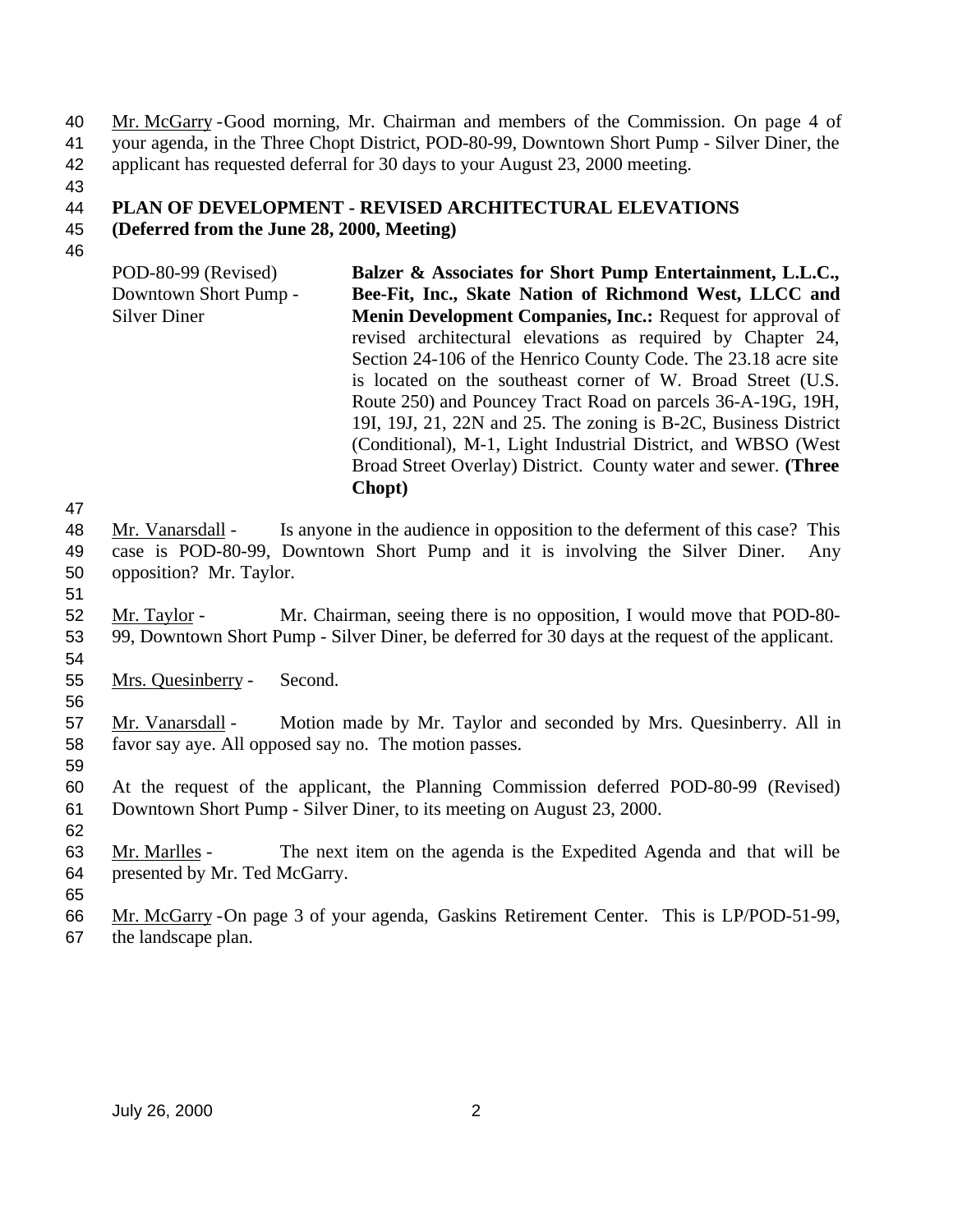### 68 **LANDSCAPE PLAN** 69

|                      | $LP/POD-51-99$<br><b>Gaskins Retirement</b><br>Center - Gaskins Road | <b>Balzer &amp; Associates, P. C.:</b> Request for a approval of a<br>landscape plan as required by Chapter 24, Sections 24-106 and<br>24-106.2 of the Henrico County Code. The 9.95 acre site is<br>located along the west line of Gaskins Road approximately<br>1,000 feet south of Three Chopt Road on parcel 58-A-35B. The<br>zoning is R-6C, General Residence District (Conditional).<br>(Three Chopt) (Tuckahoe) |
|----------------------|----------------------------------------------------------------------|-------------------------------------------------------------------------------------------------------------------------------------------------------------------------------------------------------------------------------------------------------------------------------------------------------------------------------------------------------------------------------------------------------------------------|
| 70<br>71<br>72       | Mr. Vanarsdall -                                                     | And I believe that has been changed to Tuckahoe?                                                                                                                                                                                                                                                                                                                                                                        |
| 73<br>74             | Mr. McGarry - That is correct.                                       |                                                                                                                                                                                                                                                                                                                                                                                                                         |
| 75<br>76             | Ms. Dwyer -                                                          | We thought it should always be in Tuckahoe.                                                                                                                                                                                                                                                                                                                                                                             |
| 77<br>78<br>79       | Mr. Vanarsdall -                                                     | Anyone in the audience in opposition to this case? This is LP/POD-51-99,<br>Gaskins Retirement Center - Gaskins Road? No opposition. Ms. Dwyer.                                                                                                                                                                                                                                                                         |
| 80<br>81<br>82<br>83 | Ms. Dwyer -<br>plans.                                                | I move the approval of LP/POD-51-99, Gaskins Retirement Center<br>Landscape Plan, subject to the annotations on the plans and standard conditions for landscape                                                                                                                                                                                                                                                         |
| 84<br>85             | Mr. Archer -                                                         | Second.                                                                                                                                                                                                                                                                                                                                                                                                                 |
| 86<br>87<br>88       | Mr. Vanarsdall -                                                     | Motion made by Ms. Dwyer and seconded by Mr. Archer. All in favor<br>say aye. All opposed say nay. The ayes have it.                                                                                                                                                                                                                                                                                                    |
| 89<br>90<br>91<br>92 | landscape plans.                                                     | The Planning Commission approved LP/POD-51-99 Landscape Plan for Gaskins Retirement<br>Center - Gaskins Road, subject to the annotations on the plans and the standard conditions for                                                                                                                                                                                                                                   |
| 93<br>94<br>95       | (July 2000 Plan).                                                    | Mr. McGarry - This is on page 7 of your agenda, this is in Varina, the subdivision Doran Forest                                                                                                                                                                                                                                                                                                                         |
| 96                   | <b>SUBDIVISION</b>                                                   |                                                                                                                                                                                                                                                                                                                                                                                                                         |
|                      | Doran Forest<br>(July 2000 Plan)                                     | E. D. Lewis & Associates, P.C. for N. K. D. Development and<br><b>Doran Development Co., L.L.C.:</b> The 45.8 acre site is located<br>on Doran Road and Four Mile Run Parkway on parcel 227-A-<br>2A. The zoning is R-2AC, One-Family Residence District<br>(Conditional), C-1, Conservation District and ASO, (Airport<br>Safety Overlay District). County water and sewer.<br>(Varina) 64 Lots                        |

97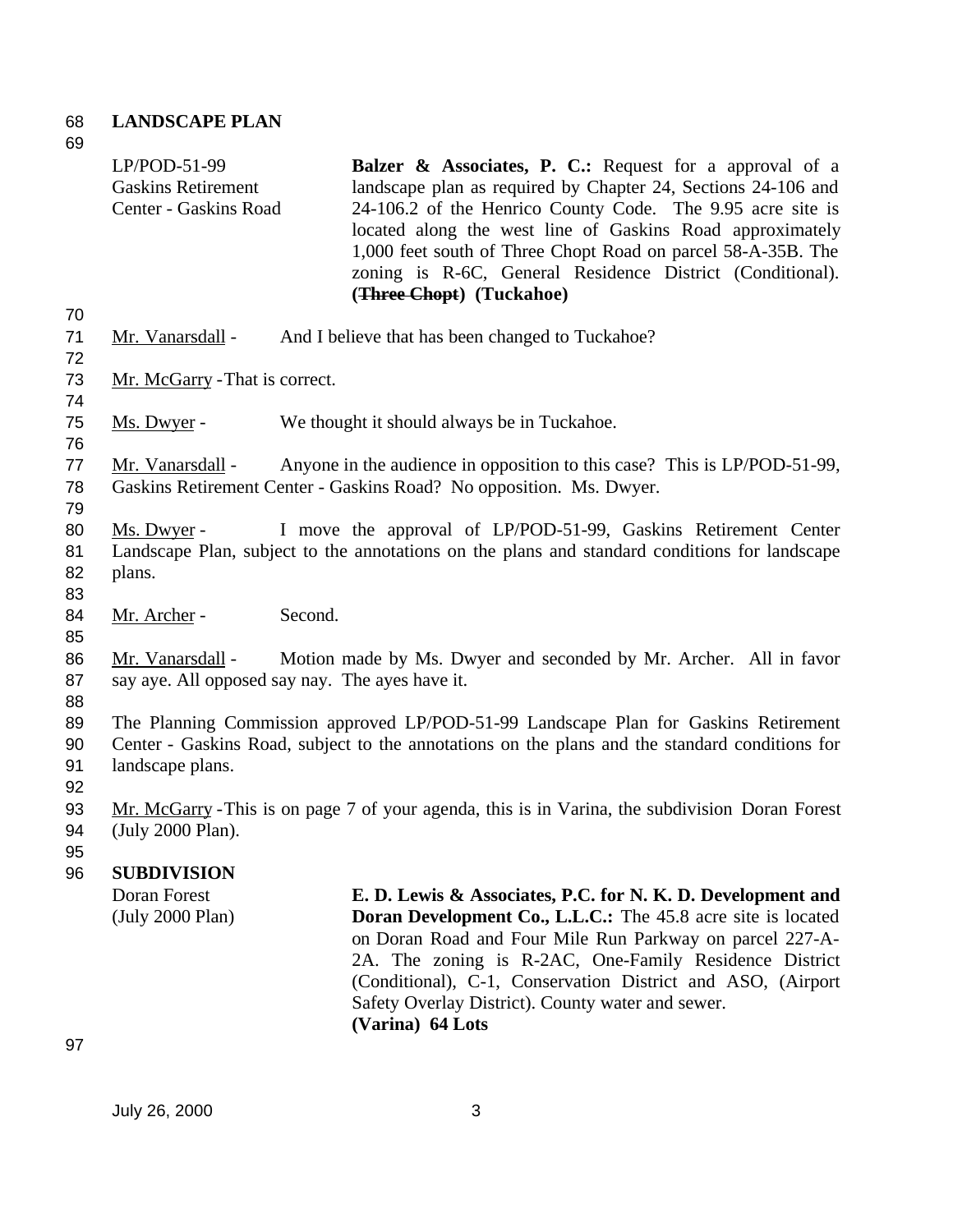- Mr. Vanarsdall Is anyone in the audience in opposition to this case? This is Doran Forest and it is in the Varina District. No opposition. Mrs. Quesinberry, we do have No. 17 added from the addendum.
- 
- Mrs. Quesinberry I move for recommending approval for Doran Forest (July 2000) Plan, subject to the annotations on the plan, the standard conditions for subdivisions served by Public Utilities and conditions Nos. 12 through 16 and No. 17 on the addendum.
- 

Mr. Archer - Second.

 Mr. Vanarsdall - We have a motion made by Mrs. Quesinberry and seconded by Mr. Archer. All in favor say aye. All opposed say nay. The ayes have it. The motion passes. 

- The Planning Commission approved Subdivision Doran Forest (July 2000 Plan), subject to the annotations on the plan, the standard conditions attached to these minutes for subdivisions served by public utilities and the following additional conditions:
- 
- 12. Each lot shall contain at least 13,500 square feet, exclusive of floodplain areas.
- 13. The limits and elevation of the 100-year frequency flood shall be conspicuously noted on the plat and construction plans and labeled "Limits of 100-Year Floodplain." Dedicate floodplain as a "Variable Width Drainage & Utility Easement."
- 14. Prior to requesting recordation, the developer shall furnish a letter from Virginia Power stating that this proposed development does not conflict with its facilities.
- 15. The detailed plant list and specifications for the landscaping to be provided within the 25- foot-wide planting strip easement along Doran Road and within the 25-foot-wide planting strip easement along the Virginia Power easement shall be submitted to the Planning Office for review and approval prior to recordation of the plat.
- 16. The proffers approved as a part of zoning case C-74C-99 shall be incorporated in this approval.
- 127 17. Stub street signage shall be provided in accordance with the requirements of the Directors of Planning and Public Works
- 
- Mr. McGarry -On Page 8 of your agenda, also in Varina, the subdivision Elko Meadows, (July 2000 Plan).
- 

# **SUBDIVISION**

Elko Meadows (July 2000 Plan) **Engineering Design Associates for Royster Construction Company:** The 3.641 acre site is located on the north line of Elko Road (State Route 156), approximately 0.2 mile northwest of White Oak Road on parcel 199-A-8. The zoning is A-1, Agricultural District. County water and septic tank/drainfield. **(Varina) 3 Lots**

136 Mr. Vanarsdall - This is Elko Meadows, (July 2000 Plan). Is anyone in the audience in opposition to this? No opposition. Mrs. Quesinberry.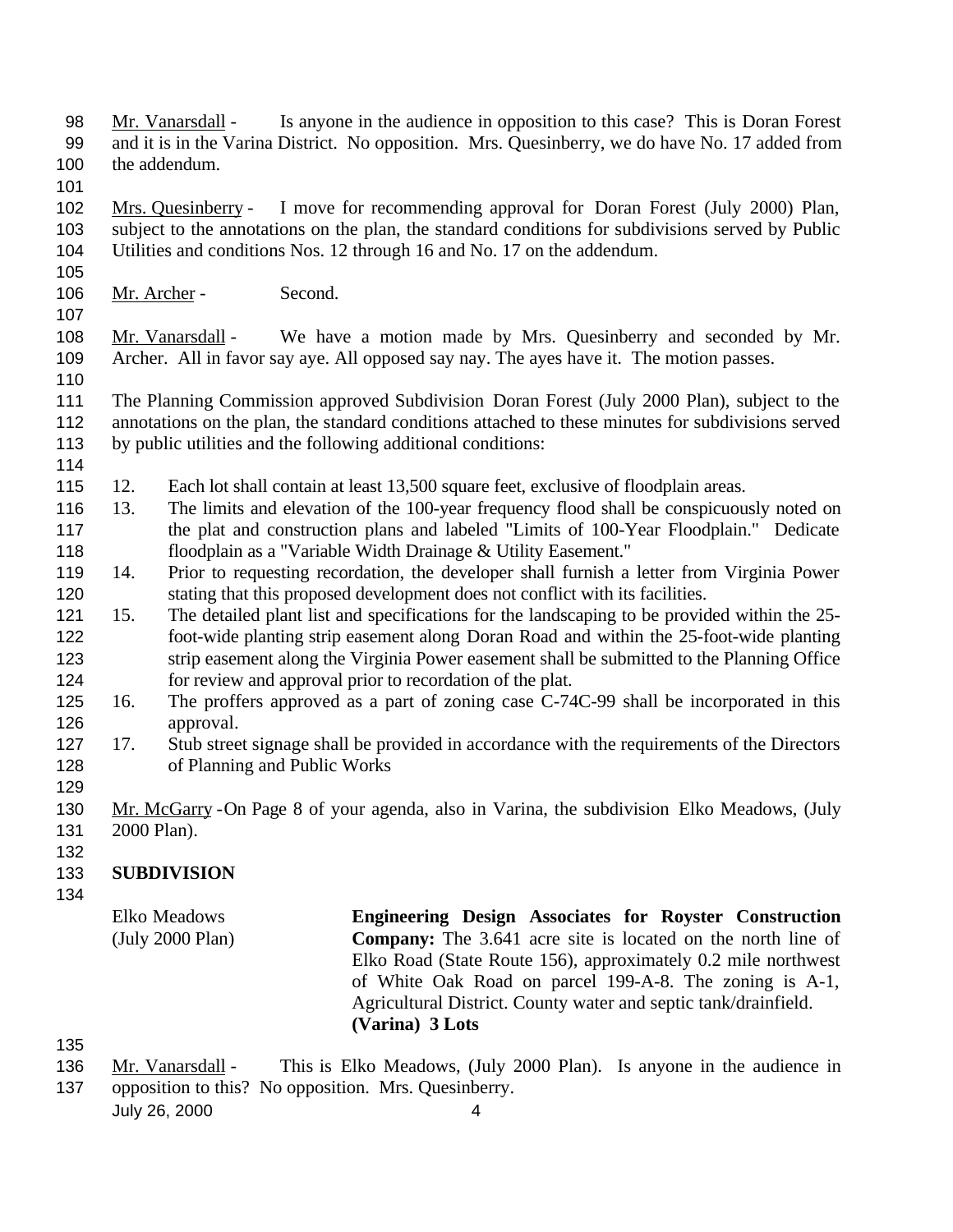Mrs. Quesinberry - I move for recommending approval of Elko Meadows (July 2000 Plan), subject to the annotations on the plan and standard conditions for subdivisions served by public water and individual septic tank/drainfield and condition No. 11.

 143 Ms. Dwyer - Second.

145 Mr. Vanarsdall - We have a motion made by Mrs. Quesinberry and a second by Ms. Dwyer. All in favor say aye. All opposed say nay. The ayes have it. The motion passes.

 The Planning Commission approved Subdivision Elko Meadows (July 2000 Plan), subject to the annotations on the plans, the standard conditions attached to these minutes for subdivisions served by public water and individual septic tank/drainfield and the following addition condition: 

- 11. Each lot shall contain at least one acre.
- 

Mr. McGarry -On page 9 of your agenda, in the Varina District, is the subdivision Chickahominy

Hills (July 2000 Plan).

#### **SUBDIVISION**

Chickahominy Hills (July 2000 Plan) **Engineering Design Associates for Major D. and Catherine P. Major, Jr. and Lee Conner Realty:** The 17.835 acre site is located on the north line of Old Williamsburg Road, approximately 900 feet west of White Oak Road on parcel 178- A-9B. The zoning is A-1, Agricultural District. Individual well, and septic tank/drainfield. **(Varina) 7 Lots**

 Mr. Vanarsdall - This is subdivision Chickahominy Hills. Is anyone in the audience in opposition to this case? Mrs. Quesinberry.

 Mrs. Quesinberry - I move for recommending approval of Chickahominy Hills (July 2000 Plan), subject to the standard conditions for subdivisions not served by public utilities and the annotations on the plan, delete No. 5 standard condition and added conditions Nos. 10 and 11. 

- 167 Mr. Archer Second.
- Mr. Vanarsdall We have a motion made by Mrs. Quesinberry and seconded by Mr. Archer. All in favor say aye. All opposed say nay. The motion passes.
- 

 The Planning Commission approved Subdivision Chickahominy Hills (July 2000 Plan), subject to the standard conditions attached to these minutes for subdivisions not served by public utilities with the exception of deleting condition No. 5, the annotations on the plans, and the following additional conditions:

- 
- 5. **DELETE THIS STANDARD CONDITION**.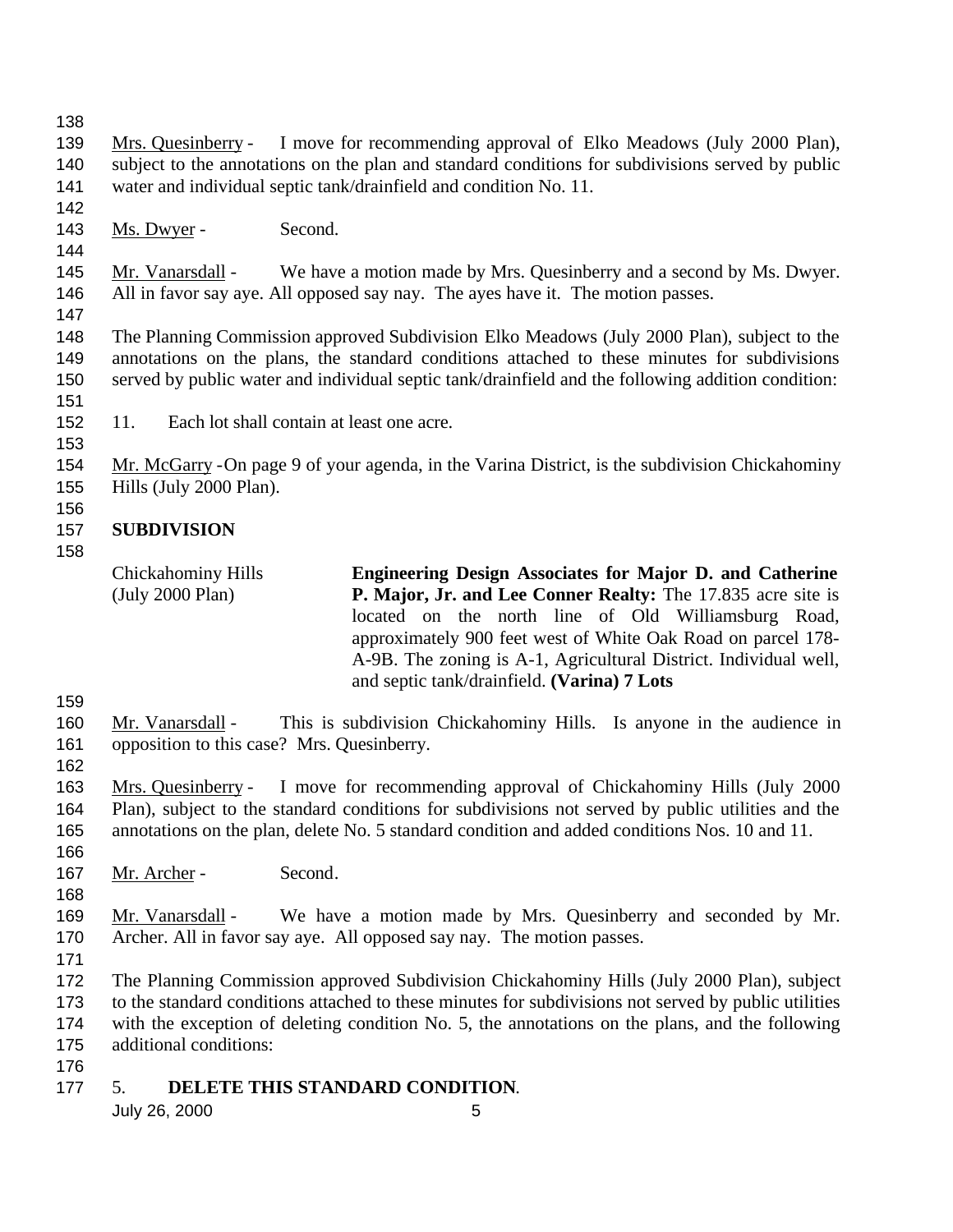10. The limits and elevation of the 100-year frequency flood shall be conspicuously noted on the plat and construction plans and labeled "Limits of 100-Year Floodplain." Dedicate floodplain as a "Variable Width Drainage & Utility Easement."

- 11. The detailed plant list and specifications for the landscaping to be provided within the 10- foot-wide planting strip easement along Williamsburg Road (U. S. Route 60) shall be submitted to the Planning Office for review and approval prior to recordation of the plat.
- 

### Mr. McGarry -On page 16 of your agenda, this is in Brookland, the subdivision Lakeside Gardens (July 2000 Plan).

#### **SUBDIVISION**

 Mr. Vanarsdall - Is anyone in the audience in opposition to subdivision Lakeside Gardens (July 2000 Plan)? This is in the Brookland District. No opposition. I move that Lakeside Gardens be approved on the Expedited Agenda with staff recommendations, annotations on the plans and the standard conditions for subdivisions served by public utilities.

 Mrs. Quesinberry - Second.

198 Mr. Vanarsdall - We have a motion made by Vanarsdall, seconded by Mrs. Quesinberry. All in favor say aye. All opposed say nay. The motion passes.

 The Planning Commission approved subdivision Lakeside Gardens (July 2000 Plan), subject to the annotations on the plans, the standard conditions attached to these minutes for subdivisions served by public utilities and the following additional condition:

12. Each lot shall contain at least 8,000 square feet.

 Mr. McGarry -On page 19 of your agenda, also in Brookland. This is the Hue Quang Buddhist Temple, POD-41-00.

Lakeside Gardens (July 2000 Plan) Tom Hardyman, Inc. and Lampkin Homes, Inc. for Ruby K. Hubbard: The .470 acre site is located on the northeast corner of Overton Road and Carmel Road, 2820 Overton Road on parcel 83-13-A-1. The zoning is R-4, One-Family Residence District. County water and sewer. **(Brookland) 2 Lots**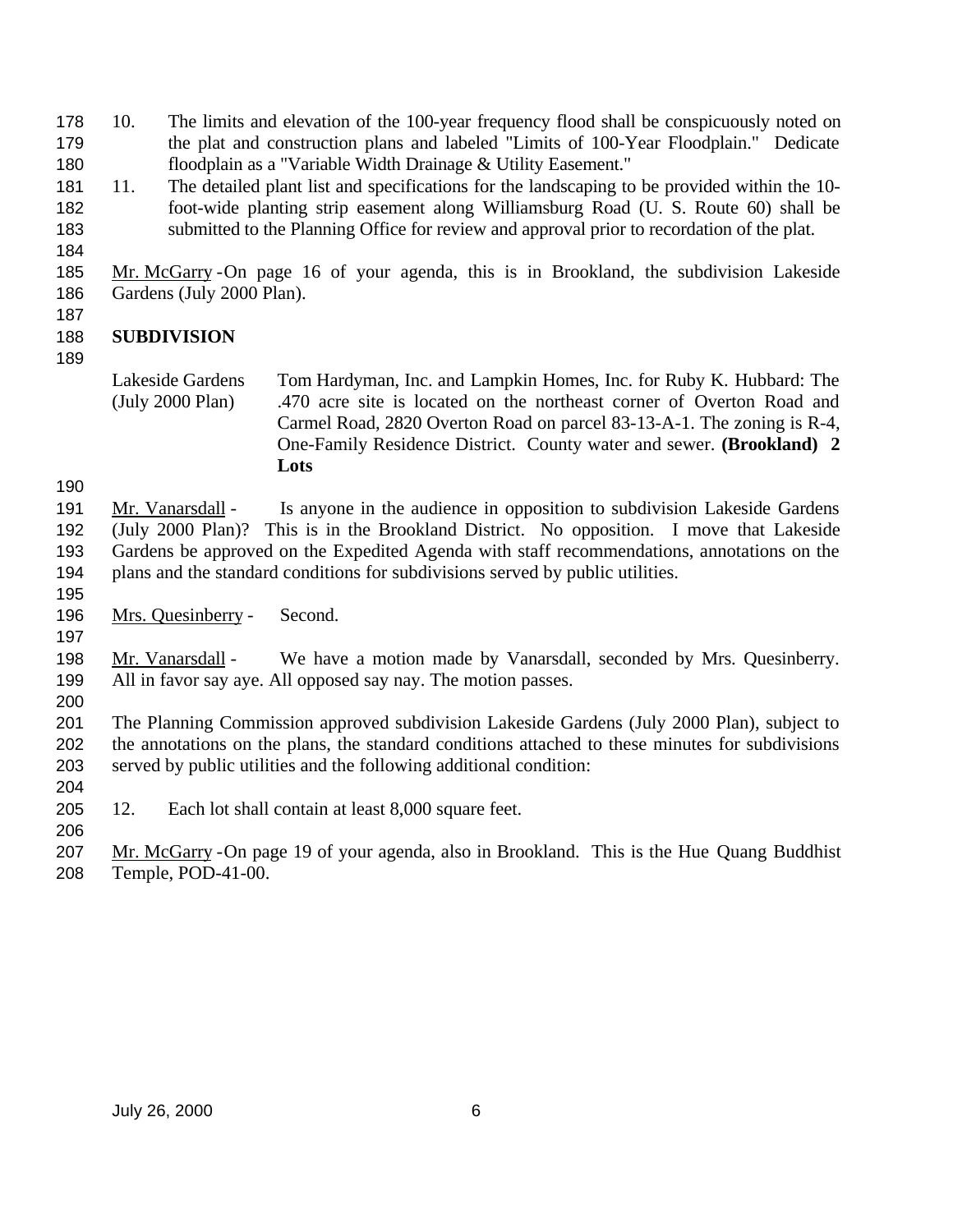#### **PLAN OF DEVELOPMENT (Deferred from the June 28, 2000, Meeting)**

|     | POD-41-00                 | Mayton & Associates, Inc. for Richmond Buddhist Associates:                                         |
|-----|---------------------------|-----------------------------------------------------------------------------------------------------|
|     | Hue Quang Buddhist Temple | Request for approval of a revised plan of development as                                            |
|     | - 8535 Hungary Road       | required by Chapter 24, Section 24-106 of the Henrico County                                        |
|     | $(POD-30-93$ Revised)     | Code to construct a one-story, 4,480 square foot temple. The                                        |
|     |                           | 3.107 acre site is located at 8535 Hungary Road, 430 feet east of                                   |
|     |                           | Everville Drive on parcel 50-A-15. The zoning is A-1,                                               |
|     |                           | Agricultural District and R-3AC, One-Family Residence District                                      |
|     |                           | (Conditional). County water and sewer. (Brookland)                                                  |
| 211 |                           |                                                                                                     |
| 212 | Mr. Vanarsdall -          | Is anyone in the audience in opposition to POD-41-00, Hue Quang                                     |
| 213 |                           | Buddhist Temple? No opposition. I move that this case be approved on the Expedited Agenda,          |
| 214 |                           | subject to the annotations on the plans, the standard conditions for developments of this type, and |
| 215 |                           | I would like to add Nos. 9 and 11 Amended, Mr. McGarry, and also the conditions Nos. 23             |

- through 27.
- 

Mrs. Quesinberry - Second.

220 Mr. Vanarsdall - We have a motion made by Mr. Vanarsdall and seconded by Mrs. Quesinberry. All in favor say aye. All opposed say nay. The ayes have it.

 The Planning Commission approved POD-41-00, Hue Quang Buddhist Temple - 8535 Hungary Road (POD-30-93 Revised), subject to the annotations on the plans, the standard conditions attached to these minutes for developments of this type, and the following additional conditions: 

- 9. **AMENDED** A detailed landscaping plan shall be submitted to the Planning Office for review and Planning Commission approval prior to the issuance of any occupancy permits.
- 11. **AMENDED** Prior to the installation of the site lighting equipment, a plan including depictions of light spread and intensity diagrams and fixture mounting height details shall be submitted for Planning Office review and Planning Commission approval.
- 23. The developer shall provide fire hydrants as required by the Department of Public Utilities in its approval of the utility plans and contracts.
- 24. Any necessary off-site drainage easements must be obtained in a form acceptable to the County Attorney prior to final approval of the construction plans by the Department of Public Works.
- 239 25. Deviations from County standards for pavement, curb or curb and gutter design shall be approved by the County Engineer prior to final approval of the construction plans by the Department of Public Works.
- 26. Insurance Services Office (ISO) calculations must be included with the utilities plans and contracts and must be approved by the Department of Public Utilities prior to the issuance of a building permit.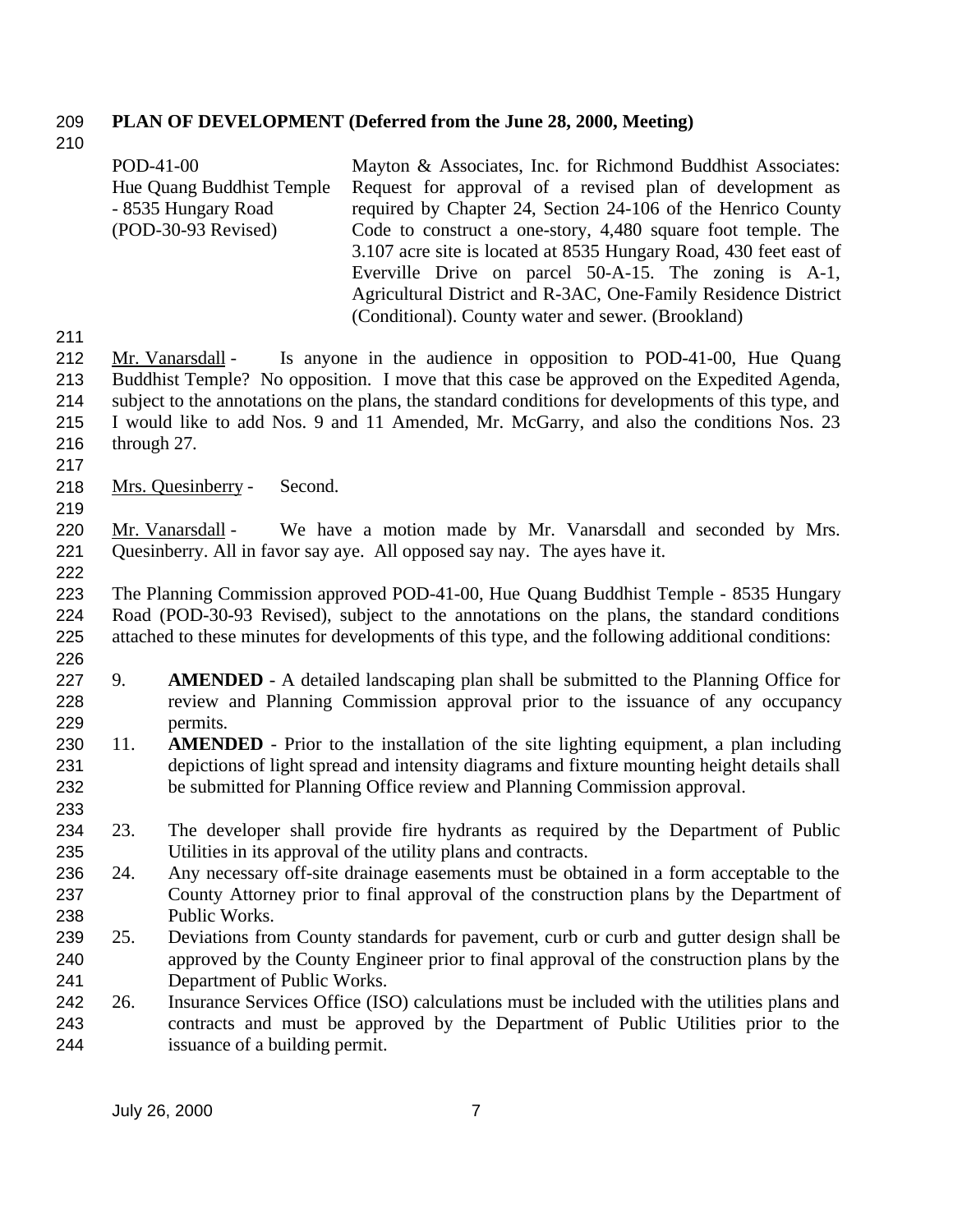- 245 27. Approval of the construction plans by the Department of Public Works does not establish the curb and gutter elevations along the Henrico County maintained right-of-way. The elevations will be set by Henrico County.
- Mr. McGarry -The last case on the Expedited Agenda is on page 20. This is in Varina. It is the subdivision Buhrman Estates, Section A (July 2000 Plan).

### **SUBDIVISION**

| Buhrman Estates, Section A | Steven B. Kent & Associates, P.C. for John B. Buhrman: The    |
|----------------------------|---------------------------------------------------------------|
| (July 2000 Plan)           | 143.106 acre site is located on the east side of Carters Mill |
|                            | Road, approximately 1.10 miles south of Willis Church Road on |
|                            | parcel 281-A-2. The zoning is A-1, Agricultural District.     |
|                            | Individual well and septic tank/drainfield. (Varina) 2 Lots   |

255 Mr. Vanarsdall - Is anyone in the audience in opposition to this case? This is in the Varina District, Buhrman Estates, Section A. No opposition. Mrs. Quesinberry.

- Mrs. Quesinberry Mr. Chairman, I will recommend approval for Buhrman Estates, Section A, (July 2000 Plan), subject to the annotations on the plan and standard conditions for subdivisions not served by public utilities.
- Mr. Taylor Second.

264 Mr. Vanarsdall - Motion made by Mrs. Quesinberry, seconded by Mr. Taylor. All in favor say aye. All opposed. The ayes have it. Thank you, Mr. McGarry.

 The Planning Commission approved Subdivision Buhrman Estates, Section A (July 2000 Plan), subject to the annotations on the plan and the standard conditions attached to these minutes for subdivisions not served by public utilities.

 Mr. Marlles - Mr. Chairman, the next item on the agenda is presented for information purposes only. It is the list of subdivision extensions of conditional approval and unless there are any questions, I will go to the next item on the agenda.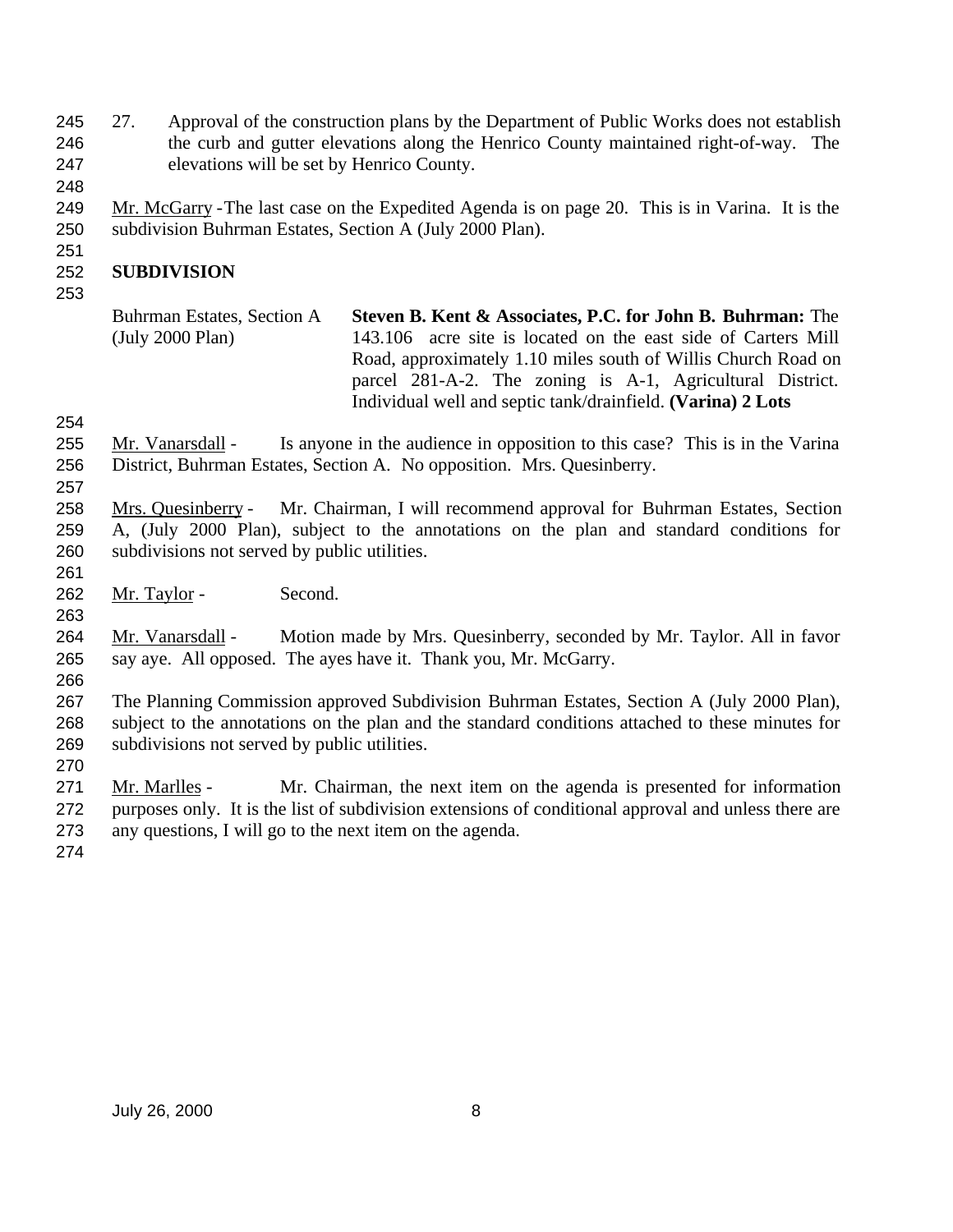# 275 **SUBDIVISION EXTENSIONS OF CONDITIONAL APPROVAL**

276

|                          | Subdivision                                                                                                                                                                                                      | Magisterial<br>District                                                    | Original No.<br>of Lots | Remaining<br>Lots | Previous<br>Extensions | Year(s)<br>Extended |
|--------------------------|------------------------------------------------------------------------------------------------------------------------------------------------------------------------------------------------------------------|----------------------------------------------------------------------------|-------------------------|-------------------|------------------------|---------------------|
|                          | Carter Oaks, Sec. C<br>(July 1993 Plan)                                                                                                                                                                          | Tuckahoe                                                                   | 8                       | 8                 | $\boldsymbol{7}$       | 1 Year<br>7/25/01   |
|                          | Clarendon Farms,<br>Parcel C<br>(March 1995 Plan)                                                                                                                                                                | Fairfield                                                                  | 195                     | 195               | 5                      | 2 Months<br>9/27/00 |
|                          | (Controlled Density)<br>Clarendon Farms,<br>Parcel 2<br>(July 1995 Plan)                                                                                                                                         | Fairfield                                                                  | 24                      | 24                | $\overline{4}$         | 2 Months<br>9/27/00 |
|                          | <b>Glenwood Lakes</b><br>(July 1997 Plan)                                                                                                                                                                        | Fairfield                                                                  | 265                     | 194               | $\mathbf{2}$           | 2 Years<br>7/25/02  |
| 277                      | Hungary Acres,<br><b>Section E</b>                                                                                                                                                                               | Fairfield                                                                  | 11                      | 11                | 9                      | 6 Months<br>1/24/01 |
| 278                      |                                                                                                                                                                                                                  |                                                                            |                         |                   |                        |                     |
| 279<br>280               | Mr. Vanarsdall -                                                                                                                                                                                                 | Was there a change to this?                                                |                         |                   |                        |                     |
| 281<br>282<br>283        | Mr. Wilhite -<br>subdivisions.                                                                                                                                                                                   | On the first page of your addendum, there is a list of extensions for all  |                         |                   |                        |                     |
| 284<br>285               | Mr. Vanarsdall -                                                                                                                                                                                                 | But no change to what was in our packet?                                   |                         |                   |                        |                     |
| 286<br>287<br>288<br>289 | Mr. Wilhite -<br>extension. All of these can be extended, and the length of the extensions show up on the<br>addendum.                                                                                           | In your packet there were a number of subdivisions still pending           |                         |                   |                        |                     |
| 290<br>291               | Mr. Vanarsdall -                                                                                                                                                                                                 | OK, thank you. All right, Mr. Secretary.                                   |                         |                   |                        |                     |
| 292<br>293<br>294<br>295 | Mr. Marlles -<br>amendment to the County's Major Thoroughfare Plan to remove Nuckols Road between<br>Springfield Road and Staples Mill Road. The staff presentation will be given by Mrs. Via.                   | Mr. Chairman, the next item is a public hearing. It is consideration of an |                         |                   |                        |                     |
| 296<br>297<br>298        | <b>PUBLIC HEARING:</b> Consideration of an Amendment to the County's Major Thoroughfare<br>Plan to remove Nuckols Road between Springfield Road and Staples Mill Road.<br><b>Presentation by Elizabeth Via</b> ) |                                                                            |                         |                   |                        | (Staff              |
| 299<br>300<br>301<br>302 | Mr. Vanarsdall -<br>audience in favor of removal? All right. Thank you. Mrs. Via.                                                                                                                                | Is anyone in the audience in opposition to this case? Is anyone in the     |                         |                   |                        |                     |
| 303<br>304               | Ms. Via -<br>Board of Supervisors initiated an amendment to the County's Major Thoroughfare Plan that<br>July 26, 2000                                                                                           | Mr. Chairman and members of the Planning Commission. On June 27 the        | 9                       |                   |                        |                     |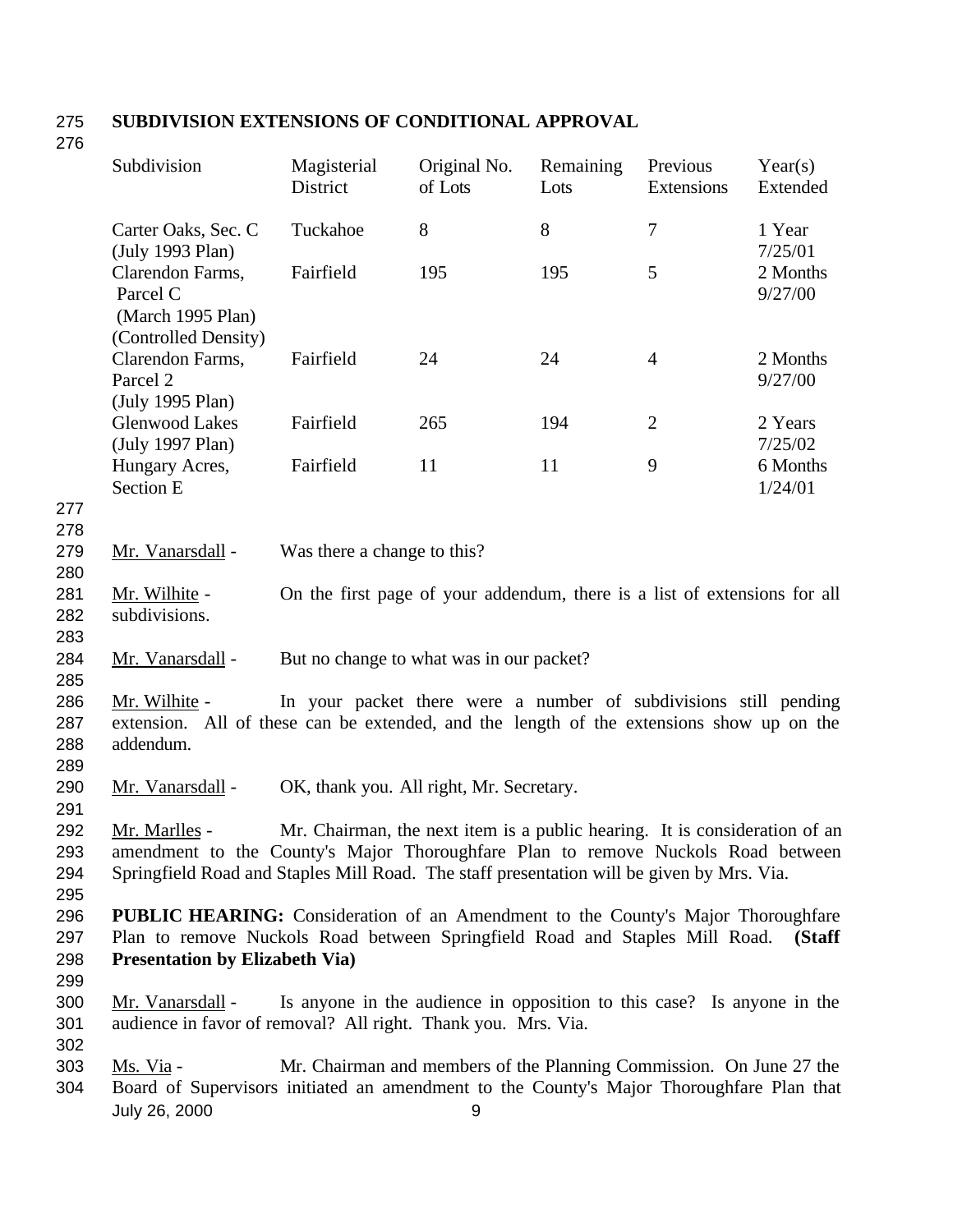would delete the extension of Nuckols Road from Springfield Road to Staples Mill Road. This is the Major Thoroughfare Plan that is shown on your screen currently. The extension that would be deleted by your action this evening if this is approved would be from Springfield Road in this area (pointing to screen) to Staples Mill Road in that area (pointing to screen). Nuckols Road is identified as a minor arterial on the Thoroughfare Plan and the road was proposed to provide access to and from residential neighborhoods and employment centers in the northwest end of the County. The area around the proposed roadway is planned as SR-1, R-1, which is suburban residential development. Last month the Board approved C-17C-00 in this area here (pointing out on the map on screen) which includes additional density in the form of a retirement community with zero lot lines single-family homes, townhouses, condominiums and apartments. The road is proposed to be eliminated, because building a road would have a detrimental impact on the residential neighborhoods you can see throughout the area of Nuckols Road extension, a County Park facility, which is Dunncroft Castle Park in this location here and a proposed middle school site. The County is in the process of closing on 60 acres in this location here that would be a proposed middle school and additional park land to Dunncroft Castle Park, and highly sensitive environmental area including a steep ravine and elevation change in this location here, and additional floodplains and wetlands in this area right here. In addition, the need for Nuckols Road can be met through existing road work and plan improvements on both Hungary Road and Springfield Road, that is shown here at the top of your screen. Springfield Road is proposed to be realigned. This is the current alignment of Springfield Road to Staples Mill to 95 in that direction, and Springfield Road is proposed to be realigned along this alignment, a more direct route from Springfield Road to Staples Mill. Because of this, the staff does recommend approval of this amendment which would delete again the extension of Nuckols Road, as shown at the bottom of the screen here (pointing to screen) from the Major Thoroughfare Plan. I will be happy to answer any questions you might have as well as Mr. Tim Foster, the Traffic Engineer, who is here as well.

Mr. Vanarsdall - Are there any questions of Ms. Via by Commission members:

 Ms. Dwyer - Ms. Via, could you go back to that particular map? How long has this stretch of Nuckols Road been on the Major Thoroughfare Plan? 

Ms. Via - I believe about 20 years.

339 Ms. Dwyer - And a large part of this road, it looks like, has already been built or some sections of it have already been built.

- Ms. Via Yes, if I go back to this slide here, the yellow on your screen shows the proposed right of way, the green is that it is dedicated but not yet built, and the black shows it is constructed right of way.
- 

- Ms. Dwyer So, most of Nuckols Road has been built and/or dedicated until we get to the property that was the subject of the zoning case, I guess, a month or two ago.
- 349 Ms. Via Yes, a portion of it has been built or dedicated.
-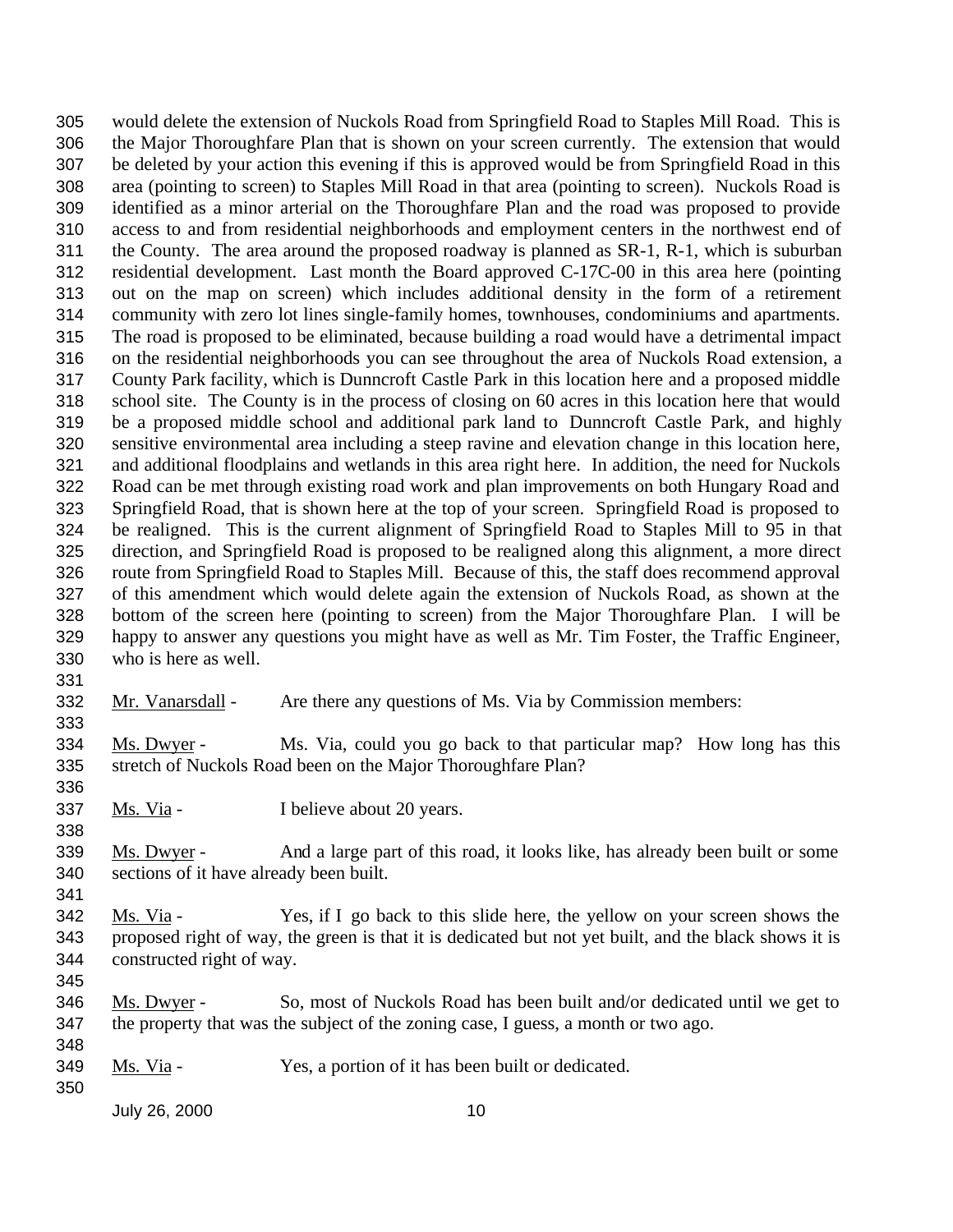- Ms. Dwyer So, for 20 years all of these subdivisions have been planned around this extension of Nuckols Road? Is that correct?
- 

Ms. Via - Yes, ma'am.

 Ms. Dwyer - And if we take out this Nuckols Road, then that is going to dump all of the traffic that would have gone on Nuckols Road onto the new Springfield and Hungary Road. Is that right? That will be the only place that that traffic will have to go.

 Ms. Via - The traffic will go on Springfield and Hungary Road, which according to the Traffic Engineer, have the capacity to handle the additional traffic. One of the other recommendations of the Traffic Engineer is to construct a portion of Nuckols Road from this point here (pointing to screen) to this point here (pointing to screen), which would allow these neighborhoods access onto Springfield Road.

- Ms. Dwyer - Nuckols Road goes all of the way from Pouncey Tract to this point. What
	- is the distance of that road?
	- Ms. Via - From Pouncey Tract? I don't believe that I have that measurement available for you today. I can get that for you, ma'am.
- 
- 372 Ms. Dwyer OK. I guess I'd be concerned about doing that because I think it would draw all of the Nuckols Road traffic into the neighborhoods, and these neighborhoods would probably become the subject of a lot of drive-through traffic. We had that problem in Tuckahoe when roads were taken away, and then the traffic doesn't go away. The traffic just filters in through residential neighborhoods instead of on the major roadways that were originally planned. So, I think I have a concern about drawing Nuckols into the neighborhood when it didn't have an outlet to Staples Mill. Does the new Springfield, does that cause any environmentally-sensitive areas?
- Ms. Via There is an area of flood plain in this general location here, (pointing to screen) which is the same stream that Nuckols Road crosses, however, the elevation change is not as severe in the Springfield Road area.
- 385 Ms. Dwyer - OK. And how much traffic then would have to take Springfield or Hungary if we eliminate Nuckols? How many vehicles per day would it be, instead of them being divided among three roads, would have to either flow through Springfield or flow through down Hungary?
- 

- Ms. Via I think I am going to defer that question to the Traffic Engineer.
- Mr. Vanarsdall Good morning, Mr. Foster.
- Mr. Foster Good morning. For the record, I am Tim Foster, the Traffic Engineer. What we are looking at, the traffic volume we anticipated on Nuckols Road was around between
- July 26, 2000 11 10 and 12 thousand vehicles a day. Now, all of that traffic isn't new traffic but it is traffic that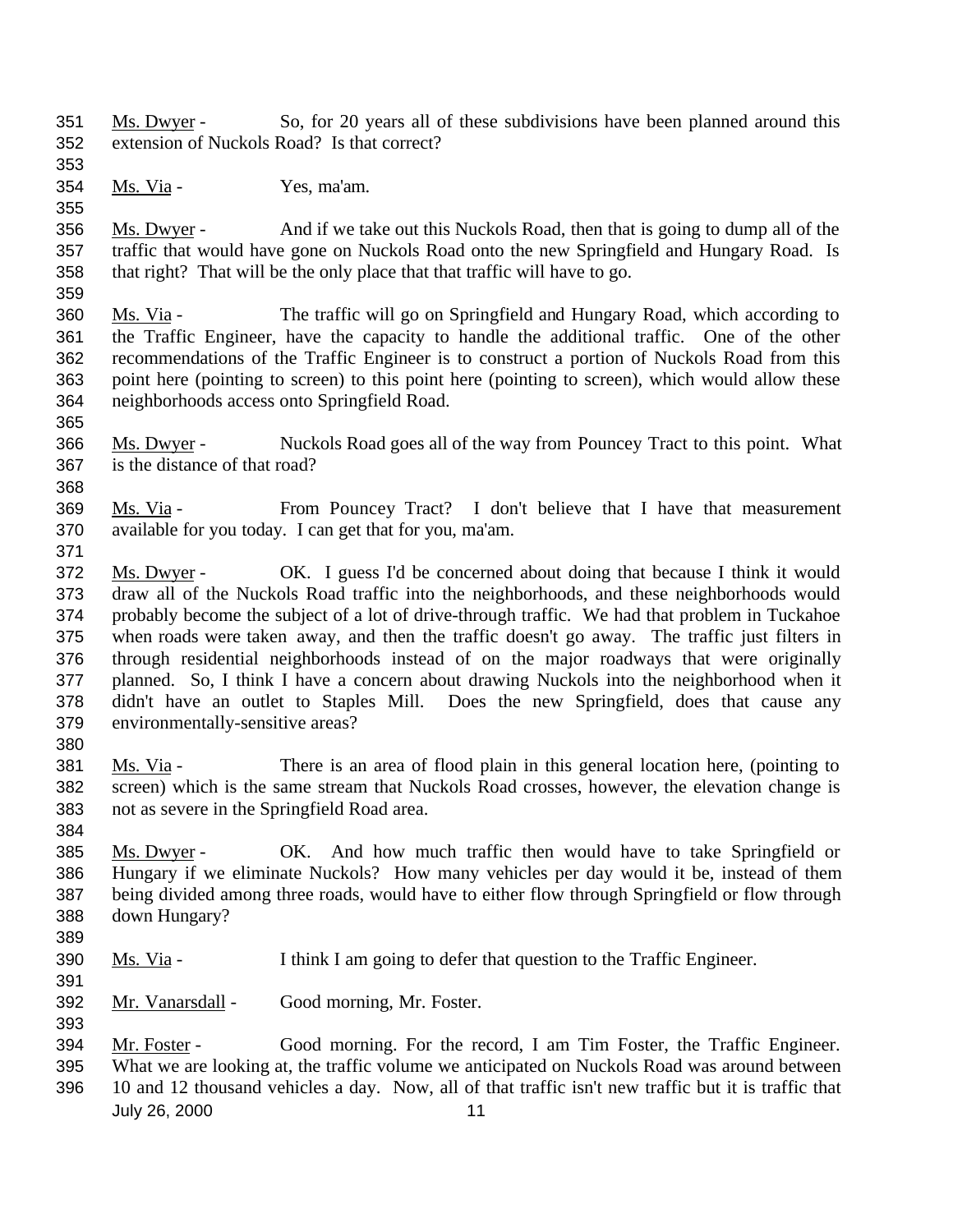was going to be coming from the neighborhood. When we looked at different diversions of traffic, if you will, we put some of it on Springfield Road, some of it on Hungary Road, but also given the fact of where it is located, a lot of that traffic would be using I-295 because we do have a parallel interstate corridor there. Looking at the growth in ten years now, we estimated approximately around 26,000 cars a day on Hungary. We think that is a conservative estimate actually on the high side. That was not only the traffic coming from Nuckols Road would be, but also we grew the traffic at a rate of 3% a year. It is not growing at that rate now, because we've been pretty flat for the last five years, about 1%, but we are really conservative in trying to bump those numbers up. We also think that the amount of traffic on Springfield Road would yield about 11,000 to 12,000 cars a day, with a four-lane divided roadway, which is anticipated in there. A four-lane divided driveway is pretty low, and can be accommodated by that traffic. Then we have the 295 Corridor, which is a six-lane interstate highway, which is being under utilized from that standpoint, and we do expect some traffic to divert there, too. The other thing with this whole subdivision that we have here, all of the subdivisions put together, this is a situation where we have very good internal circulation with the subdivisions. If you are in those subdivisions there, if you are on Broad Meadows near Francistown Road, you can actually get to Springfield Road and some of the other subdivisions without ever going out onto these roads. Unfortunately, we don't have a lot of that in some of the newer subdivisions in the west end, and by virtue of that, it disburse traffic a lot better than just having one or two points of access to a subdivision, and when you disburse that traffic it makes for a better traffic circulation and we don't have as much traffic. Everyone from that subdivision doesn't come to one point and that is the reason we feel the roads can accommodate it.

 Ms. Dwyer - Is Francistown, because I used to live in that neighborhood so I am familiar with the roads, is Francistown going to be improved? Because I know that is a narrow fairly winding road, and I guess people who want to go 95 would probably, they may use Francistown to get access to Springfield.

 Mr. Foster - Well, actually, unless you haven't been down Francistown Road in a while, it has already been improved. We widened that road to a 40-foot road a couple of years ago. It is curb and guttered, 40-feet wide, all the way from Springfield Road to Hungary Road. 

Ms. Dwyer - OK. I am thinking of the Old Springfield Road.

431 Mr. Foster - The Old Springfield will be improved to a four-lane divided roadway. Some of the right-of-way has already been dedicated with the subdivisions that are being built now, and you can see from the map (pointing to map) some of the dedicated right-of-way. We probably have close to 50% of the dedicated right of way already for that particular road.

- 436 Ms. Dwyer Is that a State road?
- 

438 Mr. Foster - That is a State road and it would remain a State road when it is constructed. We anticipate the old Springfield part of it would probably become our road and the new part would become their road, and we are continuing to ask them to put that in their 6- year plan.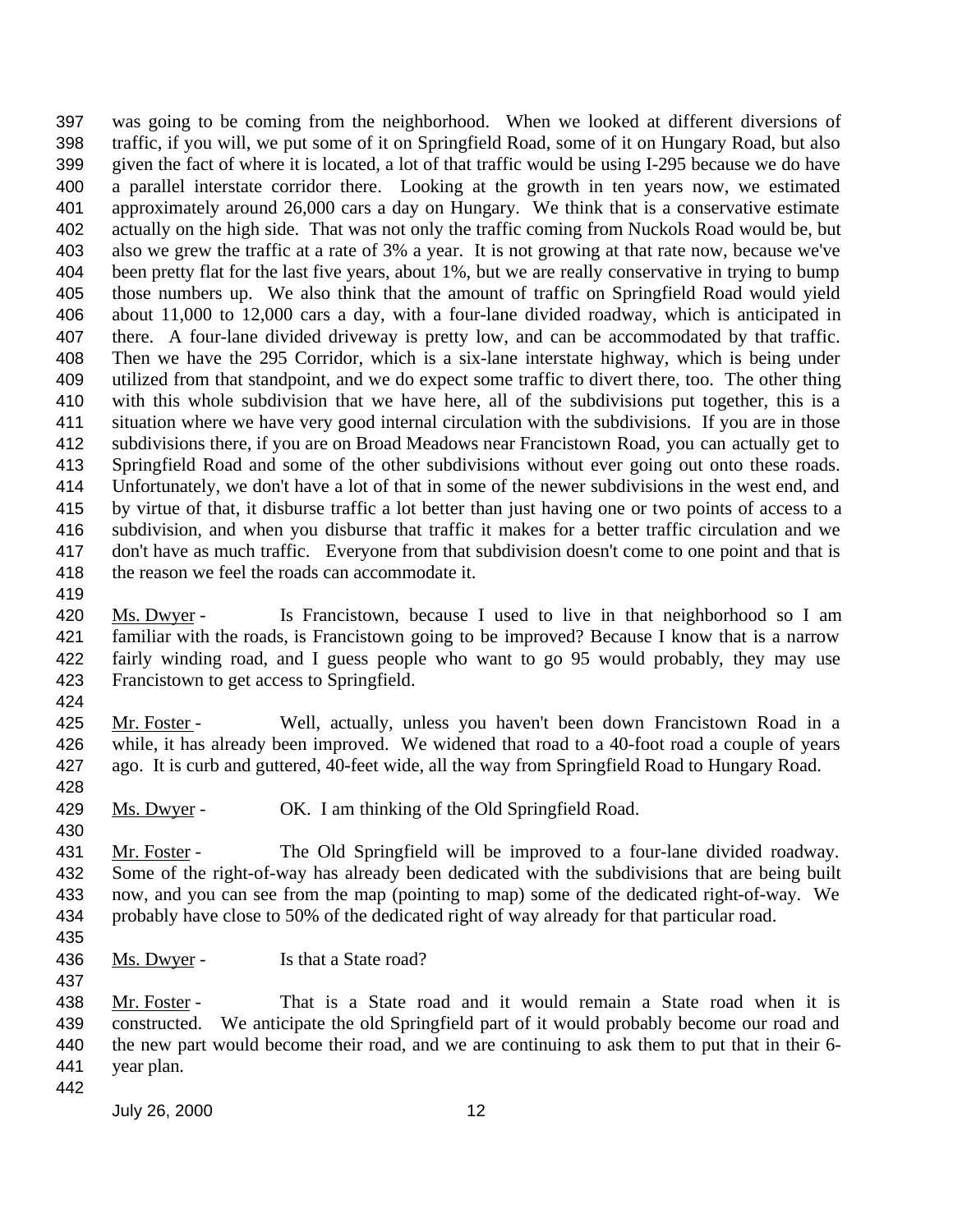| 443 | Ms. Dwyer -  | The County doesn't have control over when that would be built? That is |
|-----|--------------|------------------------------------------------------------------------|
| 444 | the State's? |                                                                        |
| 445 |              |                                                                        |
| 446 | Mr. Foster - | That is correct.                                                       |
| 447 |              |                                                                        |
| 448 | Ms. Dwyer -  | So, we don't know when that would be built?                            |
| 449 |              |                                                                        |
| 450 | Mr. Foster - | That's correct. We think it would be within the next six years.        |
| 451 |              |                                                                        |
| 452 | Ms. Dwyer -  | Pardon me.                                                             |
| 453 |              |                                                                        |
| 454 | Mr. Foster - | We think it would be within the next six years.                        |
| 455 |              |                                                                        |

#### 456 Ms. Dwyer - So, if you're coming down Nuckols, if we take this off of the Major Thoroughfare Plan, you'd hit Springfield and you'd have to turn left to go to Springfield or turn right and go down Springfield to Hungary to get to Staples Mill. You wouldn't be able to go straight on through.

 Mr. Foster - That is correct, and if you are going to Staples Mill Road, we anticipate that most of the traffic would actually take the left, because if you look at it, it is more of a direct shot to Springfield Road by taking the left movement. If you are going south on Staples Mill, then probably you would take Springfield down to Hungary, but once you take Springfield down to Hungary and get to the intersection of Gaskins and Hungary, there are a lot of options left to take in that direction, so that, when we looked at disbursing traffic we looked at - that is one of the reasons. Most of the traffic that we have assigned to Hungary is actually background traffic and not necessarily traffic from Nuckols Road.

 Ms. Dwyer - Some mention was made of some of the residents along Nuckols Road being affected if Nuckols Road is continued, although part of it has already been built anyway, but there are also a lot of residences and planned residential development along Springfield, so they will be similarly affected by the new Springfield, when that is built. It would seem to me that the people who live along Springfield will be more affected if we take Nuckols Road away because they are going to have to bear the Nuckols Road traffic, the additional Nuckols Road traffic.

 Mr. Foster - Yes, ma'am. All of the traffic, there are still houses that front that portion of Springfield Road. As with Nuckols Road, that shows up on all of the plats. That right of way has already been dedicated. There are already entrances to some of the subdivisions that plan to be connected into that portion of Springfield Road. The question you ask is very difficult. It is a little bit subjective, because some people it doesn't matter, some people who live on Springfield and back up to that right of way will probably have something to say about it when we get ready to build it, but we think that there will actually be less houses that will be affected by Springfield Road and you can see this from the map we have here.

<sup>487</sup> Ms. Dwyer - Well, that is because it hasn't been developed yet.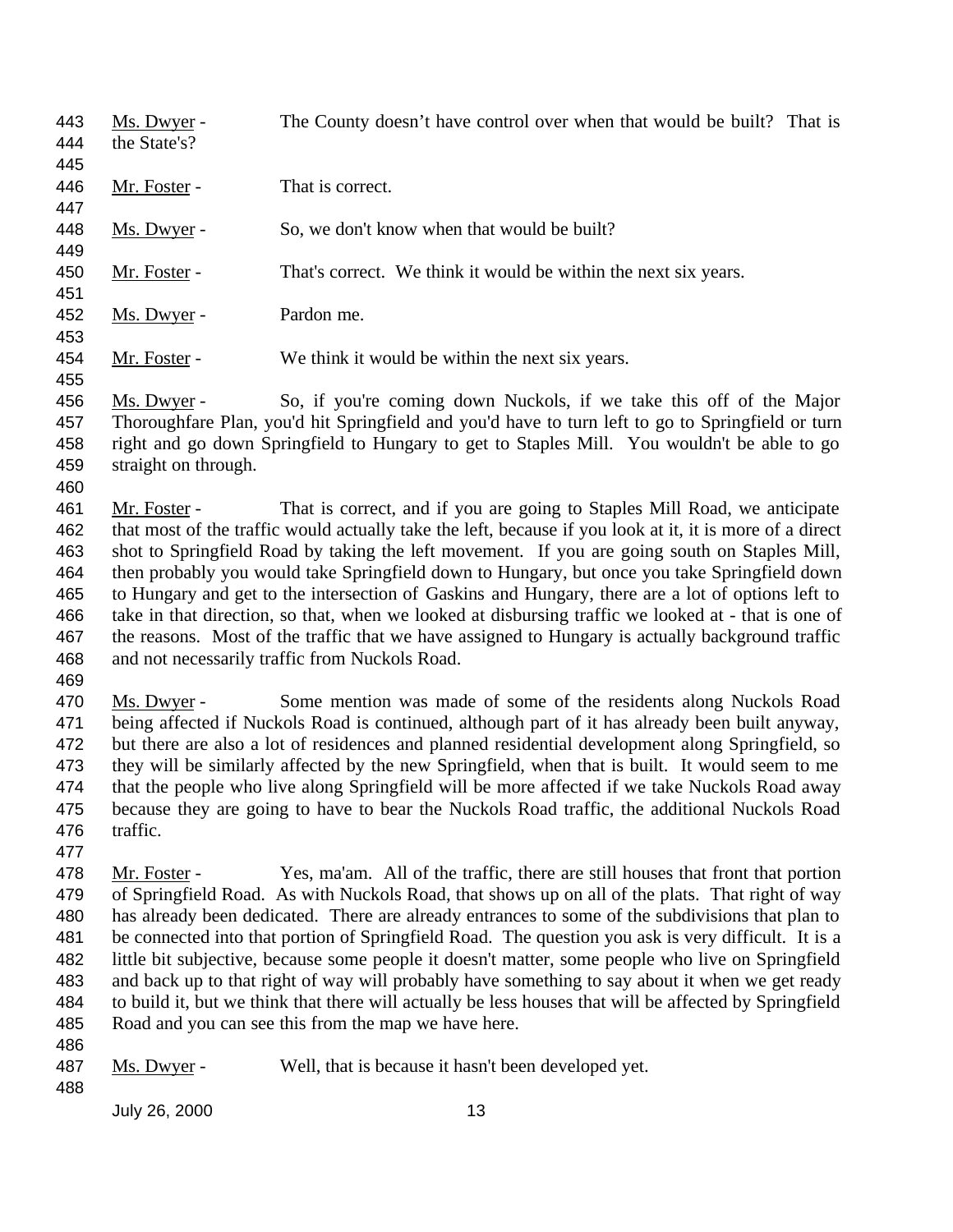| 489 | Mr. Foster -                               | That is correct, and what we are thinking is that we will have most of that                         |
|-----|--------------------------------------------|-----------------------------------------------------------------------------------------------------|
| 490 |                                            | built before that time if we can get it done within the next six years, it will be built before the |
| 491 |                                            | subdivisions get there. It just depends on the length of road that we have in that corridor.        |
| 492 |                                            |                                                                                                     |
| 493 | Ms. Dwyer -                                | But there will be more traffic on Springfield Road if we don't cut Nuckols                          |
| 494 | through.                                   |                                                                                                     |
| 495 |                                            |                                                                                                     |
| 496 | Mr. Foster -                               | That is correct. There will be more traffic on it, but it is traffic that can be                    |
| 497 | accommodated by the road system.           |                                                                                                     |
| 498 |                                            |                                                                                                     |
| 499 | Mr. Marlles -                              | Mr. Foster, will the design of the section of Springfield Road that is in the                       |
| 500 |                                            | six-year plan change in any way as a result of this plan amendment?                                 |
| 501 |                                            |                                                                                                     |
| 502 | Mr. Foster -                               | We anticipated it to be a four-lane divided roadway anyway, so, no, sir. It                         |
| 503 |                                            | should not change what we anticipated it to be. It will be a continuation of what is being built    |
| 504 | out there right now.                       |                                                                                                     |
| 505 |                                            |                                                                                                     |
| 506 | Ms. Dwyer -                                | How long is Nuckols Road from Pouncey Tract to Springfield?                                         |
| 507 |                                            |                                                                                                     |
| 508 | Mr. Foster-                                | I don't have that, but if I had to draw something out of the hat, I'd say                           |
| 509 | about four miles.                          |                                                                                                     |
| 510 |                                            |                                                                                                     |
| 511 | Ms. Dwyer -                                | Four miles?                                                                                         |
| 512 |                                            |                                                                                                     |
| 513 | Mr. Foster -                               | It may be a little bit longer, but between four and five miles.                                     |
| 514 |                                            |                                                                                                     |
| 515 | Ms. Dwyer -                                | And so every developer who has had property along that four-mile                                    |
| 516 |                                            | roadway, the County has required them to dedicate and build Nuckols Road on this four-mile          |
| 517 | stretch? Is that right?                    |                                                                                                     |
| 518 | Mr. Foster -                               | Were you speaking of between Pouncey Tract and Springfield?                                         |
| 519 |                                            |                                                                                                     |
| 520 | Ms. Dwyer -                                | And Springfield - existing Nuckols.                                                                 |
| 521 |                                            |                                                                                                     |
| 522 | Mr. Foster -                               | Right. They had to dedicate right of way and in some case they had to                               |
| 523 |                                            | dedicate an additional 12 feet because they were anticipating a portion of Nuckols Road, at one     |
| 524 |                                            | time, between I-295 and Shady Grove Road to be a six-lane section. With some of the changes         |
| 525 |                                            | that have gone up through there and some other additions to the Thoroughfare Plan, we don't         |
| 526 |                                            | think that will necessarily be the case, but we are reserving the right of way through there.       |
| 527 |                                            | Excuse me. We had it all the way to Wyndham, but when Wyndham changed, we now anticipate            |
| 528 |                                            | there will be six lanes from Shady Grove to 295, but not past 295, not past Shady Grove. I think    |
| 529 | we made it a four-lane road.               |                                                                                                     |
| 530 |                                            |                                                                                                     |
| 531 | Ms. Dwyer -                                | Thank you.                                                                                          |
| 532 |                                            |                                                                                                     |
| 533 | Mr. Vanarsdall -                           | Any more questions for Mr. Foster from Commission members? Thank                                    |
| 534 | you, Mr. Foster. All right, Mr. Secretary. |                                                                                                     |
|     | July 26, 2000                              | 14                                                                                                  |
|     |                                            |                                                                                                     |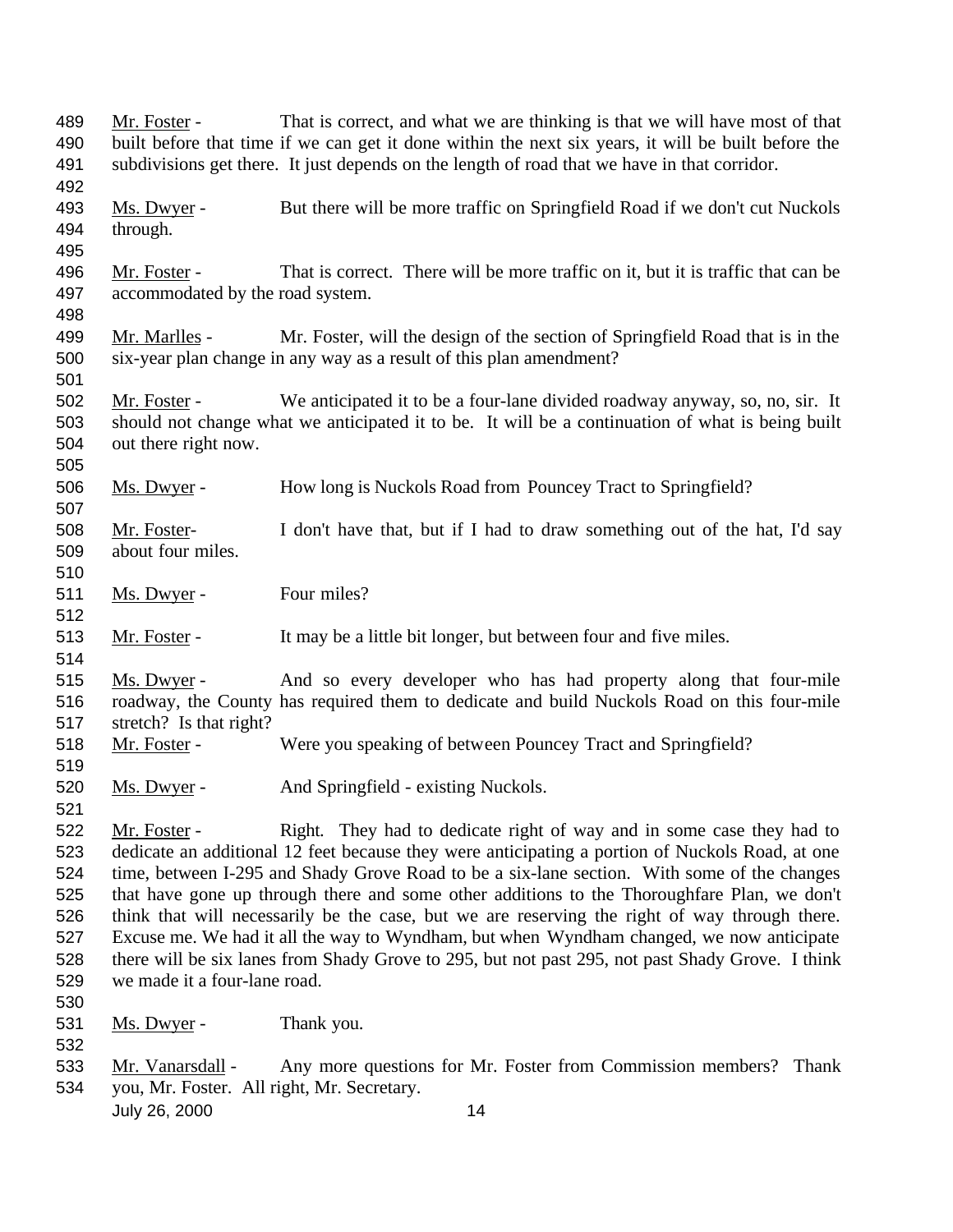Mr. Marlles - Ladies and gentlemen, it is the policy of the Commission to give 10 minutes to the supporters of the proposed amendment and 10 minutes to the opponents. Time answering questions by Commission members is not counted toward that 10 minutes. It has been the experience of the Commission that designating spoke persons is the best way to make use of that allotted time. I would also encourage speakers to try and not repeat comments by other speakers, again, to try to make the best use of the time. Mr. Chairman, I would suggest that we start with the proponents or the supporters of the proposed amendment, followed by the opponents.

545 Mr. Vanarsdall - All right, fine. Who wants to speak first? This is a public hearing.

 Mr. Marlles - Ladies and gentlemen, at this point, we are asking for any citizens who would like to speak in favor of the proposed amendment which is to delete this portion of Nuckols Road from Springfield Road to Staples Mill Road to address the Commission.

551 Mr. Vanarsdall - Please state your name.

 Mr. Quinn - Hello, my name is Michael Quinn. I have lived in Henrico all of my life. I do live in Hearthside Ridge, which borders the proposed road. I do support the deletion of this road. Unlike the Nuckols Road that is developed between the neighborhoods that is a minor road used for local neighborhood traffic and not for commuting traffic. In the existing Nuckols Road out in the Innsbrook area is a sufficient line of road where communities are separated. The extension of Nuckols Road would go directly through a community where houses may be separated by a couple hundred feet and putting a four-lane road in such a narrow area becomes detrimental. Again, the extension goes through a family residential area where children play, the Moms walk their babies and I see it as a dangerous extension. Thank you.

Mr. Vanarsdall - Who wants to be next?

 Mr. Walsh - Mr. Chairman, members of the Commission, my name is Bill Walsh. I am in support of the amendment to remove the Nuckols Road extension primarily because of the points that have been made already. I just want to re-emphasize again that these neighborhoods that Nuckols Road, that the extension of Nuckols Road would come through, are residential areas that are used quite heavily by pedestrians and by quite a few children. The extension of this road, I think, would provide a tremendous danger to those pedestrians and to the children in the neighborhood, and I think that the Traffic Engineer and Ms. Via made a very good point of showing the use of Springfield and Hungary Road as a viable alternative for the traffic that would be going through to Staples Mill. Thank you.

575 Mr. Vanarsdall - Thank you. 

 Mr. Parrish - Good morning. My name is Tracy Parrish and I also have lived in Henrico County all of my life, 9301 Crystal Grove Terrace, which is actually right on the corner of that stretch of Nuckols that is there, and again, I know you don't want us to repeat what other

July 26, 2000 15 people have said, but with the four-lanes that are already being added to Springfield now, I think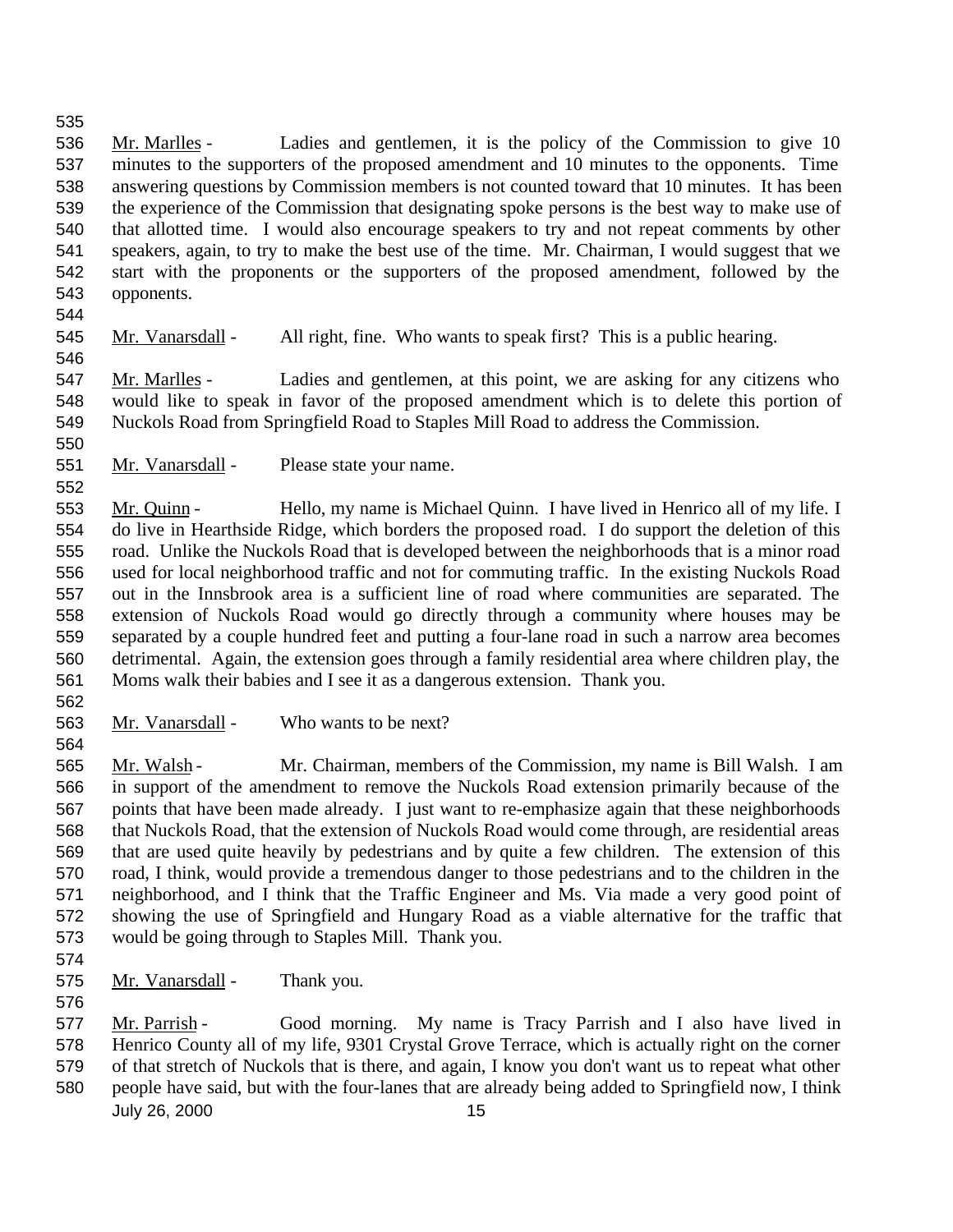that we've got to give that an opportunity to disburse traffic, and I don't think that we have mentioned 295 enough. If you are coming from Nuckols Road from Pouncey Tract and want to get to Springfield, I do it, to go home, 295 is a much easier route to use and it is, it is just an easier route. From Springfield and Nuckols to Hungary Road is one mile. That hardly seems an inconvenience to me versus building a four-lane highway. Another four-lane highway when we already have Hungary Road, and just reiterate what some of the other folks in the neighborhood have said, these roads, these neighborhoods intertwine with each other. You can meander through them. You can get to Francistown, Hungary, Springfield, and it is a good disbursement of traffic through there. We don't get a lot of heavily traveled roads because there are so many accesses already. If we cut Nuckols through, No. 1, we wouldn't be able to walk our babies, the kids can't roller blade, skateboard. I think what we consider conveniences can be detrimental to our kids who are just trying to grow up in a neighborhood and ride their bikes without worrying about getting hit by a car. That is my biggest concern. Thank you.

Mr. Vanarsdall - Good morning.

July 26, 2000 16 Ms. Slater - Good morning. My name is Michelle Slater and I live at 5044 Eddings Drive, which is a unique place for me to live, because I live on the corner of where Nuckols is proposed to be in the small section that is yellow there, in between the two sections of Nuckols that already exist. Just to reiterate what my fellow neighbors have said, this is a very community oriented neighborhood. There are people that are walking their animals, kids riding bikes, people pushing baby carriages. You lived on Francistown and I've ridden by bike around Francistown and even with the four-lane extension that they have done or the improvement that they have done, it is still a very community oriented neighborhood. Dunncroft and Castle Point Park. There's plenty of people there all of the time. I think that one of the points that we are failing to address is that the majority of this traffic is Innsbrook, and I think that it would be foolish, although it is big business and big business is revenue, I think it would be foolish to put this road through so many neighborhoods and affect so many neighborhoods just for commuters that are going to and from Innsbrook. You know, a lot of these commuters who work in Innsbrook don't live in Henrico County. They come across from Chesterfield County on the Willey Bridge, which is why Parham and Patterson is such a mess right now, and I know that because I've lived in Henrico County my entire life. My parents grew up and have lived 34 years in the Beverly Hills Shopping Center, which is going to be affected by Parham and Patterson, so I know. I have seen the problems and I think that it would be foolish just for Monday-Friday commuting time to put this road through, and a unneeded major expense when there are other County improvements, such as Parham and Patterson, that are more needed, especially when there is the four-lane Hungary Road, and I know the people from Hungary Road aren't happy about that either, but it already exists. It is already there. So, why not put the traffic on that road that was built to accommodate, as well as, Springfield Road is, God willing with the weather, they will be done with the four-lane improvements on that within the next week or two, and that comes all of the way past Innsbrook, which no one has mentioned from Broad Street to Innsbrook. So that will be the majority of the traffic right there. 295 as well; another major concern that I have is Nuckols Road is going to be a major road for people over in Staples Mill and that part of the County to get to the County land fill, and we do not anticipate or we do not wish to see that trash and whatever coming off of those vehicles and littering the Nuckols Road area. This is already apparent on the Nuckols Road that already exists from Springfield to the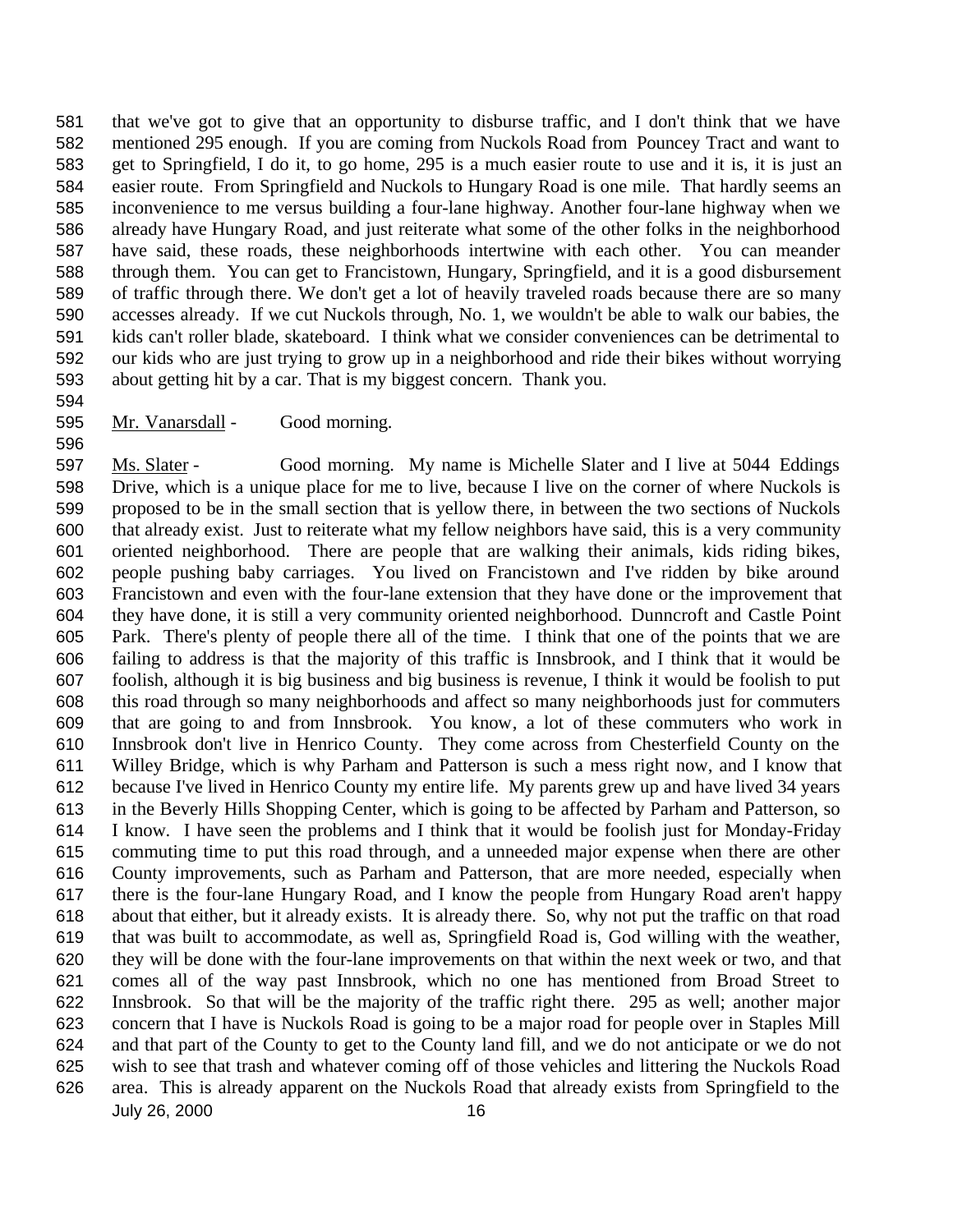County landfill and I am assuming that it is the residents that live around that area and the Innsbrook groundskeepers that clean that up, and this is not something that we are looking forward to, as well. Yes, it is true that it has been on the agenda for 20 years and we have bought these neighborhoods planning on that, but we were also told when we bought those, and maybe that was us being naïve and gullible by realtors and County planners and what-not, that with it being on there 20 years, the likelihood of it going through would be pretty slim to none. And we bought our home back on October 31, 1997, and that was a major decision in us buying the home, was that more than likely it would not go through. Since we have moved into the area three years ago, our house has appreciated almost \$20,000, and we would hate to see that road come through and negate some of that appreciation that we have gained. Thank you.

 Ms. Dwyer - If I could just make a comment to that speaker. I appreciate you mentioning Patterson and Parham and the traffic problems there, because it is one that Ms. O'Bannon and I have spent many, many hours…

 Ms. Slater - I used to go home from work, I worked in the West Park Shopping Center and as I stated my parents lived in Beverly Hills, which is a cut-through to get around the Patterson light, so I mean, I am telling you, that was a major highway coming through a residential area. I had animals killed in front of my home.

646 Ms. Dwyer - I would just like to say that one of the reasons that that is a real problem now is because the road that should have been built to alleviate the Willey Bridge and Parham Road traffic is not going to be built, and so, now we are stuck with the problem. That is one of the reasons I get very concerned when we talk about eliminating roads that have been planned for 20 years, to draw traffic and disburse it more evenly.

- Ms. Slater Well, my concern is that when you have roads that already parallel the road that was proposed to be there, you're talking a difference of maybe half a mile. I mean, between the three, do you really need something to intersect and do the same thing as the other two roads that closely together. I mean, you are actually doing things to cause thoroughfares to be able to cut through, and that is the problem my parents had over in Beverly Hills Shopping Center. My brother just purchased that house from them. They have since moved to a rural area because they are tired of the traffic. They have retired and they actually live out in Matthews County, Virginia now, Gwynn's Island, and its night and day, and my concern is that we are going to have traffic cutting through there as well. They are going to be trying to go to the land fill. They are going to be trying to get to 295 so they can access Virginia Center Commons and whatever else, and I think it is actually pointless to put a road through the middle of two existing paralleling roads that accomplish the same thing, and are designed for a higher traffic capacity, that will not actually - if Nuckols Road goes through, it will actually divide Hearthside Ridge. Where I live there is my house and another house, and then Nuckols Road and there will be five houses on the cul-de-sac that are completely on the other side of Nuckols, so actually it is literally going through the middle of the neighborhood. They are just things I'd like for you to consider.
- Mr. Marlles Mr. Chairman, we have about three minutes left. Come on down. Good morning.
-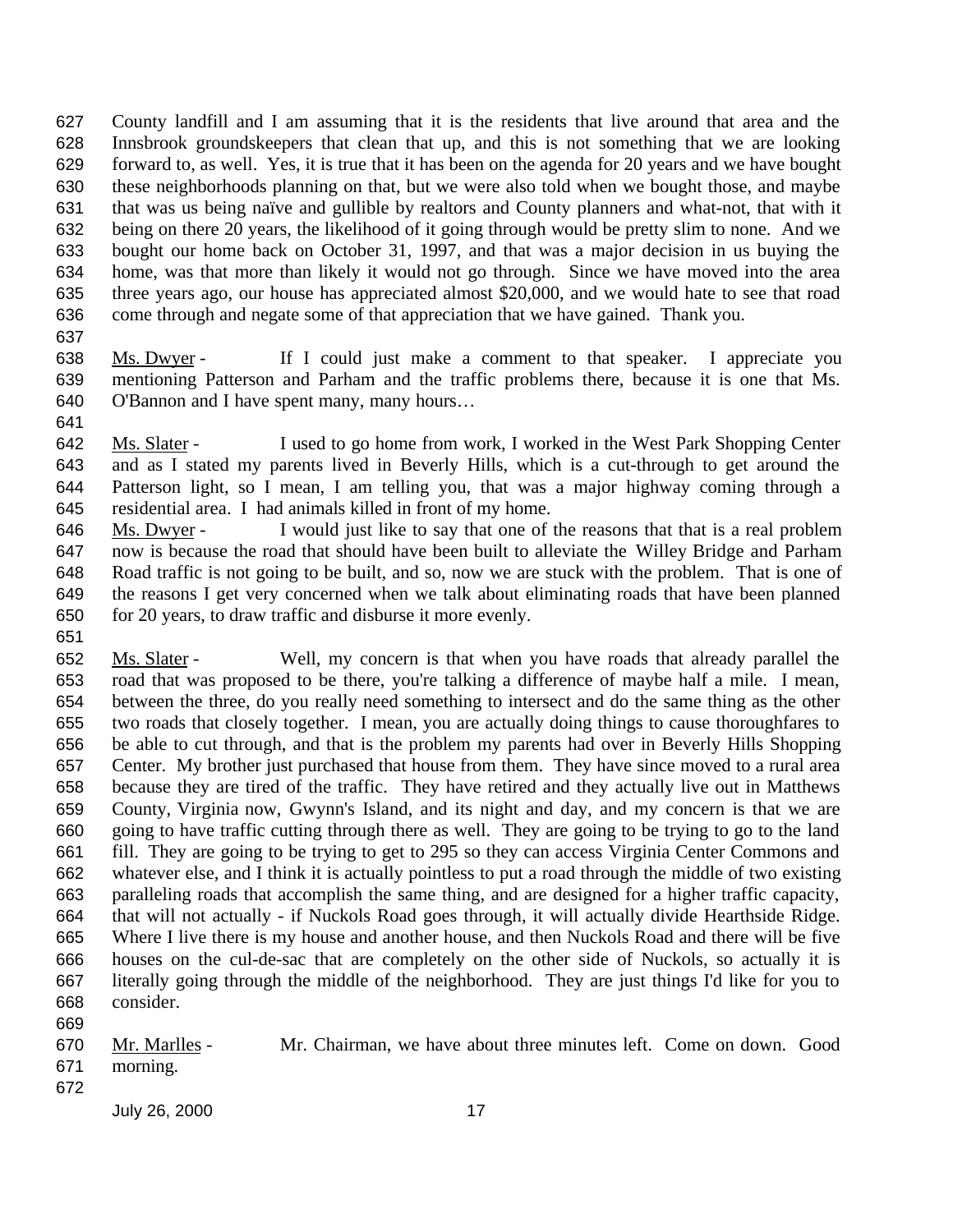Ms. Brockman - Good morning. My name is Kelly Brockman and I live at 8908 Castle Point Drive and I am in opposition to this road cutting through. It is going to separate my subdivision from the park that we use, and I use that park every day along with a lot of other parents and people who walk their animals and their children. So, we would have to cross four- lanes of traffic to use a park, and also the noise. I am going to live a block from this, and I really don't relish listening to all of that traffic. If I had wanted to listen to it, I would have moved closer to a busy street. Right now our neighborhood is very quiet and very secluded, and I think it would also impact the value of our homes. As the lady before me said, the houses in our neighborhood have appreciated in value, and I think common sense tells you that if half the houses in our neighborhood are bordered by a busy street, their value is going to go down, so I'd like you to consider that, and like I said, it will totally cut us off from our park, and I don't want to feel like the chicken going across the road to get to my neighborhood park. Thank you.

- 686 Mr. Vanarsdall Thank you. How many more minutes?
- 
- 688 Mr. Marlles A little over two.

 Ms. DeMayo - I will be very quick. I know we only have a few moments left. My name is Susan DeMayo and I live at 5113 Fairlake Lane. Several times I have heard this morning that 295 is an under-utilized road. My understanding is 295 runs parallel to what this road does, so we have a major highway that is already noted as under-utilized, why would we, Ms. Dwyer, need, your concern obviously is very apparent that if we have problems, we don't have enough roads to get people where we go, but if you have a major highway that gets you from Nuckols to Staples Mill that is not being used, traffic it seems to me should be devoted to that way to get people to use that instead of coming through residential areas, where it will be much more of a congestion problem, where you've got stop lights and things of that sort, because you do have people that are living there. It seems to me that why not try to get people to use the road that obviously we spent millions of dollars to build and at 65 m.p.h. you can get there much quicker than ever on a four-lane highway. Thank you.

- 703 Mr. Vanarsdall What is your address?
- Ms. DeMayo 5113 Fairlake Lane. I am approximately five or six houses from where Nuckols Road is. There is a road there, but it ends at that point, so it dramatically impacts the fact of safety purposes for me. For me I sit on my corner, on my step on Sunday morning and it was an hour period, and I saw 18 children and their families walking up and down that road biking and riding. They would never be able to do that or certainly if they did it would be very, very dangerous, and I don't think anybody wants to have, clearly, blood on their hands of children getting killed on a major highway. Thank you.
- 

 Mr. Lesar - My name is Robert Lesar and I live at 7614 Mesquite Road and I just want to reiterate the fact that the majority of the traffic in the area is traffic going to and from Innsbrook during rush hours, and people will continue to use Springfield Road as a means of getting from 295 to Innsbrook. And, even if this road is built, it will not solve the traffic problem that exists. There will still be people taking a more direct route to Innsbrook, so even though the

July 26, 2000 18 road has been on the plan for so many years, it really does not solve any problems. It is basically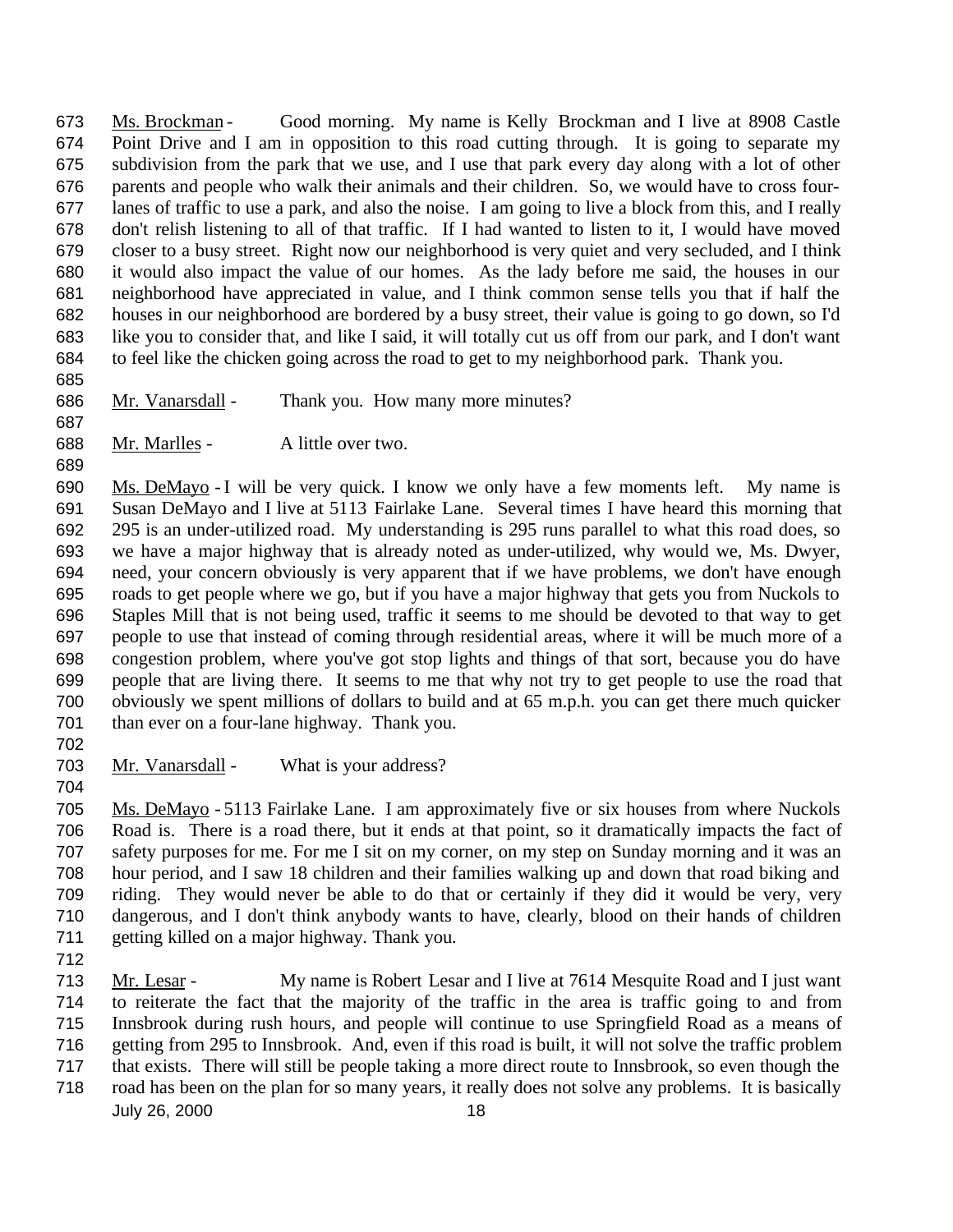a road to nowhere. It goes from west to Innsbrook and from the east you're going to nowhere, you're going to the middle of Francistown Road, which leads you nowhere, so the road, in effect, does not make sense, and the road that, the proposed road that is north will take you directly to 295 and that is where the traffic is and that is where the road should be built. Thank you.

 Mr. Vanarsdall - Thank you. How much more time? 

Mr. Marlles - About half a minute.

728 Mr. Vanarsdall - We have one-half a minute if anyone else wants to speak.

 Mr. Dolan - My name is Patrick Dolan and I live at 5203 Fairlake Lane, just a couple of houses down from the proposed cut through. And let me just ask everybody in here, everybody that is in favor of this to address the need of this road. I've lived within a mile or two miles of this intersection for 20 some years, growing up, going to Tucker High, going to Longan Elementary, and I've seen Hungary Road and Springfield Road go through a load of changes. I can say today that driving up and down at rush hour in the evening, it is, there is just certainly not a need for it, and anytime you go up on it, I never have to wait more than one cycle of the light, and other folks that live in the same neighborhoods that travel these roads, I think they will all agree with me that there is just not a need for it. So thanks. I suggest you take a look at the needs. 

741 Mr. Vanarsdall - Thank you.

 Mr. Marlles - Mr. Chairman, that does conclude our time for the proponents for the proposed amendment. I suggest we now take the opponents.

 Mr. Vanarsdall - Now we will take anyone who wants to speak to the opposition. Come on down.

July 26, 2000 19 749 Mr. Horton - Hello. My name is David Horton. I live on Hungary Road and I am really against eliminating this road mainly because I think it is really going to dump a lot of traffic on Hungary Road. You know, the staff report lists detrimental effects on the neighborhoods that are already in place, as you see on the map. I agree there are a lot of neighborhoods there, but this road has been on the Major Thoroughfare Plan for apparently at least 20 years, but I know it was approved most recently in the late part of 1997. There are easements in place, there are roads in place, particularly over near Francistown. I can really understand the residents' plea for not wanting a road going right through their neighborhood, but why in the world was it ever planned to start with? I mean, really. The staff report has a proposed middle school that might be in the way, and apparently there are environmental issues, particularly environmental issues. They have been there for years. That is not something new. What is the deal there? The Traffic Engineer brought up the traffic counts that the Nuckols Road - if it was put in - might handle, and the 12,000 cars a day, and in 10 years Hungary Road they say is going to handle 26,000 cars a day. I would say that is extremely conservative. Right now it carries 19,000 plus per day. That rate has been going up 3 and 4 thousand cars per year. The Crossridge development, which is a big parcel of land, that is going to be developed. That, in itself, I haven't been able to find out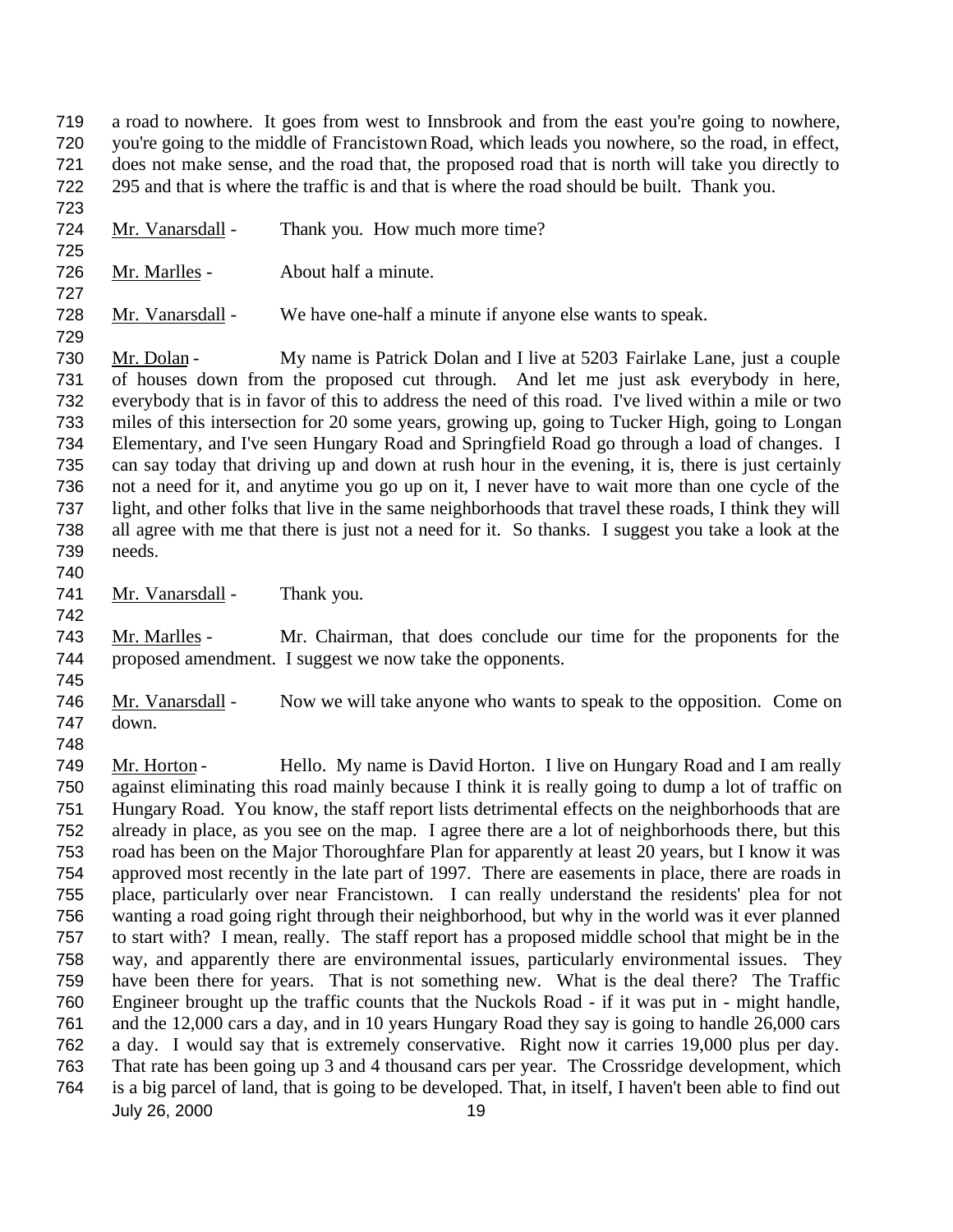exactly, there isn't a traffic impact study, apparently, but the builder and the developer did say that that would probably dump at least 8,000 cars on Hungary Road per day. You take that 19,000 plus 8,000, and that is 27,000 plus. I don't know where that 26,000 came from, I'm no mathematician but I can add better than that. I think that Hungary Road, apparently when it was built, and I've lived on Hungary Road for over 20 years, and was there when it was built, went to some of the meetings about Hungary Road, and they were saying we are expecting it to carry 12,000 cars. Now it is almost 20,000. In another 10 years the County says it is going to be 26,000, which I say is conservative, certainly. I just don't see it. I think we need Nuckols Road. I think the proposed Springfield Road, if that happens, I think that is needed, too. Not just one or the other. I think we need all of them. I guess what I get out of this, what really bothers me the most is why this Major Thoroughfare Plan was approved three years ago, and now it is just going to be scrapped. Apparently the Board of Supervisors, the Board of Supervisors approves these plans and I am wondering why. Why do they approve it if they are just going to say goodbye to it three years later, less than three years later? Another thing that bothers me is the developer of the Crossridge property. He doesn't even have it on his plans. It is not shown on the plans at all to build Nuckols Road, whereas it is on the Major Thoroughfare Plan. How can they just say no to it? How can they not include that? I can see maybe they will eliminate it if the County… 

 785 Mr. Gordon - It wasn't on there to start with. It is no something they can put back on. It is not on there.

 788 Mr. Vanarsdall - OK.

790 Mr. Gordon - I think we need a road. That is my opinion. Thank you.

Mr. Vanarsdall - You can put it back on there if this doesn't go through.

Mr. Vanarsdall - Thank you, Mr. Horton.

July 26, 2000 20 Ms. Brower - Good morning. My name is Deena Brower and I live at 4410 Honey Lane, which is just off of Hungary Road. I have been a resident in that area for 40 years. My parents, my father has lived on the property for about 55 years, but I can sympathize with the people in the neighborhoods who don't want a four-lane highway going through their neighborhood, because that is what happened to us when Hungary Road went through, and we have neighbors on the other side that we fear their lives, too, when they cross over Hungary Road to come to visit us or we walk to visit them. When I first moved out there, Hungary Road stopped at Springfield Road. West End Manor was not even in existence so the area between Springfield and Staples Mill was a neighborhood, a nice rural neighborhood. So we have had that experience ourselves. I would like to thank Ms. Dwyer for addressing most of our questions that we had and concerns, and you seem to be the only person who is concerned about it, and we appreciate it. I would just like to emphasize that VDOT does not have The Springfield Road improvement from Nuckols to Staples Mill on their agenda at the moment. That is not currently on the plan. There is no guarantee that it will be on the next six-year plan, and if it does get on their six-year plan, we don't know how long it will really take to get on there. I don't know how long it took them from the time they put on the section from Broad Street to Nuckols. I don't 810 know how long that whole process took. So, I would assume that if Nuckols Road did not go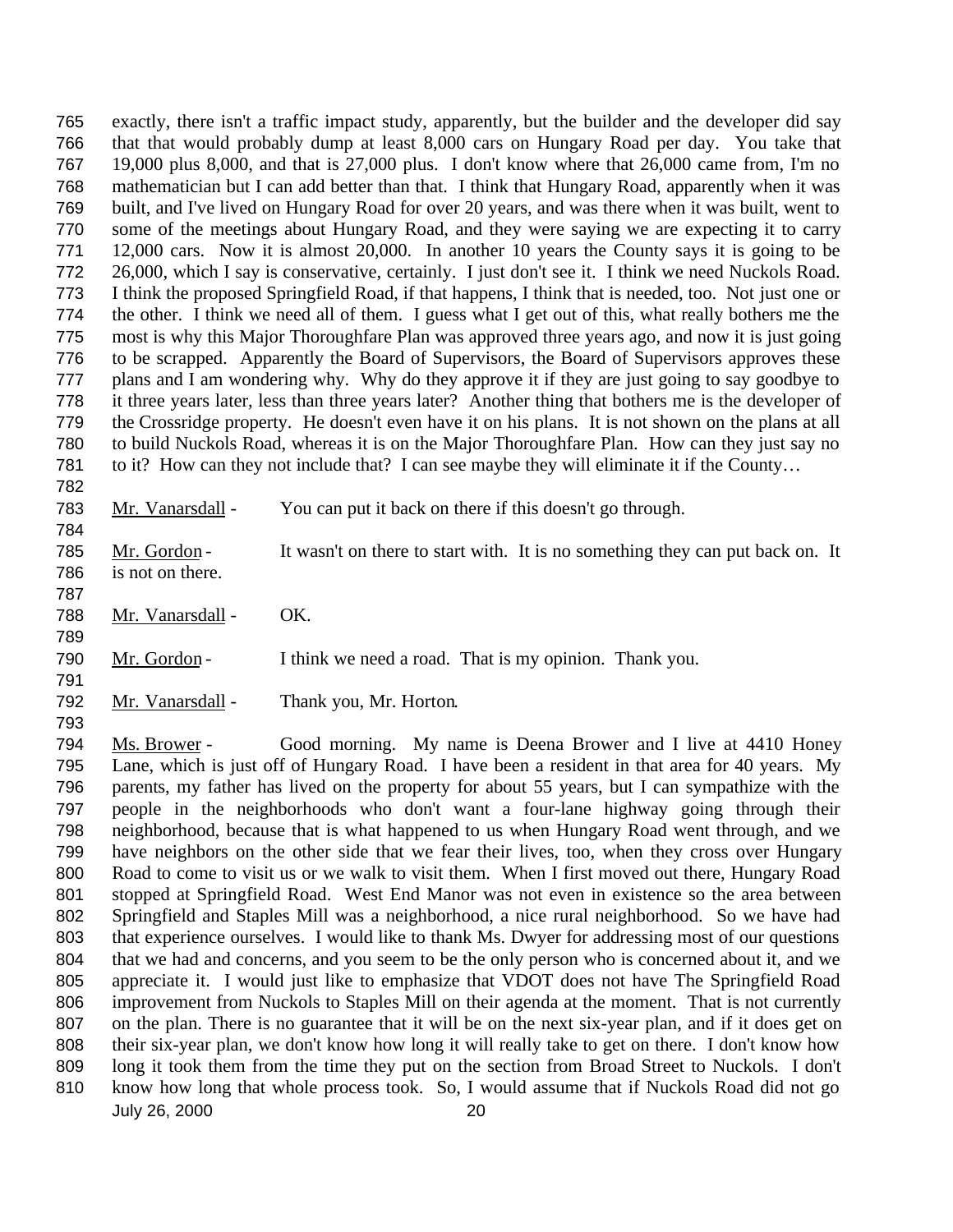811 through, that people might choose to go down Hungary Road instead of going down the narrow winding road of Springfield, because it is a terrible road. That was the way Hungary Road used to be before it was improved. I think there were a lot of questions about the safety and the traffic problems that most everybody else has covered already, so I won't take up anymore time with that, but I'd like you to consider not deleting it and to continue it as it was planned. Thank you.

817 Mr. Vanarsdall - Thank you.

 Mr. Hagood - Good morning. My name is Richard Hagood and I live at 9708 Kings 820 Cross Drive. I see the people's concerns about extending Nuckols Road. The problem I have is people behind me in those neighborhoods have to get to Springfield somehow, and for the most 822 part, a lot of them come down my street, Kings Cross Drive, so Springfield is busy and a lot of people. You've got a lot of people. You have to take a left off of my road to get up to Nuckols Road to go to Innsbrook, so it is going to be a hard left as Springfield comes on down. Traffic on my road is horrendous and it has been that way ever since they developed on back from me, from dump trucks to the construction vehicles associated with building those subdivisions, and I always thought if they did the Nuckols Road extension it would lessen my traffic on Kings Cross. So that is my concern, and I feel for these people, but you walk around that neighborhood and you look at it from Nuckols, you can see where it is, where it is supposed to be, and on the back of it what part of it is still built, so, walking the kids and everything. That is my concern on my street because we can't - I can't send my eight year old out into the street, because the traffic is .03 of a mile from Fireside down to Springfield, and it is a straight shot. If you ever want to see, come drive down Kings Cross Drive and it is almost like a runway of cars from 6:00 to 8:00 in the morning and the same thing in the evening. It is feeding the back neighborhoods. And I think that that is where Nuckols Road would help alleviate some of the problems trying to get back to those neighborhoods. As far as the wetlands thing, I think anybody that lives in those areas back there knows the whole area is a wetland anyway, and they built the houses there, so I don't think a road would, that it would be harder to build a road on the wetland. They built all those houses on wetlands. So, that is all I have to say.

841 Mr. Vanarsdall - Thank you.

843 Ms. Lane - Good morning. I am Carla Lane and I live at 8921 Meredith Branch Drive in the Springcreek Subdivision. I would be greatly affected by the proposed Springfield Road - it would actually go in my backyard. I am kind of torn this morning. I used to be a resident of 846 Reids Point, 5224 Reids Point, and was totally aware of the Nuckols Road extension, so I feel I 847 am kind of on both sides of the discussion this morning. My main concern is that it will affect both of these neighborhoods greatly and it seems like the issue tends to be the Innsbrook traffic that we are not addressing. Springfield Road. It is just, it is totally a major thoroughfare for traffic in and out of Innsbrook, and it seems to me that we are looking at other alternatives to Nuckols Road and the proposed Springfield Road to deal with the Innsbrook traffic. Perhaps we are just looking in the wrong direction. Maybe there needs to be direct access on Innsbrook onto 295, which we have said is not, which we say has not been used to its capacity, and I don't feel that either of these neighborhoods, on Nuckols Road or the proposed Springfield Road, would be affected because of the 8-5 traffic coming out of Innsbrook, and I realize that Innsbrook is a very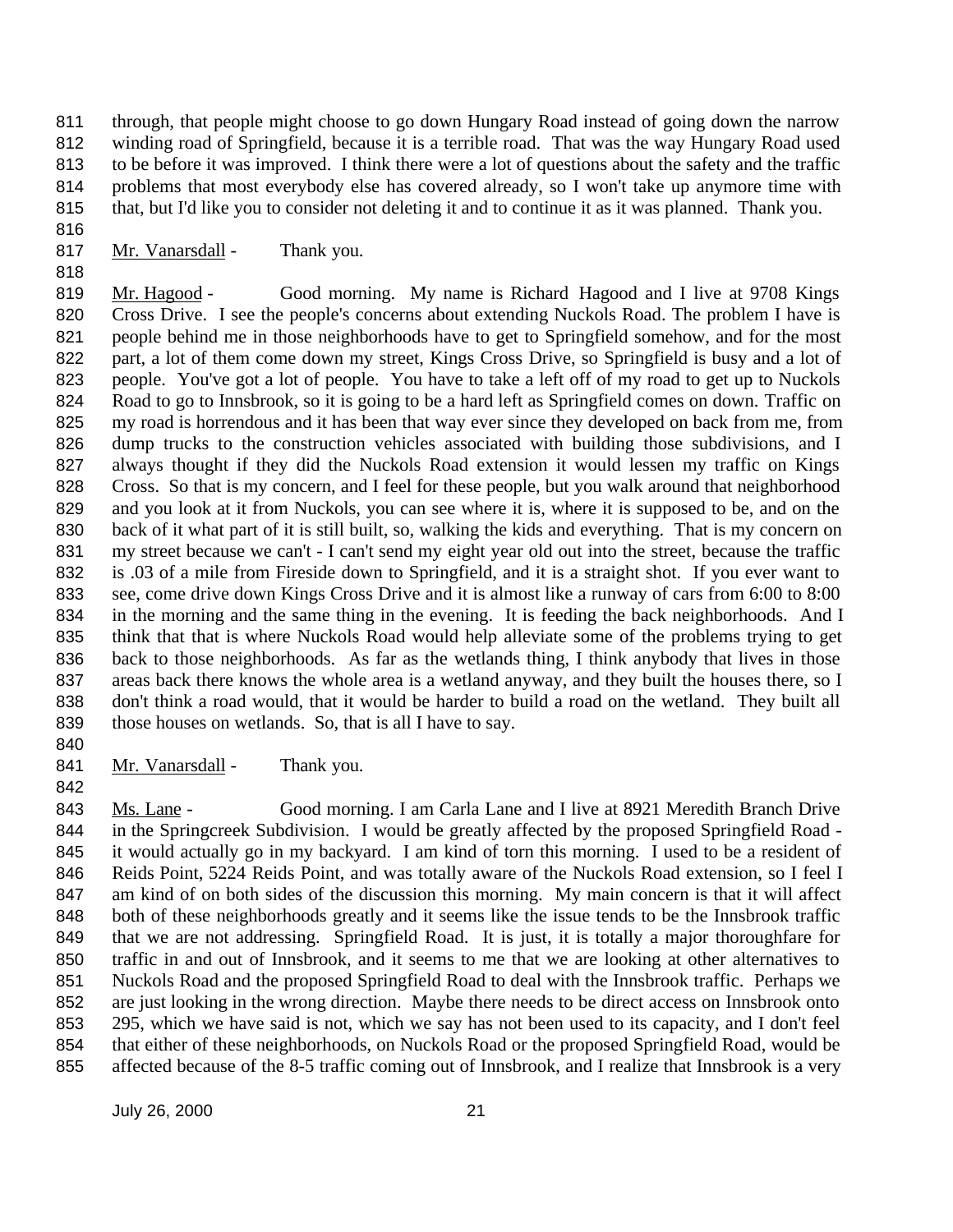- vital part of the Henrico community, but maybe we need to look at some different alternatives. Thank you for your time.
- 859 Mr. Vanarsdall How much more time, Mr. Secretary?
- 861 Mr. Marlles A little bit more than a minute, Mr. Chairman.
- Mr. Vanarsdall Yes, ma'am.

865 Ms. O'Leary - My name is Melissa O'Leary and I live at 8909 Meredith Branch Drive. I live in the same Springcreek Subdivision as she does and I would have if they put Springfield Road, we would have the road coming through our back yard as well. We just bought our home 868 . July  $1<sup>st</sup>$ . This information was not disclosed to us when we bought our home. We are very, very surprised that this is not going to be considered, because we probably would have reconsidered the purchase of our home, and that is something we are taking up with our real estate agent and 871 all at this point. But, my husband has drafted a letter and unfortunately he couldn't get away from work, since we are brand new here. We've been here only a couple of months, but I was wondering if I could submit the letter for the record. I would just appreciate any kind of consideration into extending that Nuckols Road, and also just looking at maybe some other options as far as synchronizing lights, traffic lights and stuff to relieve some of the congestion that we have experienced at some of the other areas, and it is also noted that some of those comments are in his letter here.

- 879 Mr. Marlles - Ma'am, what was your address again? 881 Ms. O'Leary - 8909 Meredith Branch Drive, Springcreek Subdivision. Thank you. 883 Mr. Vanarsdall - Thank you. Any more time? 885 Mr. Marlles - Six seconds, Mr. Chairman. 887 Mr. Vanarsdall - Six seconds? That came out pretty good. 889 Mr. Marlles - Mr. Chairman, before we get into deliberation I think that there were a couple of comments that were made by speakers that I think it would help to clarify. 892 Mr. Vanarsdall - I wish you would.
- 894 Mrs. O'Bannon Can you clarify that last speaker's comment about why she wouldn't be notified about this?
- 
- July 26, 2000 22 897 Mr. Marlles - About the realtor? Generally, ma'am, the County does have maps that show the location of major roads and highways, including the Major Thoroughfare Plan. Generally, realtors, this is available to the public for public information. Generally, realtors should be aware of those types of plans when they are marketing property. Reality is sometimes they are not, but I would like to say for the benefit of the citizens, those plans are on record for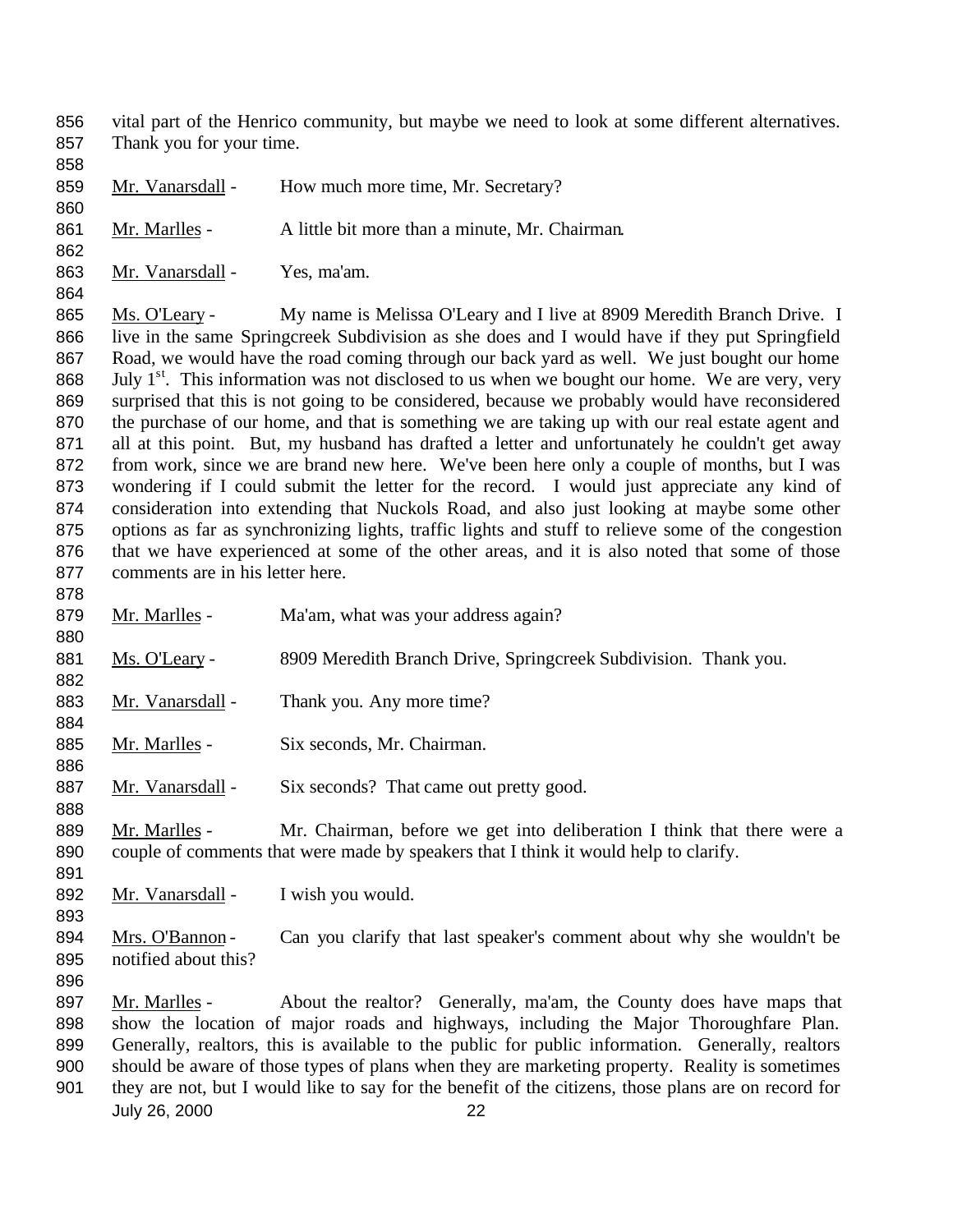- that purpose, so that that information is disclosed to anyone purchasing property in the County. It is not unusual. It does happen that sometimes that information is missed, but those records are public and they are available in a number of different places to be seen.
- 906 Mrs. O'Bannon Ma'am, is your house backed up to where it says "Proposed Springfield Road?"
- 
- 

909 Ms. O'Leary - Yes.

- 911 Mrs. O'Bannon You see, that is what is debated today. Your realtor would not have had that information, because it is not on the map.
- Ms. O'Leary When they sold the lots, evidently, in the neighborhood, they did disclose that information to the original owners in the area that there may be a proposal coming in, they said, in maybe 10 to 40 years. (She was not speaking at the mike at the time, she was speaking from her seat in the audience and her comments were totally clear)
- 

919 Mrs. O'Bannon - That is what I am getting at. That is what the discussion today is, to put it on the map, so to speak, so that is probably why your realtor didn't have to disclose that information and that is why the debate today. I just want to make that clear, that is why you are here. If I can just make another comment, I get a lot of phone calls in my capacity from people who were concerned when their children were playing in the street, that cars almost ran over them and so on, and it concerns me dramatically that streets are for cars, and for traffic. You shouldn't allow children to play in the street. I also get calls from parents who say their children were playing basketball in the street and almost got hurt. The street is not for basketball courts. I've also gotten calls from parents who say their children couldn't skateboard in the streets. Streets are not for skateboarding. It was a long discussion last night concerning concrete infrastructure needs of the County to put in sidewalks, which is something many communities would like, and about how much money it would take and how much money we are allocating in the budget and so on. Sidewalks are for children and people to walk on and people to push baby carriages on, and that is a concern in communities, that new communities want sidewalks and so when we do rezoning we put those in, but streets are for cars. That is what they are built for. And it does concern me that children are allowed to play in the streets, but that is what we are worried about. Sidewalks in the County and infrastructure, concrete curbs and gutters and things like that, which is the major expense that we are looking at and had been told last night that it needs to be 20 million dollars. The State had only given us about 9 million and then they had divvied that up to about 4 million, and that was part of our discussion at last night's meeting. I just want to point that out. It is difficult I know. I understand that, but streets really are for cars. 940 That is what they are built for, so...

 Ms. O'Leary - So, if you live in a neighborhood, you are not allowed to step into the street? 

- 945 Mrs. O'Bannon It is not that so much as that is why we are debating the sidewalk issue and the curb and gutter issue and concrete infrastructure and so on in the County.
-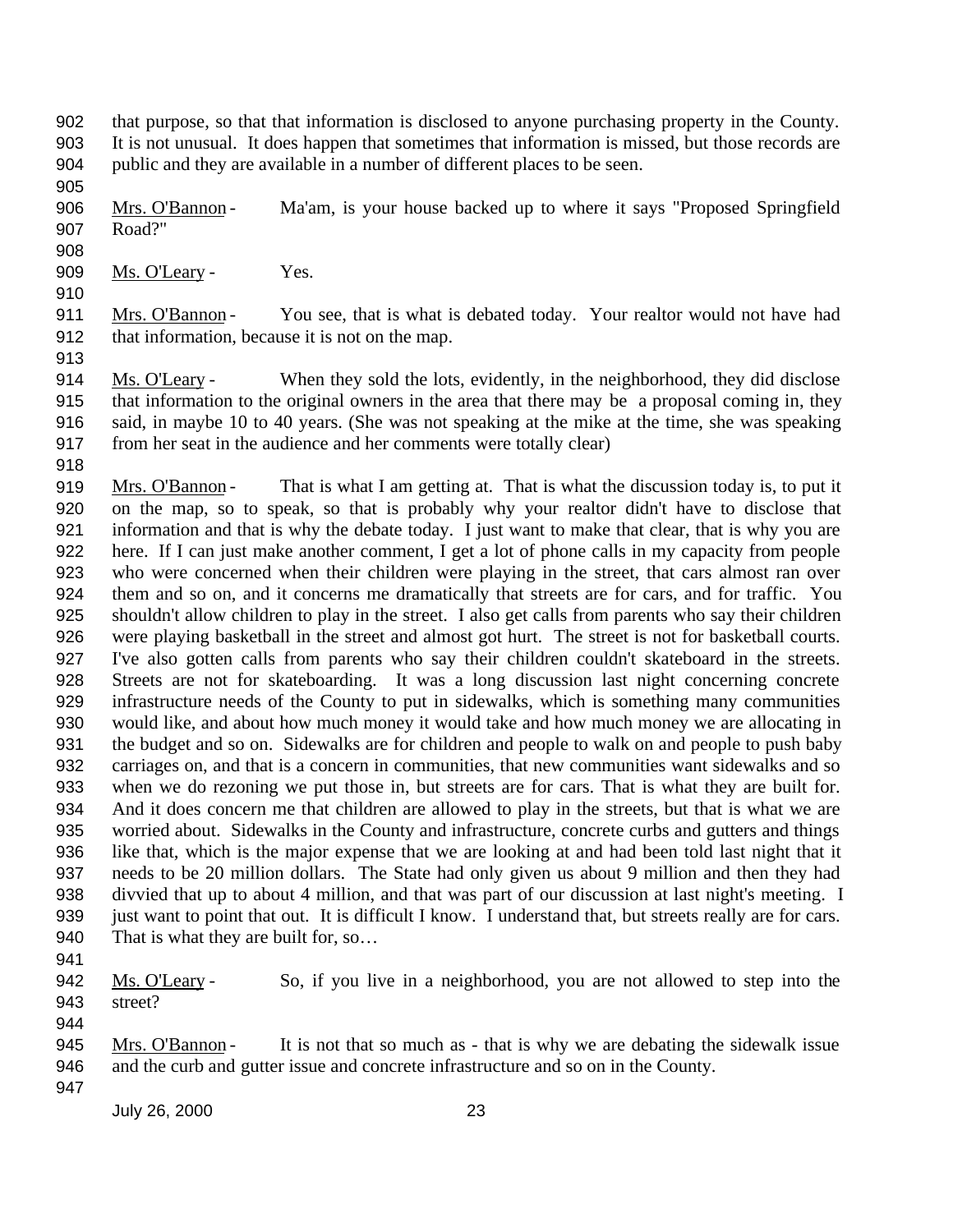Ms. O'Leary - But, if it doesn't exist at this point, what are you to do?

 Mr. Vanarsdall - Ma'am. Two things, the time is up, and if you want to answer Mrs. O'Bannon, come down to the microphone, so we can get it on tape. But, since you are opposition, and I see a lady raised her hand in favor, it would just offset the two.

 Ms. O'Leary - I do understand that streets are for cars, but there does need to be the sharing of the road. I mean, as we all see, with bicycles and things of that sort, so, yes, it would be lovely if we all had sidewalks in all of our neighborhoods, but it doesn't exist. So, there are times when somebody would want to walk on the street or on the side, so I think we need to be mindful that there needs to be an environment where if you do not have sidewalks that you still may be able to walk into your street. Do you never take a walk? Do you only get into your car to walk onto your street?

 Mrs. O'Bannon - That is one of the issues that has come up in the Board of Supervisors and that tracks at high schools for joggers, and that would be a major expense incurred, and yes, if I go jogging, and I go to the high school track, because I know it is available to me and having put a tremendous amount of money into it that the School Board did not allocate.

| 966 |                 |                                                                                 |
|-----|-----------------|---------------------------------------------------------------------------------|
| 967 | Ms. O'Leary-    | And bicycle riding?                                                             |
| 968 |                 |                                                                                 |
| 969 | Mrs. O'Bannon-  | I don't own a bicycle.                                                          |
| 970 |                 |                                                                                 |
| 971 | Ms. O'Leary-    | But there is a spot that you are allowed to ride the bicycle on the street, are |
| 972 | you not?        |                                                                                 |
| 973 |                 |                                                                                 |
| 974 | Mrs. O'Bannon-  | If you are facing traffic, yes.                                                 |
| 975 |                 |                                                                                 |
| 976 | Ms. O'Leary -   | As well as you are allowed to walk on the street? Correct?                      |
| 977 |                 |                                                                                 |
| 978 | Mrs. O'Bannon - | Yes, ma'am. Correct, facing traffic.                                            |
| 979 |                 |                                                                                 |

980 Another Unidentified Lady Spoke - I agree with what you stated, but my concern is that we have a beautiful park in Springfield and they took away of it and put an elementary school there, and now with the Dunncroft-Castle Point Park might have Nuckols Road running through it, so there is a case where you have a park and it is being taken over to put a road through, so if we have these parks I am all for them. I love how Chesterfield County has a bike route on the side of their major roads. I wish Henrico County would. I know in Chicago, Illinois they pulled old railroad tracks and put down bike paths. You know, I'm 30 years old. I've lived in Henrico County my entire life. I wish we were more environmental friendly. It seems it is more money and hey, lets put another strip mall in. So, if you are not going to have the park there, if you are going to sell out and give it to somebody to come in and develop, where else are the kids going to play? And they live in the neighborhood and they want to go to Johnny's house down the street, what is he going to do? Get in a car and drive down there. He's got to walk down there to the house. So, you know, to drive your car three houses over is not very feasible or practical for that matter.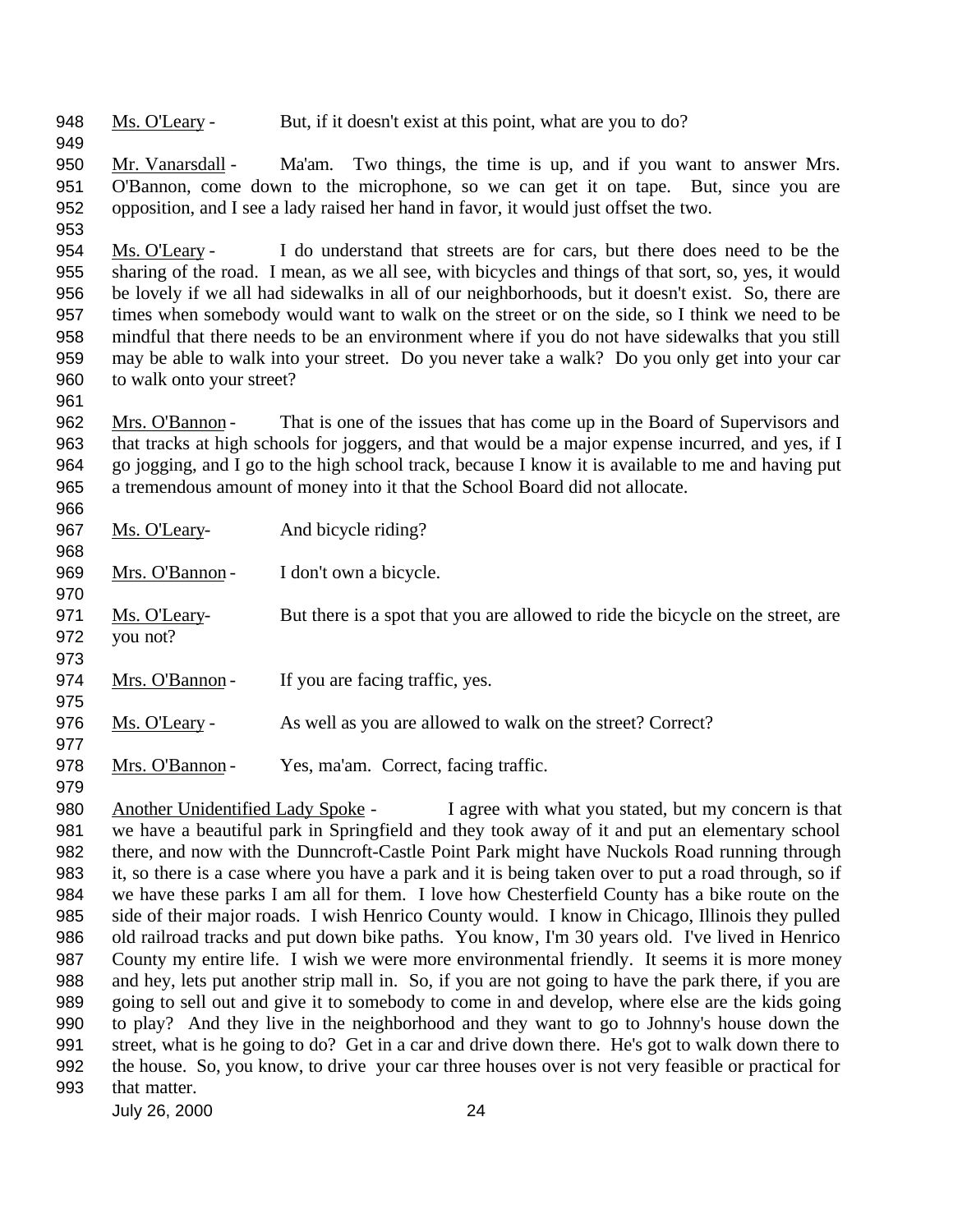Mrs. O'Bannon - I think the issues currently being debated is because of the Chesapeake Bay Act. So, yes, ma'am. These are the issues being debated.

 Mr. Marlles - Mrs. O'Bannon, I did want to clarify your comment earlier regarding the designation of Springfield Road as a proposed road. The right of way for Springfield Road, that portion of Springfield Road has been dedicated, so it does show up on the official County maps as dedicated right of way, so I didn't want anybody to walk away with that mis-impression. Also, a couple of other points I'd like to make. There's been references a couple of times to the Major Thoroughfare Plan and the significance of the Major Thoroughfare Plan. The Major Thoroughfare Plan is one of the components of the County's Comprehensive Plan. I think what we have to keep in mind is that the Comprehensive Plan is a long-range planning document. Projecting that that road has been on that plan for 20 years, but it was also a long-range projection as to where major roads might be needed. By its nature, the Major Thoroughfare Plan is updated. It is updated on a regular basis. It is not set in concrete. So, as these roads move closer and closer to construction, they are studied more and more intensely, but the main point I want to make is the Major Thoroughfare Plan is a guideline to the Planning Commission and the Board in making decisions. It is not set in concrete. The other point I'd like to make and clarify is, I think there is a speaker who questioned whether or not Springfield Road was going to be constructed or where it stood in terms of the County and State's planning process. I think it is important for residents to realize that Springfield Road is on VDOT's six-year plan. That means that it is actually receiving funding for either planning or construction, engineering or construction. This is a road that the County supports. It will be constructed, and again it is on VDOT's six-year plan. I just wanted to clarify that point.

- 1019 Ms. Dwyer - Mr. Secretary, could you clarify a couple of points for me, also? At the zoning case, we stated that a Traffic Impact Study would be done. Has that occurred or will that be done, or has that been done?
- 

 Mr. Marlles - Ms. Dwyer, as part of the Major Thoroughfare Plan Amendment, the Traffic Engineering Department has evaluated the traffic flow in the area. I think they have indicated in their report that Springfield Road will be able to accommodate the traffic volumes as a result of the deletion of this plan amendment. I would invite Mr. Foster, if he wants to add to that, but I believe he will say that they have done a traffic analysis to support the recommendation that Nuckols be deleted from the Major Thoroughfare Plan. 

1030 Ms. Dwyer - Thank you. 

1032 Mr. Foster - Ms. Dwyer, could you ask your question again, actually.

 Ms. Dwyer - When this case came through at zoning time there was a great deal of discussion about the applicant doing a Traffic Impact Study, which is sometimes done when you are at the zoning case and you have a lot of questions about the traffic issue. My question was had that been done?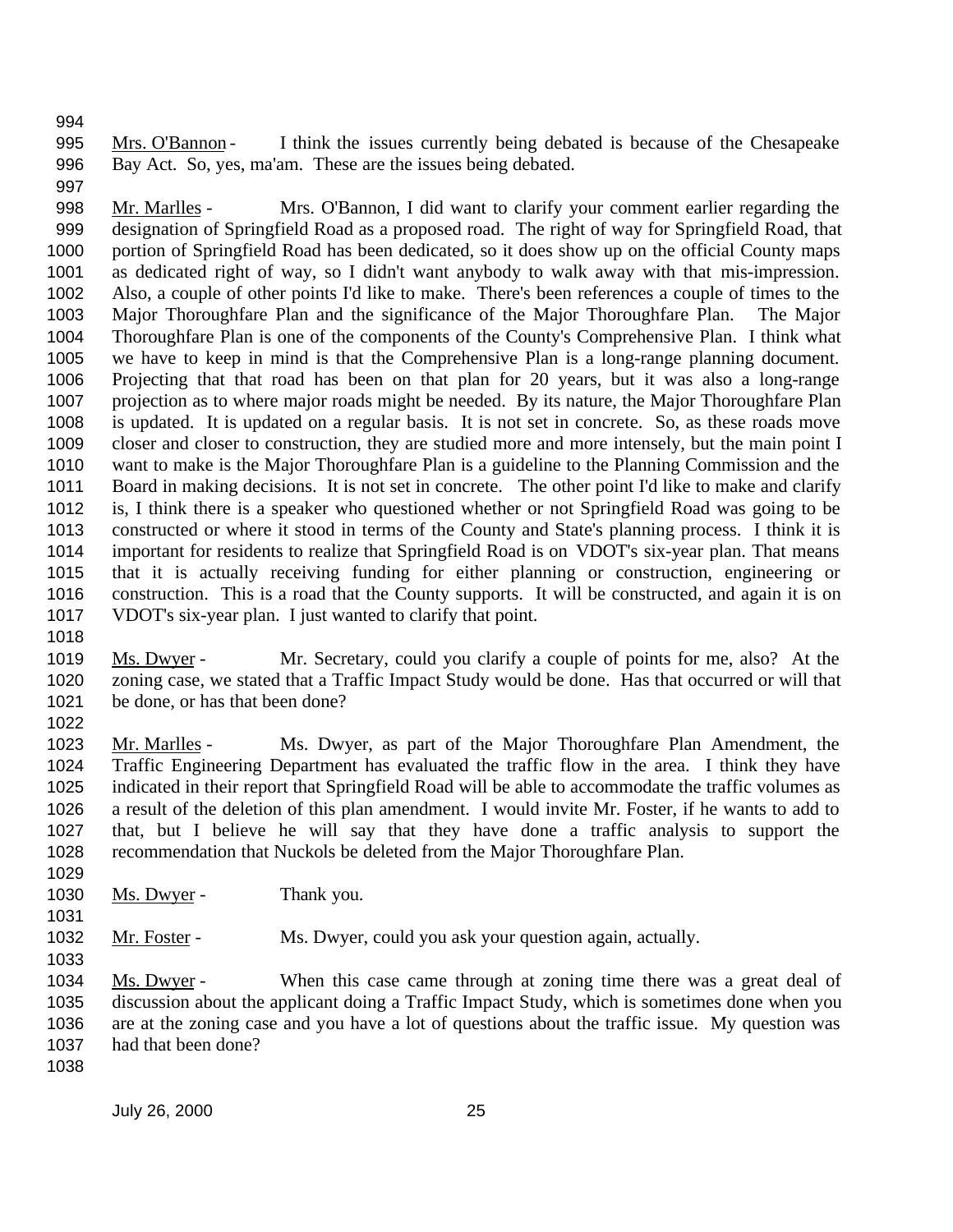Mr. Foster - Yes, ma'am. We did our own Traffic Impact Study for the zoning case. We did request that the developers do a Traffic Impact Study. We received that Traffic Impact Study a couple of weeks ago, so we will be reviewing that before the first POD ever gets approved. I think that was mentioned at the Board meeting. One thing that I did want to make sure was the statement that we made that "this is in the VDOT six-year plan." I would like to double check that just to make sure. I know we have requested it and have documents to VDOT that Springfield Road be included in the six-year plan. I don't have one with me here. I would like to make sure that we clarify if it is or is not in that plan, but the County has for the last several years made a request to put it in the plan, and John, I'd just like to double check for the record that to make sure that it is in there, or not in there, but the County is continuing to try to get it placed in there as a priority and we do think we can get it placed in there within the six-year plan.

- 
- 1052 Mr. Marlles Thanks for clarifying that, Mr. Foster.

1054 Ms. Dwyer - Mr. Foster, have we received any concern or request to eliminate Nuckols Road from the Major Thoroughfare Plan prior to the filing of the Crossridge Subdivision? 

- Mr. Foster I am not aware of an official request to do that. I have had people call in for several years, actually, wanting to know if it was really going to happen, and what they could do to get it off of the Thoroughfare Plan, but I never had a formal request to move it from that standpoint.
- 

1062 Mr. Archer - On Page 4 of the staff report under the heading of the second paragraph "Removal of Nuckols Road" it says that a collector road should be considered, and reserve right of way of Nuckols Road from Springfield to Broad Meadows. Is that something that is being considered and how would that hurt or help us? 

 Mr. Foster - Well, what we are looking at, and I don't know if I can use this or not, is it is not actually from this point all the way back into the subdivision, but from this point (pointing to map) down to Broad Meadows, which is I think this street here (pointing to map). What we are looking at, right now we have a lot of entrances to the subdivision here, and on down. However, with VDOT putting a traffic signal at this location (pointing to map), hopefully it will be turned on in about two weeks. There are no houses fronting here. What we are looking at not now is, but for consideration in the future, is to construct this little piece of segment of road right here to go out of the neighborhood to get to this traffic signal to have a signalized intersection to get to. We are not saying that it should be extended all of the way back to Crystal Brook or anything like that. Just the section here that we can get people here to the traffic signal, because I don't think any of the other locations will ever warrant a traffic signal at the locations.

 Mr. Archer - Does that look like something that will become a reality? 

 Mr. Foster - Right now what we are saying is it should be considered. I think there needs to be more discussion on it. We would not be talking about a four-lane divided road but at that point we'd be talking about probably a 40 foot road, similar to what Broad Meadows is now,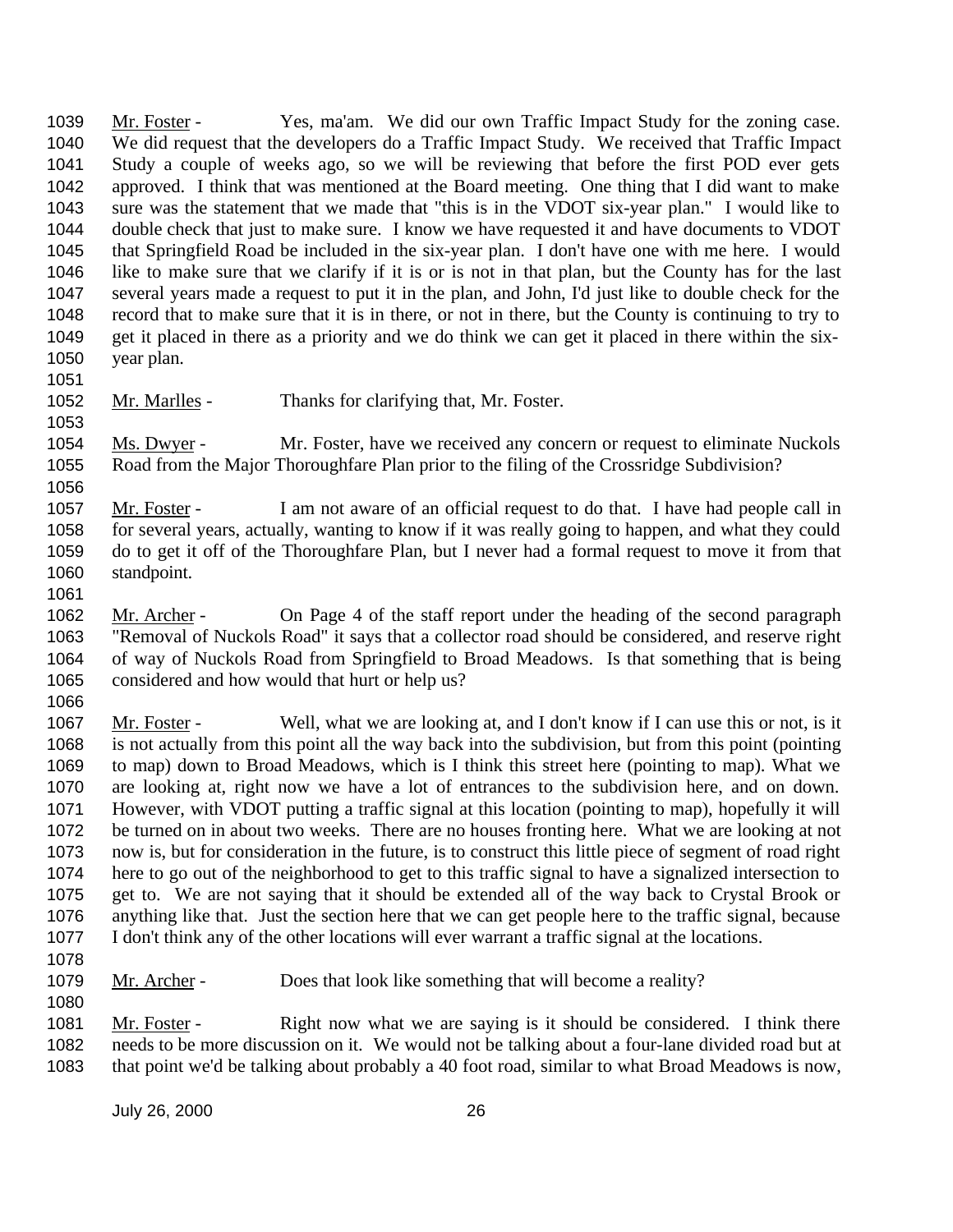same type of road that will just go up and connect into the traffic signal and give relief to some of the other intersections.

1087 Ms. Dwyer - Wouldn't that draw traffic into the subdivision, though? I mean cut-through traffic.

 Mr. Foster - Well, we don't think it would draw cut-through traffic because right now there are so many ways to get through the subdivision and it is a good design. Every intersection here (pointing to map), you can get to somewhere in the subdivision. None of these, maybe one or two, but all of the entrances off of Springfield Road do not end in cul-de-sacs. You can get to other locations, so when we looked at this point here (pointing to map) to this point here (pointing to map), we didn't see really any more traffic that would try to cut through the subdivision than whether at Fireside or down at Timber Pass or at Craigs Mill, or at some of the other streets in there. So, if you cut through the subdivision, believe me, you need to know where you are going, because you will get lost in there very quickly.

 Ms. Dwyer - So, would this go to Broad Meadows, because Broad Meadows goes 1101 straight to Francistown.

1103 Mr. Foster - No, ma'am. Broad Meadows actually is a road that travels sort of around, it is almost circular, a circumference road. Broad Meadows does go to Francistown, but it goes around. We don't see that as being a cut-through worse than it would be right now. We looked at it as an easier way to get the residents to a traffic signal and would be a way to get out of Springfield Road, not an easier way to get into it.

1109 Ms. Dwyer - Because you have a light there anyway.

1111 Mr. Foster - Right. And that will be turned on probably within the next two weeks, so that is just an idea that we think should be a consideration in the future. 

 Mr. Taylor - Mr. Foster, with that, opening of that yellow section, you would also have to construct a road along the green section, the dedicated right of way to improve the internal distribution onto that road, would you not?

1118 Mr. Foster - Yes, sir.

1120 Mr. Taylor - You'd have to make several intersections...

1122 Mr. Foster - Yes, but that would only be from this point here (pointing to map), to this point right here (pointing to map). It would not go any further.

- 1125 Mr. Taylor It would not go over to the area further to east?
- 1127 Mr. Foster No, sir. It would go to this point right here.
-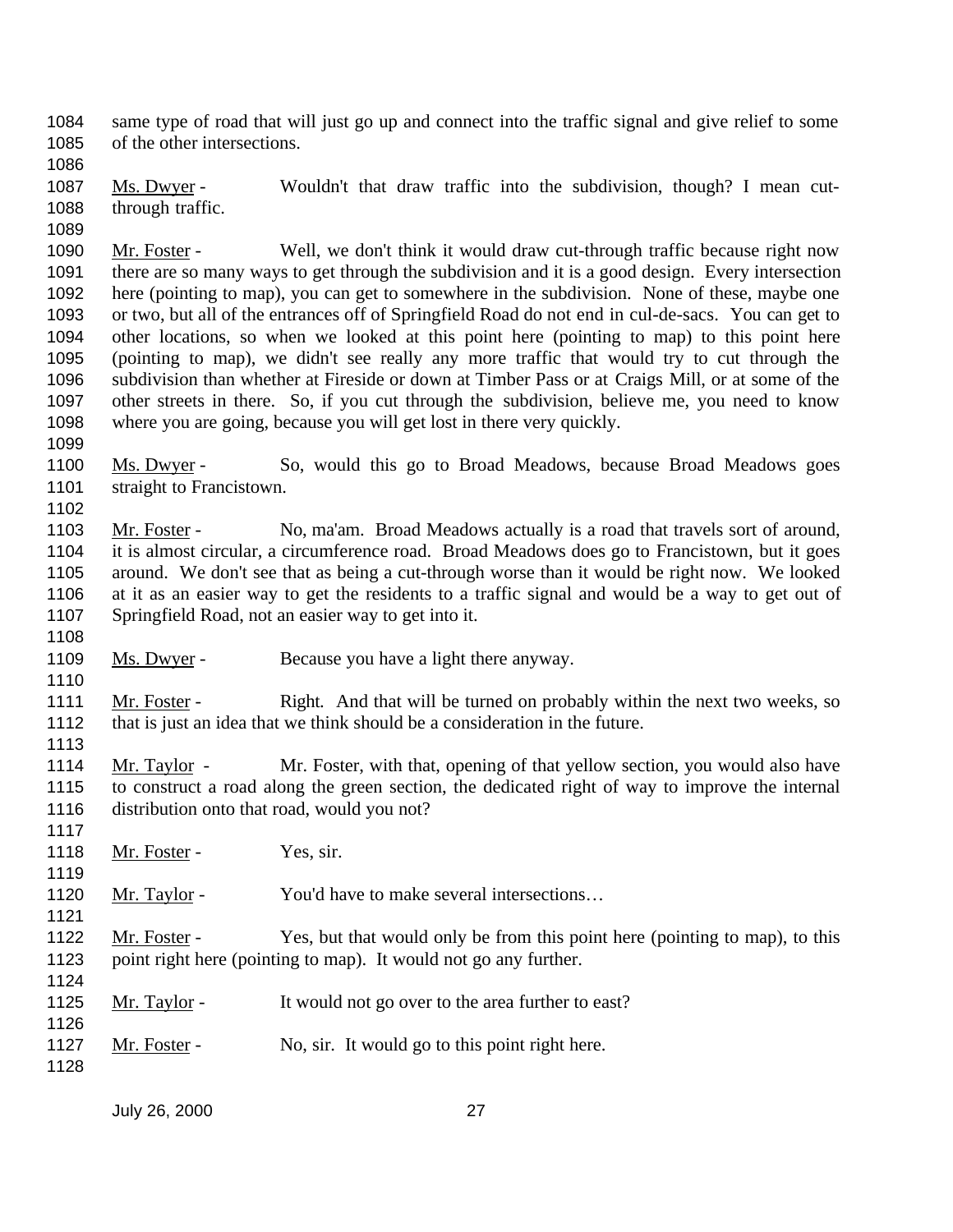Mr. Taylor - Has any consideration been given to continuing to build a road along that green section all the way to the area that looks like it is already constructed road?

1132 Mr. Foster - This part right here is already constructed (pointing to map) that goes to the Crystal Brook Subdivision. We did look at that, but we felt that given the circulation patterns in the neighborhood itself that only going to this point (pointing to map) would serve the purpose of getting people to the traffic signal. We really have so many roads in here that we have really good circulation, so we didn't need a new road for additional circulation. We are just trying to figure out a way to get people to the traffic light.

1139  $Mr. Taylor$  - Thank you.

 Mr. Vanarsdall - Any more questions by Commission members? The time is up. The time of discussion has ended and it is time for a motion. Are there any more questions? Thank you, Mr. Foster. I appreciate the people coming in support and the people opposing this, and I understand both sides of it. The staff recommends approval, Public Works Traffic recommends it, and I have 64 e-mails from the section where the road is not built and never was built, but was dedicated, 64 e-mails to Mr. Glover and Mr. Kaechele in the Three Chopt District, which is where this is, and 60 of them are to remove it and four do not move. Perhaps some of the people here this morning are a part of this. And I will read one other thing that I think is important and Mr. Marlles will want that to put in his files. I will read another thing that I think is important and this was in the paper. "As though County planners decided several years ago that this road likely would never come to pass, removing plans from it will officially eliminate that possibility. One of the reasons was they ran into an expensive bridge, I understand, and things of that nature, and which we don't need. " "And Mr. Hazelett, the County Manager said he couldn't recall the a major thoroughfare being built through an existing residential section of the County in nearly 30 years. There simply has been no desire to impact residents in that way." Now, having said that, I recommend to the Board of Supervisors to approve MTP-100 Nuckols Road and have it removed from the 2010 Major Thoroughfare Plan from Springfield Road to Staples Mill Road. In other words, that is the whole thing. Is there anyway I can get a second? 

1160 Mr. Taylor - Second.

 Mr. Vanarsdall - Motion made by Mr. Vanarsdall and seconded by Mr. Taylor. All in favor say aye. All opposed say no. Mr. Secretary, will you do a roll call vote:

- 1165 Mr. Marlles We are going to do a roll call vote.
- 1167 Mr. Taylor Aye.
- 1169 <u>Mr. Archer</u> Aye.
- Mrs. Quesinberry - No.
- 1173 Mr. Vanarsdall - Aye.
-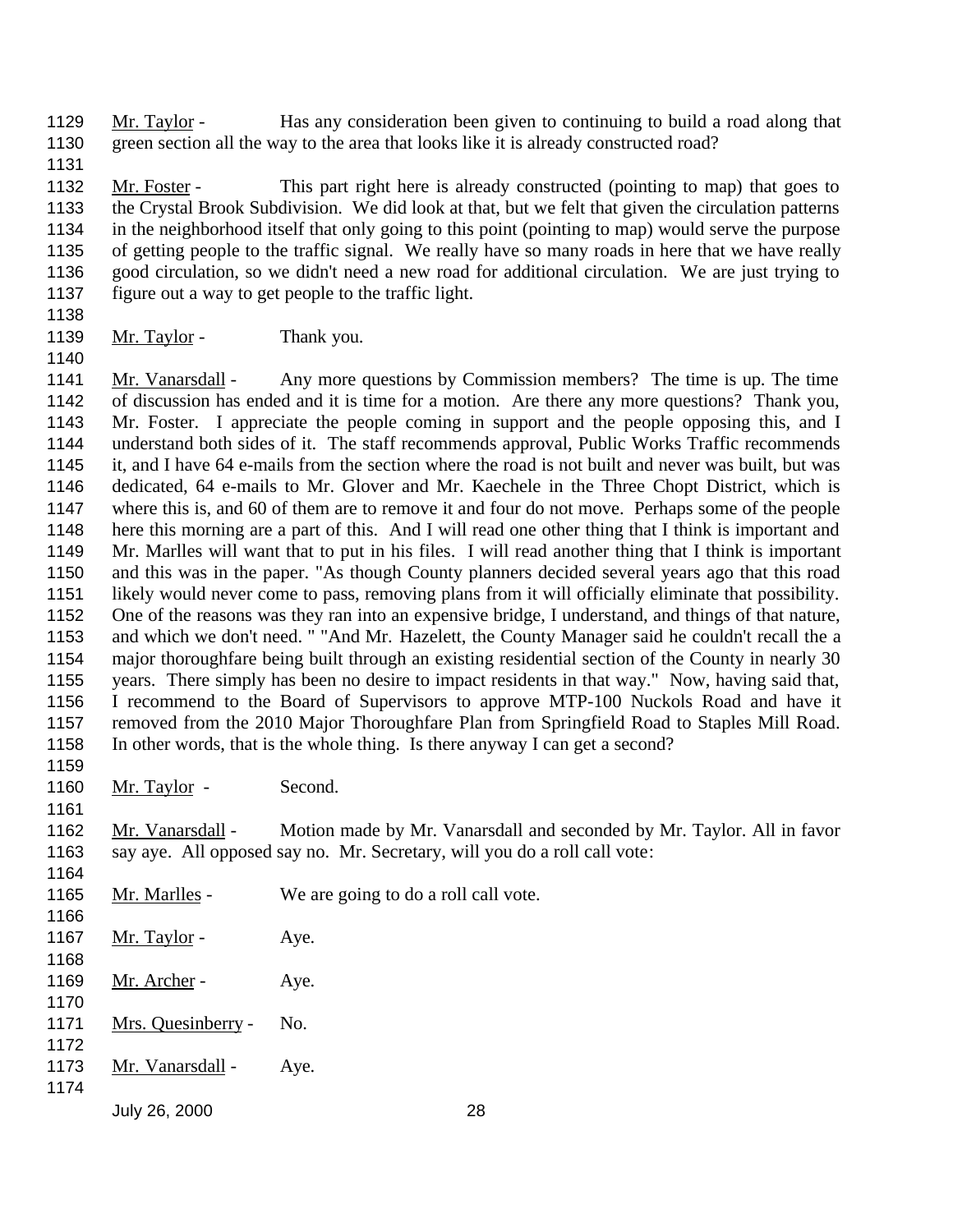- 1175 <u>Ms. Dwyer</u> No. 1177 Mrs. O'Bannon - Abstained Mr. Marlles - Mr. Chairman, the motion to delete the portion of Nuckols Road from Springfield to Staples Mill is approved, which means that this becomes a recommendation that is 1181 forwarded to the Board for consideration. 1183 Mr. Vanarsdall - Thank you. Thanks to everybody. The Planning Commission voted to recommend Consideration of an Amendment to the County's Major Thoroughfare Plan to remove Nuckols Road between Springfield Road and Staples Mill Road to the Board of Supervisors for approval. **THE PLANNING COMMISSION TOOK A SHORT RECESS AT THIS TIME AND MRS. O'BANNON LEAVES AT THIS TIME. THE PLANNING COMMISSION RECONVENED AT THIS TIME.** 1194 Mr. Vanarsdall - What I want to announce is that we are going to move the Varina cases forward because Mrs. Quesinberry has to leave due to an emergency involving her husband, and so we will take those cases and then right back to normal, and I appreciate your bearing with us. Mr. Secretary. 1199 Mr. Marlles - Yes, Mr. Chairman. The first case in the Varina District, page 2 of your agenda, is LP/POD-14-99, Audubon Village Apartments landscape plan. **LANDSCAPE PLAN (Deferred from the June 28, 2000, Meeting)** LP/POD-14-99 Audubon Village **Apartments** JCMA for F. W. Properties III L.L.C. and Beacon Construction Company: Request for approval of a landscape plan as required by Chapter 24, Sections 24-106 and 24-106.2 of the Henrico County Code. The 14.78 acre site is located on the south line of Audubon Drive approximately 165 feet east of Laburnum Avenue on parcels 162-A-72B and 72D. The zoning is R-5, General Residence District and ASO (Airport Safety Overlay District).
- 
- 1205 Mr. Marlles The staff report will be given by Ms. Leslie News.

(Varina)

- 
- 1207 Mr. Vanarsdall Is anyone in the audience in opposition to the landscape plan for LP/POD- 14-99? All right. Thank you. Ms. News.
- Ms. News Good morning, Mr. Chairman. The plan in your packet reflects many
- revisions as a result of several reviews and meetings which have taken place during the course of
- this project. Some final annotations have been added to the plan, which include provision of the
- July 26, 2000 29 trees shown along the rear property line with the first phase of construction, some additional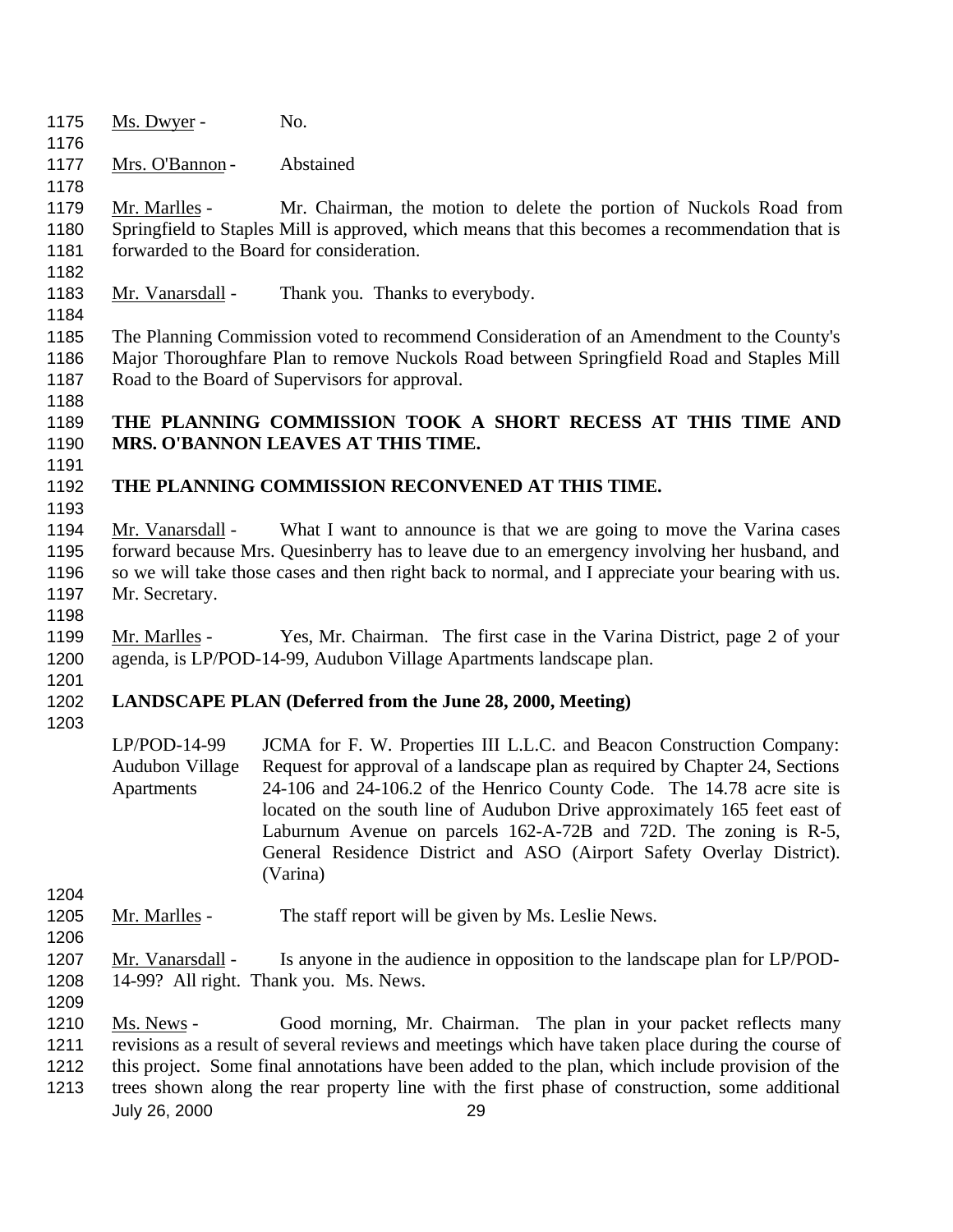shrubs to screen AC units, revisions to a dumpster, and provision of black vinyl-clad fence in the two areas shown for chain-link fencing, which are around the BMP and future optional fencing on the rear property line. The applicant is in agreement with the annotations. Notably, the applicant, in response to concerns of residents voiced at the POD hearing, has agreed to locate a 7-foot high board fence approximately 40 to 60 feet off of the property line in the area adjacent to the single-family homes, leaving a substantial existing natural buffer. The applicant has also added additional dumpsters, raising the quantity from three to six, and addressing concerns also raised at the POD hearing. Staff, therefore, recommends approval of the landscape plan as annotated.

 Mr. Vanarsdall - Any questions for Ms. News by Commission members? I will entertain a motion. Oh, excuse me. Do you need to hear from the applicant, and do we have any opposition? Is the applicant here? Do you want to come on down?

Ms. Isaac - I am Laraine Isaac with Engineering Design Associates.

Mr. Vanarsdall - You have some opposition on the front row, Laraine.

 Ms. Isaac - I was not aware that there was opposition to this plan until today. We worked very hard with the staff in trying to come up with a landscape plan that addresses all of the staff's concerns and the developer is agreeable to. We had this plan deferred from last month in order to meet again with the staff. There have been on-site meetings, and, as I said, I was not aware there was any opposition until today.

 Mrs. Quesinberry - I wasn't either. Maybe you should just save a couple of minutes and let's hear from the residents and you may have already met their concerns. So, I am not sure, but maybe we will hear from them and then we will hear from you. 

Ms. Isaac - OK.

1244 Mrs. Quesinberry - I think that would be better. Let's hear from the residents, or hear from the opposition. We didn't know we had any. It might have been addressed.

 Mr. Walker - Good morning, Mr. Chairman and members of the Planning Commission, my name is Melvin Walker and I live at 4704 Kenlock Court. The property is directly in back of my yard. I think in terms of opposition, I would better use the word "clarification" because when I came to the last hearing, which was deferred, it was mentioned and I read something about a chain-link fence. I just need to get clarification on it. I don't know if the fence is going to be in back of the pond that is directly in back of me or it was mentioned earlier about putting up the wooden fence, but I just want to get clarification whether or not that chain-link fence is going to be along the property of myself, the Sharrieff's and the Lowrys, which are sitting here. Thank you.

1257 Mr. Vanarsdall - So you don't have any problem with the type of fence?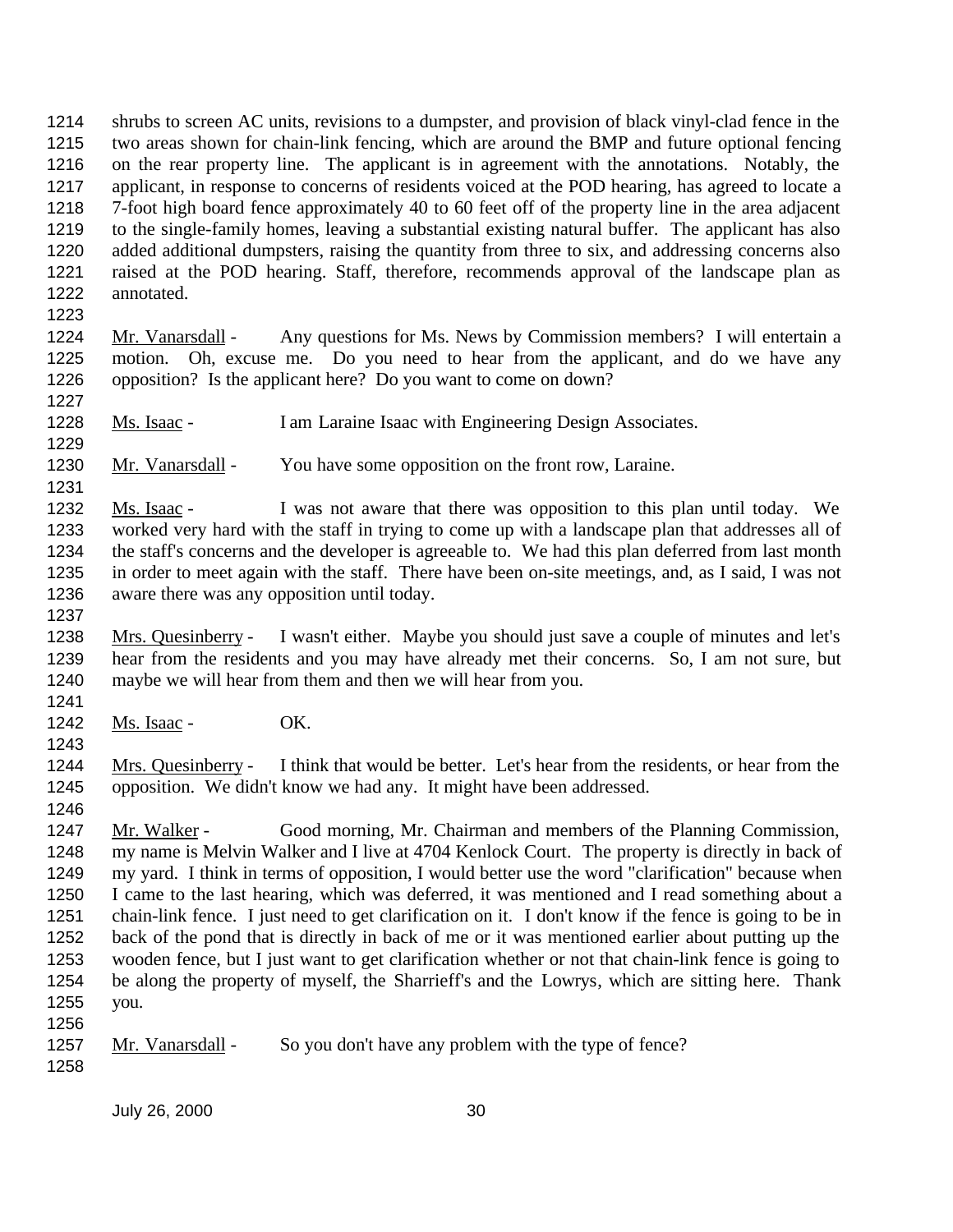Mr. Walker - I have a problem with the type of fence if it is going to be chain-link with vinyl clad inside around the pond, I have a problem with that. I think if it is going to be a fence, I think in the last meeting we stated 6 foot high, if it is a wooden fence, I have no problems personally with that.

 Mrs. Quesinberry - Mr. Walker, I think, you know, there are two fences going on. There is the wooden board fence that we talked about at the original meeting that is going to go off of their property line and then there is the issue of the chain-link fence, which is some fencing that goes along the, not around your property but around where the apartments are in that area, and then there is some additional fencing that is going to go along their BMP, that area that collects the water, the drain water, that looks like a pond to you. There is some fencing there, so maybe we will let Ms. News describe some of that and that may answer your questions. And if it doesn't, we will get you back up to ask you a question again, but I think she can answer your question.

1274 Mr. Walker - OK. Thank you.

 Mr. Vanarsdall - Does that answer your question? Are you OK about that? OK, good. Thank you. 

1279 Mrs. Quesinberry - And if it does not, maybe we can get you back up here and ask you a question again, but I think this should answer your questions.

1282 Mr. Walker - OK, thank you.

1284 Ms. News - I am trying to get this plan up here. The fence that is between the residential area and the BMP will be a board fence. You see that heavy dotted line up there. It runs right along here (pointing to plan) and that will be a 7 foot high board fence on top of the slope before you get to the BMP. All the wooded area in this area is remaining (pointing to plan) and then there is a chain-link fence that will go around this side of the BMP for protection, for safety. 

1291 Mr. Walker - So that wood fence is going to go...

1293 Ms. News - It starts here and it runs the entire length of this property line and you can't see it on this sheet, but it goes all the way down to the end of this site, back to turn the corner.

1296 Mr. Walker - And the back of that fence would be...

 Ms. News - Right. What you see there, they have agreed not to disturb any of that. There was some discussion about originally building the fence on the property line which would disturb the creek and because it is your property, they have now agreed to move that fence to the top of the slope. This offset is approximately 50 to 60 feet from the property line along this area, at the top of that hill, which is where the fence is now proposed.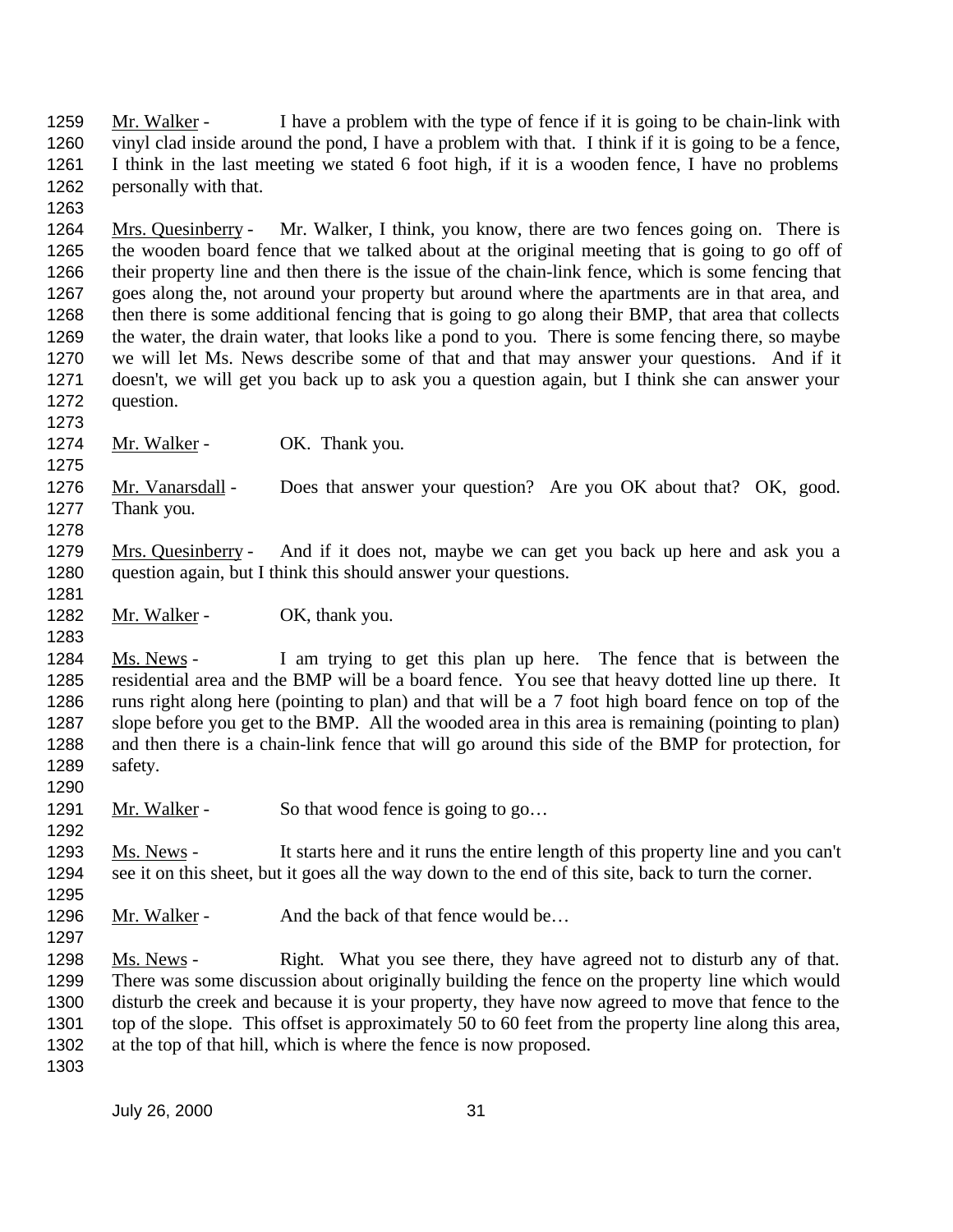1304 Mrs. Quesinberry - Mr. Walker, I think that is what we had talked about months ago, to get it off of your property line and moving it back onto that higher ridge which preserves all of that other natural stuff and the creek that runs in there, and it also makes the fence higher, because it is up on a higher ridge, giving you a better view from your property and more privacy from your property. It was kind of a large concession from the applicant, but was that your chief concern?

- 1310 Mr. Walker Yes.
- Mrs. Quesinberry OK. Thank you, Ms. News.

1314 Mr. Walker - Oh, one last thing. Will there be landscaping in front of that fence or will that be it?

- Ms. News They are proposing leaving the existing landscaping. There is a sanitary sewer that runs this whole area and then all of the existing trees are remaining. They are not proposing any additional landscaping.
- 

1321 Mr. Vanarsdall - All right. Mrs. Quesinberry.

1323 Mrs. Quesinberry - I don't have any other questions of the applicant. They have worked really hard with Ms. News. Thank you, Ms. News. She worked really hard. This is a very, very tight site and you might remember it from the original case, and the applicant has worked very hard to meet a lot of our concerns and the residents' concerns, too, because it is a very, very tight fit and it backs up to residential on one side and backs up to some apartments on another side, and there was some concern that we get enough landscaping in there to get a good, a really good plan, considering that it is very tight and not a lot of open space, and some of those other concerns. They also addressed that and some other concerns from the POD meeting about dumpsters and so I am happy the way this is right now. I would like to make a motion to recommend approval of the landscape plan for LP/POD-14-99, Audubon Village, subject to the annotations on the plan and the standard conditions for this landscape plan.

- 1335 Mr. Taylor Second.
- 

 Mr. Vanarsdall - We have a motion made by Mrs. Quesinberry and seconded by Mr. Taylor. All in favor say aye. All opposed say no. The ayes have it. The motion passes.

 The Planning Commission approved LP/POD-14-99, Audubon Village Apartments Landscape Plan, subject to the annotations on the plans the standard conditions for landscape plans. Mrs. O'Bannon was absent.

### **PLAN OF DEVELOPMENT**

POD-25-00 Refuge Church - 520 Whiteside Road **Bay Design Group for Refuge Church:** Request for approval of a plan of development as required by Chapter 24, Section 24- 106 of the Henrico County Code to construct a one and one-half story, 4,000 square foot church building with a 364-seat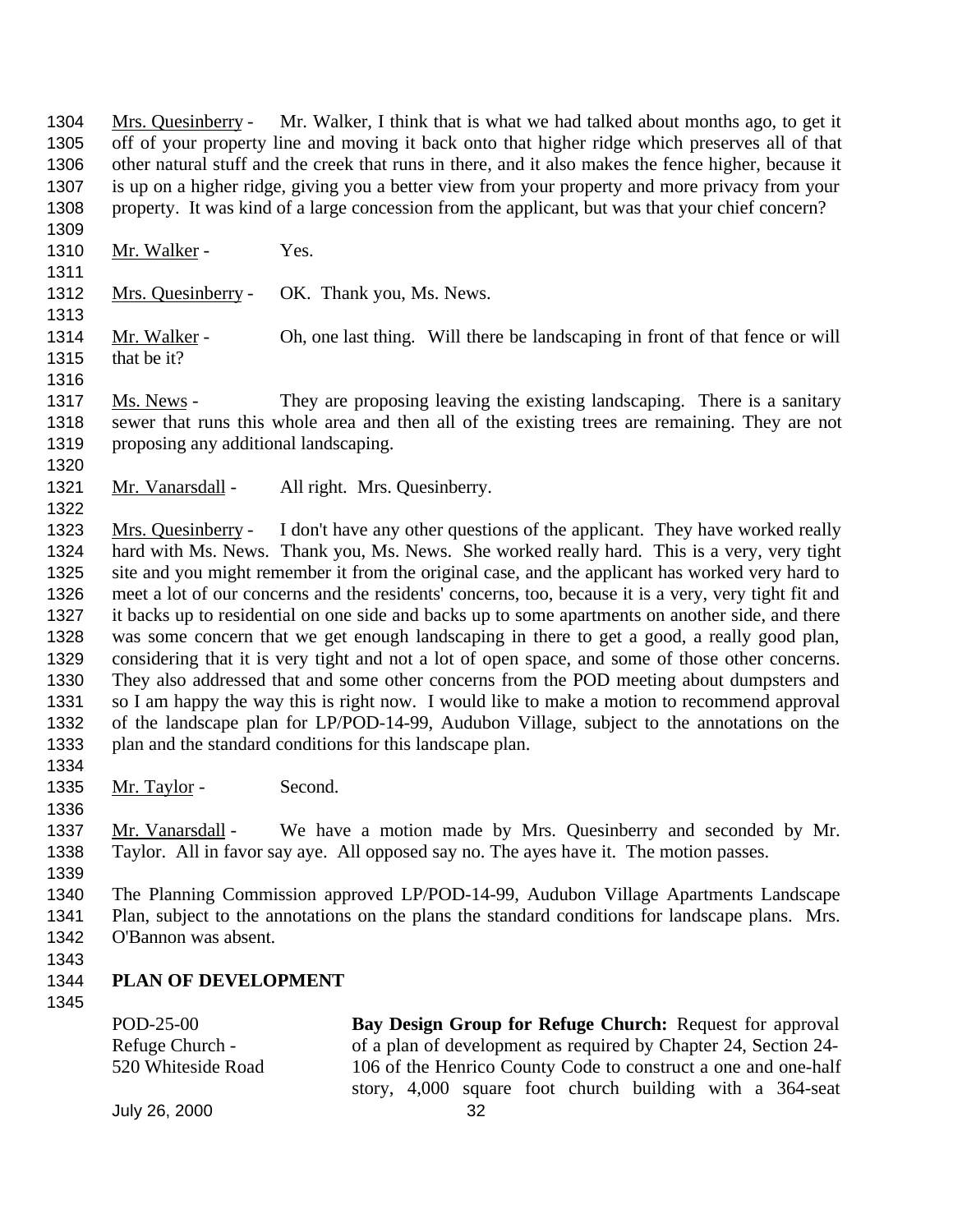sanctuary. The 2.505 acre site is located at 520 Whiteside Road, 300 feet north of its intersection with Nash Road on parcels 175- A-34, 35 and 40. The zoning A-1, Agricultural District and ASO (Airport Safety Overlay District). Individual well and Septic Tank/Drainfield. **(Varina)**

Mr. Marlles - The staff report will be given by Mr. Ted McGarry.

- 
- 

Mr. Vanarsdall - Good morning, Mr. McGarry.

 Mr. McGarry -Good morning, Mr. Chairman. On June 22 of this year the Board of Zoning Appeals granted a variance for parking in a front yard serving a church in an A-1 District. The variance permits a 10-foot yard, which is being provided. That June 22 plan is the one that is in your agenda and it is the same one that went to the Board of Zoning Appeals. Staff has no issues. Staff has revised the north parking area as shown in that hand out to meet certain setbacks and traffic engineering standards. Since that change has been included on the staff plan, we wanted you to see it as well. It is a more efficient layout and it decreases the impervious surface. With that, staff can recommend approval of this plan, plus the standard conditions for developments of this type, Conditions Nos. 1A and 1B, and then 23 through 30. I'd be happy to answer any questions.

1362 Mr. Vanarsdall - Is anyone in the audience in opposition to this case? This is POD-25-00, Refuge Church? All right. Any questions for Mr. McGarry by Commission members?

Mrs. Quesinberry - Mr. McGarry, do we need to waive anything about this new plan?

1367 Mr. McGarry - No, ma'am.

 Mr. Vanarsdall - All right, I will entertain a motion, Mrs. Quesinberry. 

 Mrs. Quesinberry - I would like to recommend approval for POD-25-00, Refuge Church, subject to the standard conditions for developments of this type, the annotations on the plan, and conditions Nos. 1A and 1B and Nos. 23 through 30.

- 1375 Ms. Dwyer Second.
- 

1377 Mr. Vanarsdall - We have a motion made by Mrs. Quesinberry and seconded by Ms. Dwyer. All in favor say aye. All opposed say no. The ayes have it. The motion passes.

- The Planning Commission approved POD-25-00, subject to the annotations on the plans, the standard conditions for developments of this type and the following additional conditions. Mrs. O'Bannon was absent.
- 1A. The septic tank location shall be approved by the County Health Department before a building permit is issued. Connection shall be made to the public sewer when available within 300 feet of the site/building.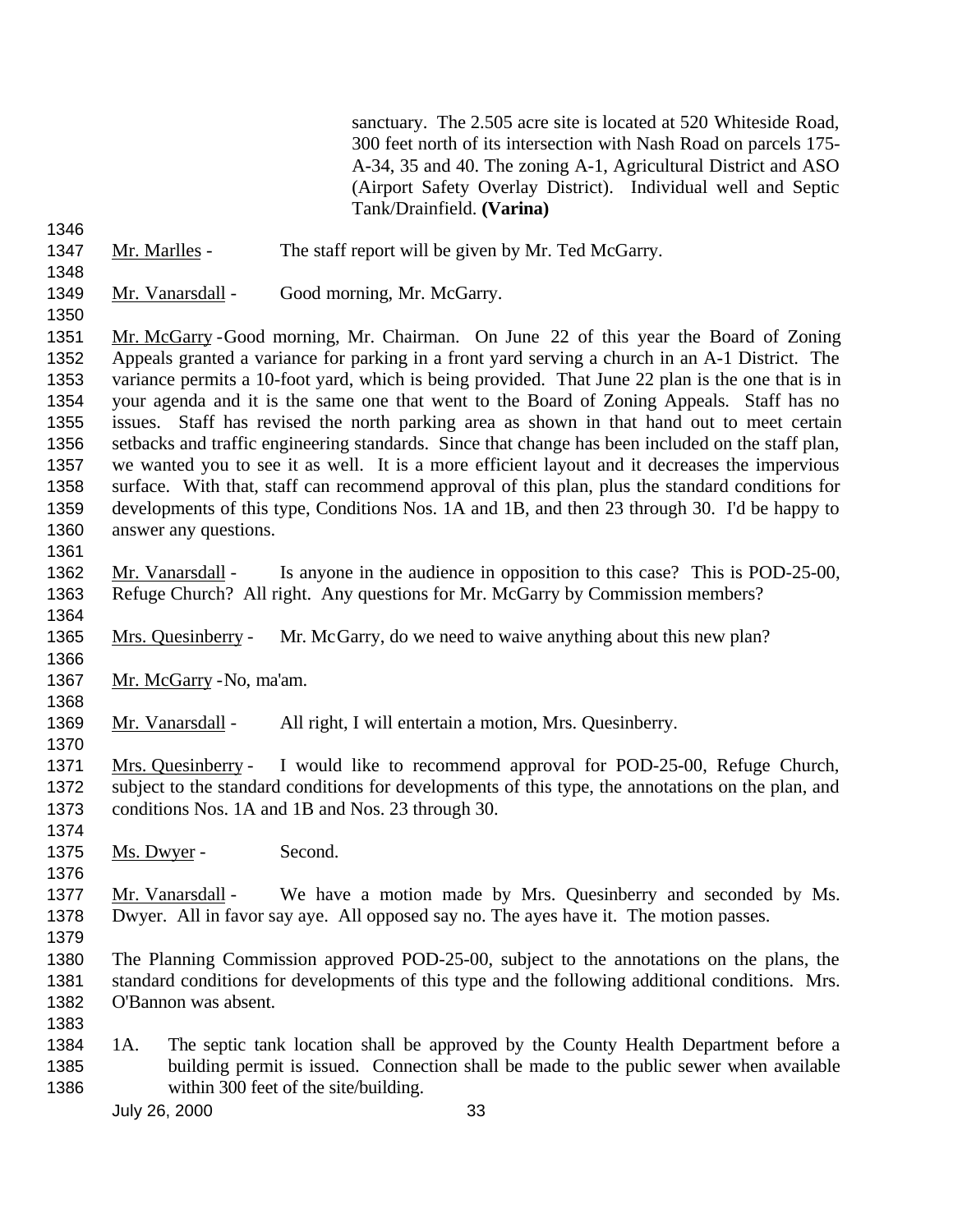- 1B. The well location shall be approved by the County Health Department before a building permit is issued. Connection shall be made to the public water system when available 1389 within 300 feet of the site/building.
- 23. The right-of-way for widening of Whiteside Road as shown on approved plans shall be dedicated to the County prior to any occupancy permits being issued. The right-of-way dedication plat and any other required information shall be submitted to the County Real Property Agent at least sixty (60) days prior to requesting occupancy permits.
- 24. Any necessary off-site drainage easements must be obtained in a form acceptable to the County Attorney prior to final approval of the construction plans by the Department of Public Works.
- 25. Deviations from County standards for pavement, curb or curb and gutter design shall be approved by the County Engineer prior to final approval of the construction plans by the Department of Public Works.
- 26. The applicant shall furnish proof to the Planning Office that conditions satisfactory to the Health Department have been met that insure the proposed septic tank drainfield system is suitable for this project prior to the issuance of a building permit.
- 27. Approval of the construction plans by the Department of Public Works does not establish the curb and gutter elevations along the Henrico County maintained right-of-way. The elevations will be set by Henrico County.
- 28. When public water is available to the site, fire hydrants shall be installed by the property owner to meet existing ISO - Needed Fire Flow requirements and Division of Fire commercial property minimum hose lay requirement which is 350 feet.
- 29. All buildings when constructed shall include a fire detection alarm system. The alarm system shall be designed and installed to provide immediate notification to the Fire Division in the event of an alarm situation at the facility. A twenty-four hour monitoring company must be utilized for this service.
- 30. The conditions approved as part of the Board of Zoning Appeals, variance A-42-2000, shall be incorporated in this approval.
- 

# **PLAN OF DEVELOPMENT**

- POD-62-00 Sunbelt Rentals Joseph, Cox & Associates, Inc. for 8066 W. Broad Street Property Inc. and Browder - Harris Company: Request for approval of a plan of development as required by Chapter 24, Section 24-106 of the Henrico County Code to construct a one-story, 10,070 square foot display area and shop building. The 2.34 acre site is located at 5421 Eubank Road on the south line of Eubank Road approximately 250 feet west of Lewis Road on parcel 173-A-10B. The zoning is M-2C, General Industrial District (Conditional) and ASO (Airport Safety Overlay District). County water and sewer. (Varina)
- 
- 1419 Mr. Marlles The staff report will be given again by Mr. Ted McGarry.

- 1421 Mr. Vanarsdall Is anyone in the audience in opposition to this case, Sunbelt Rentals, POD-
- 62-00? Mr. McGarry.
-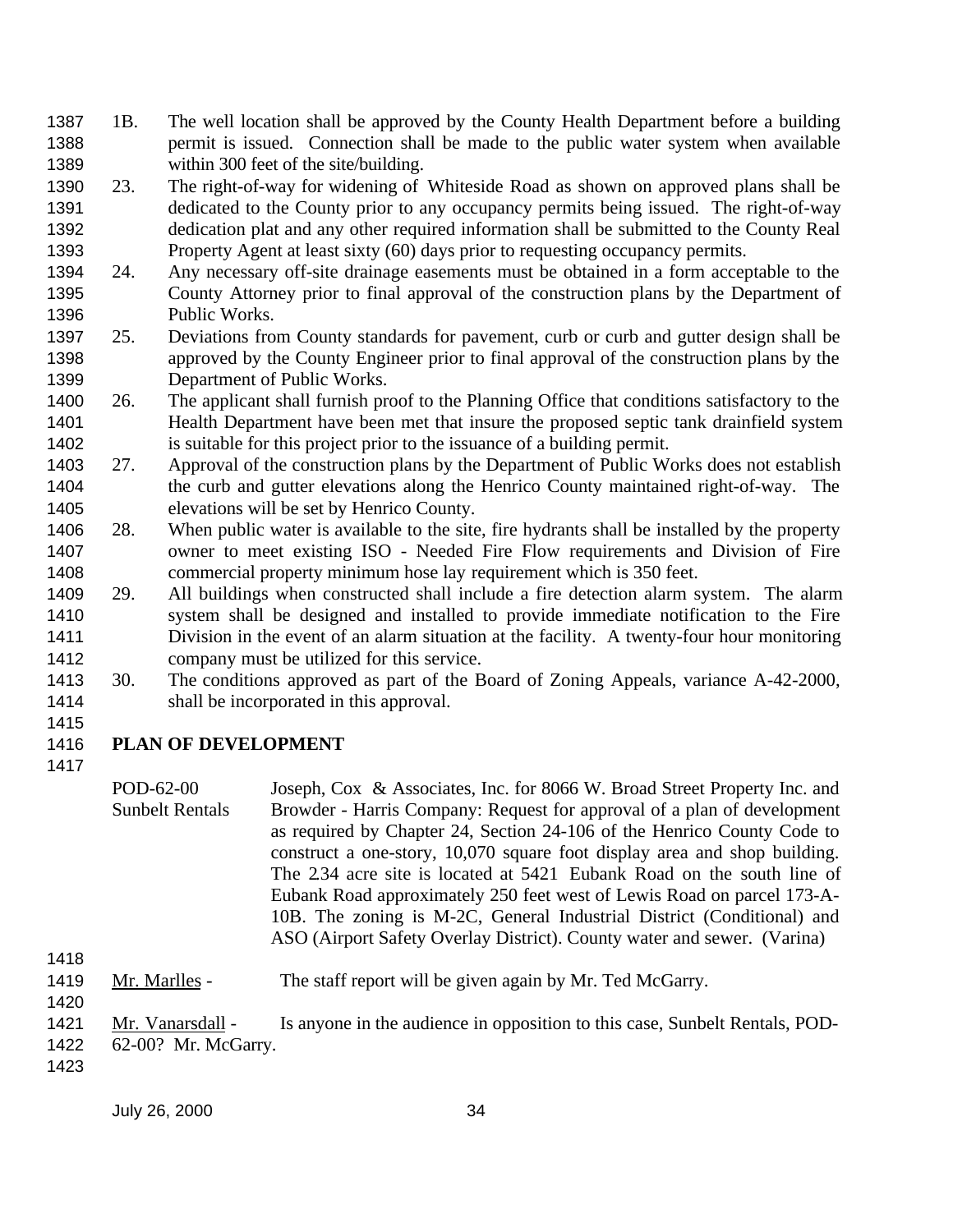Mr. McGarry -Staff has received a revised plan dated July 18, which addresses all of the minor concerns staff had. The County agencies are all satisfied. Staff can recommend approval of this 1426 plan. I have full size sheets that would be awkward to hand out. They are available should you like to see them. Staff can recommend approval subject to the standard conditions plus conditions No. 23 through 29. I will be happy to answer any questions.

- Mr. Vanarsdall Any questions for Mr. McGarry?
- Mrs. Quesinberry No.

1434 Mr. Vanarsdall - All right. Mrs. Quesinberry.

 Mrs. Quesinberry - I would like to make a recommendation for approval of POD-62-00, Sunbelt Rentals, subject to the standard conditions for developments of this type, the annotations on the plan, and the additional conditions Nos. 23 through 29.

1440 Mr. Taylor - Second.

 Mr. Vanarsdall - Motion made by Mrs. Quesinberry and seconded by Mr. Taylor. All in favor say aye. All opposed say no. The motion passes.

 The Planning Commission approved POD-62-00, Sunbelt Rentals, subject to the annotations on the plan, the standard conditions for developments of this type, and the following additional conditions. Mrs. O'Bannon was absent.

- 23. The developer shall provide fire hydrants as required by the Department of Public Utilities in its approval of the utility plans and contracts.
- 1451 24. The proffers approved as a part of zoning case C-27C-00 shall be incorporated in this approval.
- 25. Any necessary off-site drainage easements must be obtained in a form acceptable to the County Attorney prior to final approval of the construction plans by the Department of Public Works.
- 26. Deviations from County standards for pavement, curb or curb and gutter design shall be approved by the County Engineer prior to final approval of the construction plans by the Department of Public Works.
- 27. Insurance Services Office (ISO) calculations must be included with the utilities plans and contracts and must be approved by the Department of Public Utilities prior to the 1461 issuance of a building permit.
- 28. Approval of the construction plans by the Department of Public Works does not establish the curb and gutter elevations along the Henrico County maintained right-of-way. The elevations will be set by Henrico County.
- **29.** Prior to building permit approval, the applicant shall take all reasonable steps to gain concurrence from the property owner of parcel 173-A-11 in a joint request to abandon the western portion of Ferncroft Road not needed for public use and travel.
- 

### **PLAN OF DEVELOPMENT & SPECIAL EXCEPTION**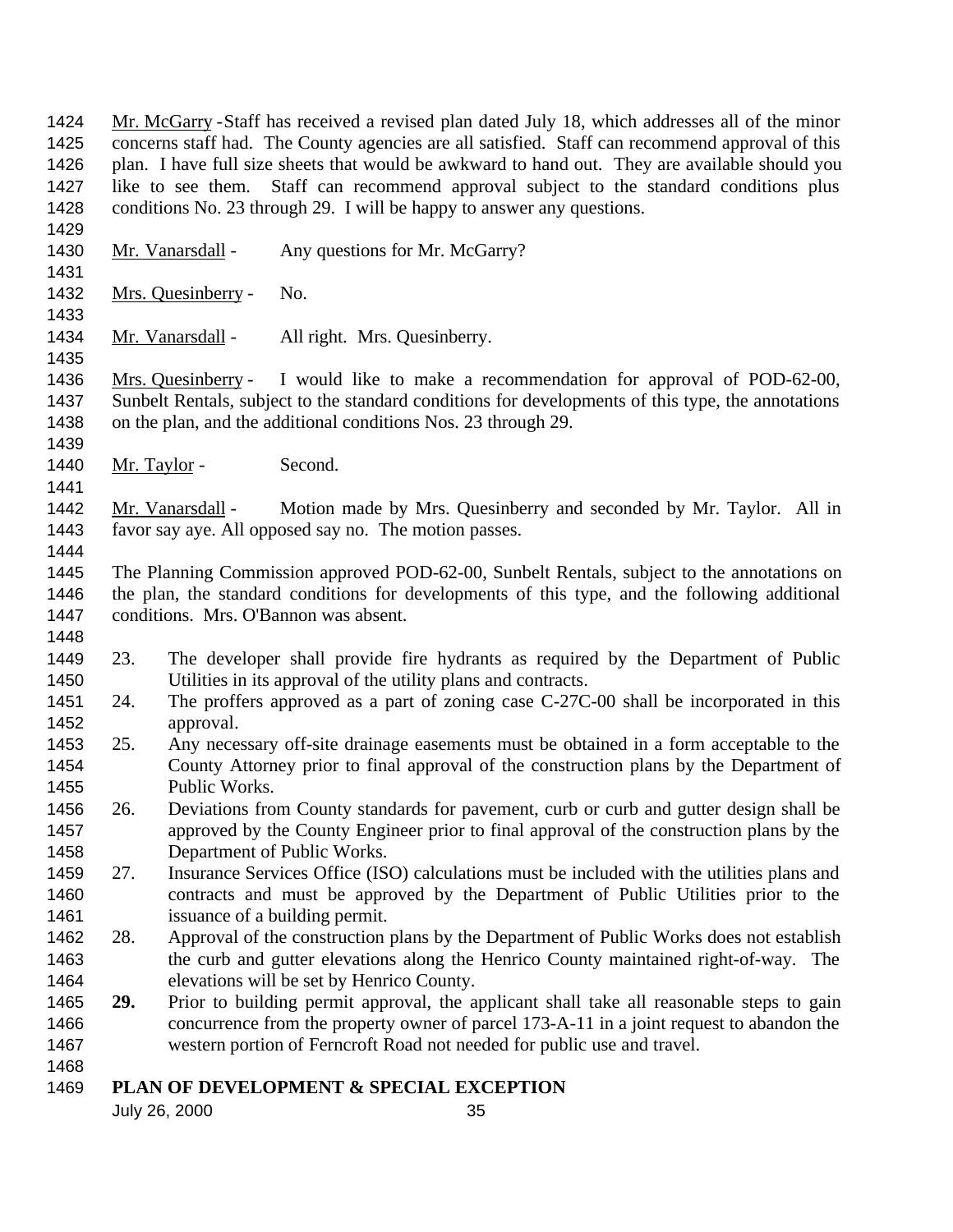#### **(Deferred from the June 28, 2000, Meeting)**

| POD-59-00<br><b>Airport Homewood Suites</b><br>Hotel (POD-92-98 Revised) | Dean E. Hawkins, ASLA for Shamin RIC Hospitality, L. C.:<br>Request for approval of a revised plan of development and a<br>special exception for a building exceeding 45 feet in height as<br>required by Chapter 24, Sections 24-106 and 24-94 of the<br>Henrico County Code to construct a 67-foot-high, six-story,<br>90,744 square foot, 125-room hotel with a 2,800 square foot<br>conference center and a future one-story, 4,000 square foot<br>restaurant. The 5.00 acre site is located on Audubon Drive<br>approximately 550 feet east of S. Airport Drive (State Route)<br>156) on parcel 163-A-19D. The zoning is M-1C, Light Industrial |
|--------------------------------------------------------------------------|------------------------------------------------------------------------------------------------------------------------------------------------------------------------------------------------------------------------------------------------------------------------------------------------------------------------------------------------------------------------------------------------------------------------------------------------------------------------------------------------------------------------------------------------------------------------------------------------------------------------------------------------------|
|                                                                          | District (Conditional) and ASO (Airport Safety Overlay<br>District). County water and Sewer. (Varina)                                                                                                                                                                                                                                                                                                                                                                                                                                                                                                                                                |

- 1473 Mr. Marlles The staff report will be given by Mr. Michael Kennedy.
- 
- Mr. Vanarsdall Is anyone in the audience in opposition to this case? This is Airport Homewood Suites Hotel, POD-59-00. No opposition. Good morning, Mr. Kennedy.
- 

 Mr. Kennedy -Good morning Mr. Chairman, ladies and gentlemen of the Commission. The staff has reviewed the plan of development and we don't have any opposition to it. The special exception requires a separate motion. The proffers on the case require the plan to be consistent with the site plan and the elevations that were submitted with the proffers, and staff has determined that they are. The elevations with the proffers, actually, do show a 6-story building and they do cite the fact that a special exception is required, so it is still subject to Planning Commission approval. It is in the Airport Overlay Zone and it does have Airport Overlay approval from the FAA, so they meet the height limitations of the FAA, so there is no question 1486 that the safety issue has been addressed in that case. The proffers do require a No. 9 Amended, and that has been recommended by the staff as well, and that is because there was an existing BMP serving that area. It is kind of like a regional BMP that is visible from Airport Drive, and the concern is that they would provide additional landscaping. Not only did the applicant agree to additional landscaping, but as a condition of this POD approval they have agreed that when they come, they will come back with a fountain in the BMP and they want to make it look attractive. They want to make it basically a central identification issue in their landscape plans, so they will come back with No. 9 Amended. If you have any other questions, the applicant will make a presentation on the special exception request. 

 Mr. Vanarsdall - All right. Any questions for Mr. Kennedy by Commission members? Do you want to take the POD first or hear from the applicant?

1499 Mrs. Quesinberry - Let me hear from the applicant.

 Mr. Vanarsdall - All right, the applicant can come down on the special exception and the POD if you wish.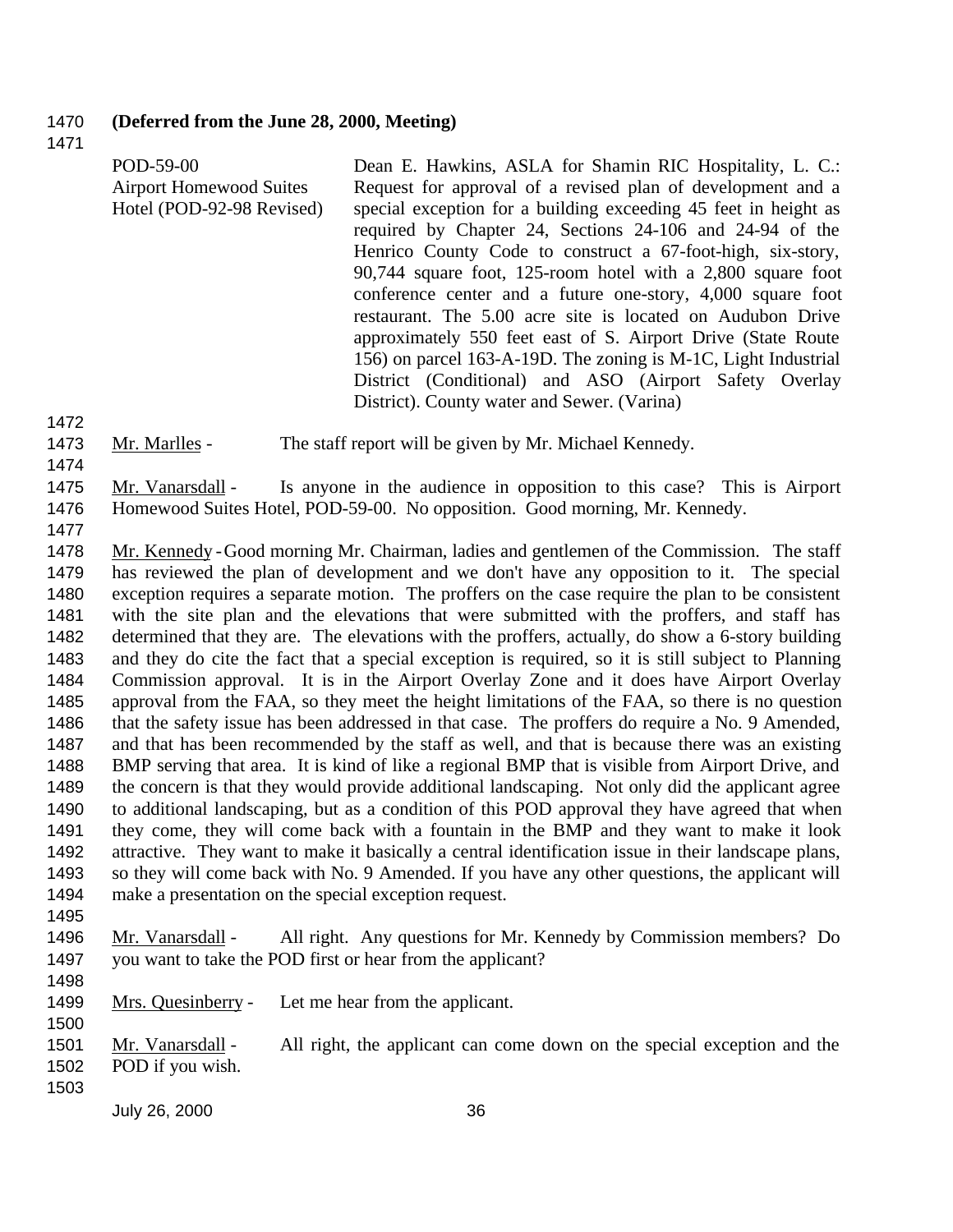Mr. Hawkins - I am Dean Hawkins representing the applicant to build the hotel. The issues we have regarding the height which exceed 35 feet for your consideration, and also we got to work well within the Airport Overlay District to avoid any conflict there. So, if you have any questions, I will be glad to answer them.

- Mr. Vanarsdall Any questions for Mr. Hawkins? All right. Thank you, Mr. Hawkins. You had better sit down while you are ahead. Mrs. Quesinberry.
- 

### Mrs. Quesinberry - We can take the special exception first. I will make a motion to recommend approval for the special exception of building height for Airport Homewood Suites Hotel.

Mr. Archer - Second.

 Mr. Vanarsdall - We have a motion by Mrs. Quesinberry and a second by Mr. Archer. All in favor say aye. All opposed. The ayes have it. The motion passes.

 The Planning Commission approved special exception for a building exceeding 45 feet in height for POD-59-00, Airport Homewood Suites Hotel (POD-92-98 Revised). Mrs. O'Bannon was absent. 

1525 Mr. Vanarsdall - All right. We will take the POD.

1527 Mrs. Quesinberry - Thank you, Mr. Kennedy and Mr. Hawkins. The applicant worked very hard with us, also, because this is a nice layout consistent with the airport area, and their willingness to do additional landscaping helps this whole site, because it is an entry way into the airport area and they wanted to maintain the look in the streetscape along that area, and we appreciate your work in that area, as well. I'd like to make a recommendation for approval of POD-59-00, Airport Homewood Suites Hotel, subject to the annotations on the plans, the standard conditions for developments of this type, and conditions No. 9 Amended and Nos. 23 through 34.

1536 Mr. Taylor - Second.

1538 Mr. Vanarsdall - We have a motion made by Mrs. Quesinberry and seconded by Mr. Taylor. All in favor say aye. All opposed say no. The ayes have it. The motion passes.

 The Planning Commission approved POD-59-00, Airport Homewood Suites Hotel (POD-92-98 Revised), subject to the annotations on the plans, the standard conditions for developments of this type, and the following additional conditions. Mrs. O'Bannon was absent.

- 
- 9. **AMENDED** A detailed landscaping plan shall be submitted to the Planning Office for review and Planning Commission approval prior to the issuance of any occupancy permits.
- July 26, 2000 37 23. The easements for drainage and utilities as shown on approved plans shall be granted to 1549 the County in a form acceptable to the County Attorney prior to any occupancy permits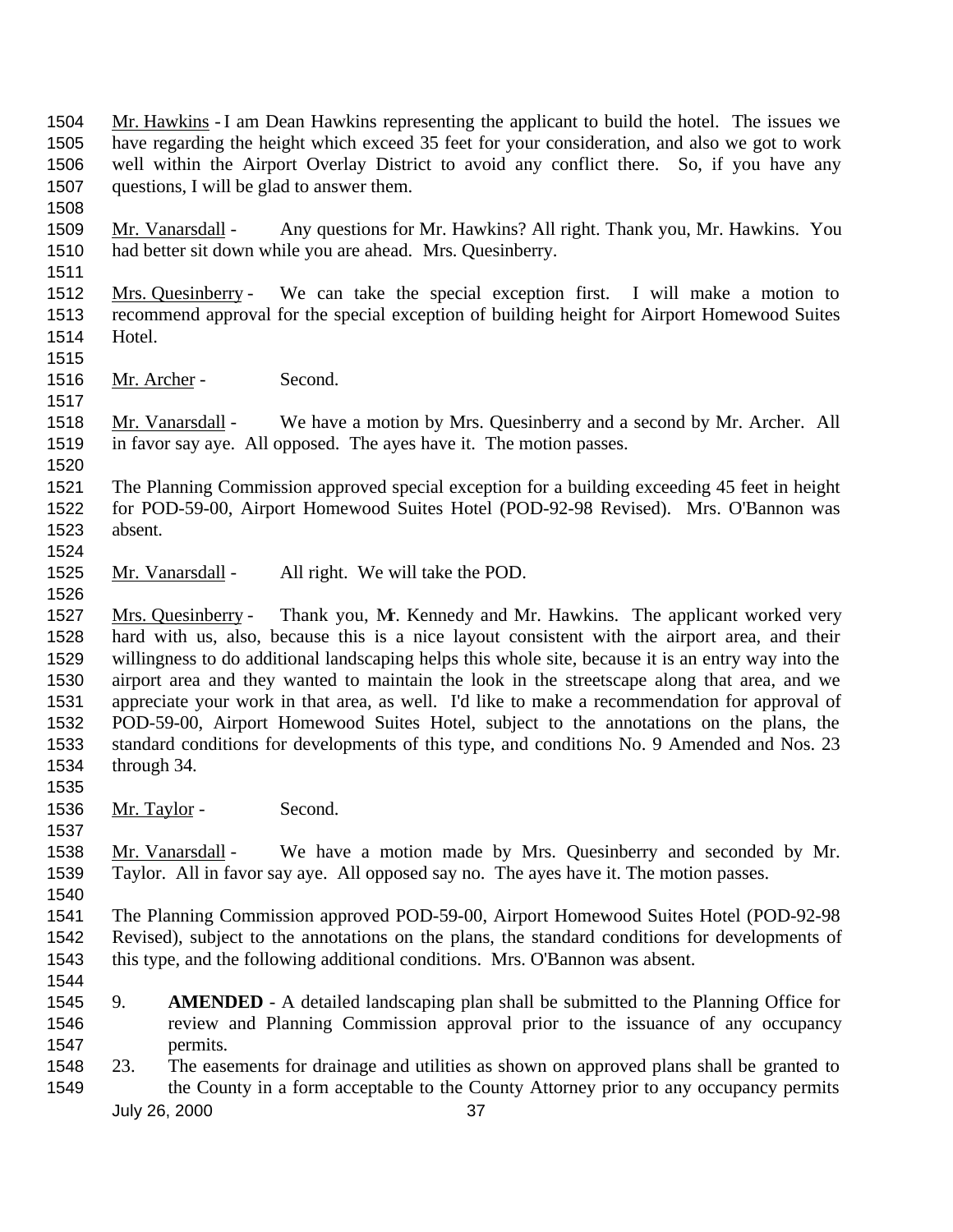being issued. The easement plats and any other required information shall be submitted to the County Real Property Agent at least sixty (60) days prior to requesting occupancy permits.

- 24. The limits and elevations of the 100-year frequency flood shall be conspicuously noted on the plan "Limits of 100 Year Floodplain." In addition, the delineated 100-year floodplain must be labeled "Variable Width Drainage and Utility Easement." The easement shall be granted to the County prior to the issuance of any occupancy permits.
- 25. The developer shall provide fire hydrants as required by the Department of Public Utilities in its approval of the utility plans and contracts.
- 26. The developer shall install an adequate restaurant ventilating and exhaust system to minimize smoke, odors, and grease vapors. The plans and specifications shall be included with the building permit application for review and approval. If, in the opinion of the County, the type system provided is not effective, the Commission retains the rights to review and direct the type of system to be used.
- 27. Any necessary off-site drainage easements must be obtained in a form acceptable to the County Attorney prior to final approval of the construction plans by the Department of Public Works.
- 28. Deviations from County standards for pavement, curb or curb and gutter design shall be approved by the County Engineer prior to final approval of the construction plans by the Department of Public Works.
- 29. Insurance Services Office (ISO) calculations must be included with the utilities plans and contracts and must be approved by the Department of Public Utilities prior to the issuance of a building permit.
- 30. Approval of the construction plans by the Department of Public Works does not establish the curb and gutter elevations along the Henrico County maintained right-of-way. The elevations will be set by Henrico County.
- 31. Approval of the construction plans by the Department of Public Works does not establish the curb and gutter elevations along the Virginia Department of Transportation maintained right-of-way. The elevations will be set by the contractor and approved by the Virginia Department of Transportation.
- 32. The proffers approved as a part of zoning case C-73C-99 shall be incorporated in this approval.
- 33. The conceptual master plan, as submitted with this application, is for planning and information purposes only. All Subsequent detailed plans of development and construction plans needed to implement this conceptual plan may be administratively reviewed and approved and shall be subject to all regulations in effect at the time such subsequent plans are submitted for review/approval.
- 34. Prior to issuance of a building permit, the developer must furnish a letter from the F.A.A. (Federal Aviation Administration) stating that this proposed development does not conflict with their facilities.
- **Mrs. Quesinberry leaves during this time.**
- Mr. Vanarsdall Okay. Let's go back to page 3 and we will be back on track. All right, Mr. Secretary.
-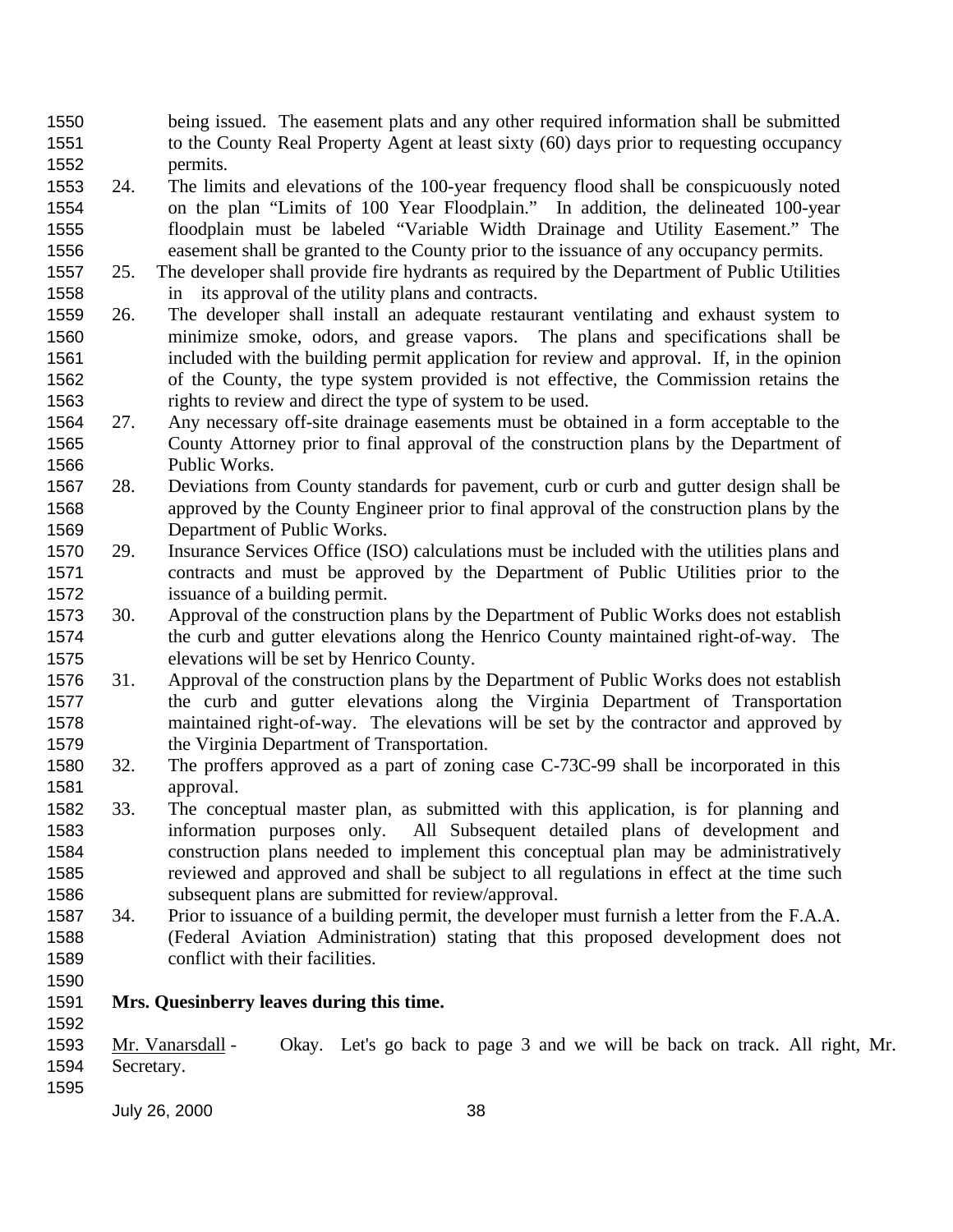### **LANDSCAPE PLAN & ALTERNATIVE FENCE HEIGHT PLAN**

|                      | <b>Balzer &amp; Associates, P. C.:</b> Request for a approval of a<br>$LP/POD-15-98$<br>landscape plan and an alternative fence height as required by<br>Shalom -<br>Beth<br>Assisted<br>Chapter 24, Sections 24-106 and 24-106.2 24-95(1)(6) b., c. of<br>Living Facility - Lauderdale<br>and<br>the Henrico County Code. The 3.52 acre site is located on the<br>Drive<br>John<br>Rolfe<br>northwest corner of John Rolfe Parkway and Lauderdale Drive<br>Parkway<br>on parcels 76-A-84 and 86. The zoning is R-6C, General<br>Residence District (Conditional). (Tuckahoe) |
|----------------------|-------------------------------------------------------------------------------------------------------------------------------------------------------------------------------------------------------------------------------------------------------------------------------------------------------------------------------------------------------------------------------------------------------------------------------------------------------------------------------------------------------------------------------------------------------------------------------|
| 1597<br>1598<br>1599 | The staff report will be given by Mr. Strauss.<br>Mr. Marlles -                                                                                                                                                                                                                                                                                                                                                                                                                                                                                                               |
| 1600                 | Mr. Vanarsdall -                                                                                                                                                                                                                                                                                                                                                                                                                                                                                                                                                              |
| 1601                 | Before we announce this, Mrs. Quesinberry, we hope that Steve gets along OK.                                                                                                                                                                                                                                                                                                                                                                                                                                                                                                  |
| 1602                 | Mrs. Quesinberry -                                                                                                                                                                                                                                                                                                                                                                                                                                                                                                                                                            |
| 1603                 | I appreciate that.                                                                                                                                                                                                                                                                                                                                                                                                                                                                                                                                                            |
| 1604                 | Mr. Vanarsdall -                                                                                                                                                                                                                                                                                                                                                                                                                                                                                                                                                              |
| 1605                 | Is anyone in the audience in opposition to this case? Beth Shalom - Assisted                                                                                                                                                                                                                                                                                                                                                                                                                                                                                                  |
| 1606                 | Living Facility? It is LP/POD-15-98. No opposition. Good morning, Mr. Strauss.                                                                                                                                                                                                                                                                                                                                                                                                                                                                                                |
| 1607                 | Thank you, Mr. Chairman. The applicant has submitted a landscape plan for                                                                                                                                                                                                                                                                                                                                                                                                                                                                                                     |
| 1608                 | Mr. Strauss -                                                                                                                                                                                                                                                                                                                                                                                                                                                                                                                                                                 |
| 1609                 | approval by the Commission in accordance with Condition No. 9 Amended of the approved plan of                                                                                                                                                                                                                                                                                                                                                                                                                                                                                 |
| 1610                 | development. In addition, when the plan of development was approved, it was understood that the 8                                                                                                                                                                                                                                                                                                                                                                                                                                                                             |
| 1611                 | foot brick screen wall would be extended along Lauderdale Drive in order to screen the loading area.                                                                                                                                                                                                                                                                                                                                                                                                                                                                          |
| 1612                 | As this wall is located in a front yard and it exceeds 42 inches, it requires approval of an alternative                                                                                                                                                                                                                                                                                                                                                                                                                                                                      |
| 1613                 | fence height, which the applicant is also requesting. Staff has reviewed this application and has made                                                                                                                                                                                                                                                                                                                                                                                                                                                                        |
| 1614                 | additional recommendations, which the applicant is agreeable to. We have discussed adding additional                                                                                                                                                                                                                                                                                                                                                                                                                                                                          |
| 1615                 | evergreen trees and shrub planting along Lauderdale Drive. The revised annotated plan that was handed                                                                                                                                                                                                                                                                                                                                                                                                                                                                         |
| 1616                 | out this morning in your addendum contained these additional annotations. I have discussed them with                                                                                                                                                                                                                                                                                                                                                                                                                                                                          |
| 1617                 | the applicant and he is in agreement, so with that, we can recommend approval and I will answer any                                                                                                                                                                                                                                                                                                                                                                                                                                                                           |
| 1618                 | other questions you may have.                                                                                                                                                                                                                                                                                                                                                                                                                                                                                                                                                 |
| 1619                 | Any questions by Commission members of Mr. Strauss? All right, do you want to                                                                                                                                                                                                                                                                                                                                                                                                                                                                                                 |
| 1620                 | Mr. Vanarsdall -                                                                                                                                                                                                                                                                                                                                                                                                                                                                                                                                                              |
| 1621                 | hear from the applicant? There is no opposition and no questions, so all we need is the motion.                                                                                                                                                                                                                                                                                                                                                                                                                                                                               |
| 1622                 | I move for approval of the Alternative Fence Height for the wall. The purpose of                                                                                                                                                                                                                                                                                                                                                                                                                                                                                              |
| 1623                 | Ms. Dwyer -                                                                                                                                                                                                                                                                                                                                                                                                                                                                                                                                                                   |
| 1624                 | that is to screen the loading area and serves a very important purpose at that intersection and also meets                                                                                                                                                                                                                                                                                                                                                                                                                                                                    |
| 1625                 | the requirements of the Code. It does not adversely affect health, safety and welfare. It does not impact                                                                                                                                                                                                                                                                                                                                                                                                                                                                     |
| 1626                 | or affect negative visibility on the abutting property. It does not adversely effect adequate supply of                                                                                                                                                                                                                                                                                                                                                                                                                                                                       |
| 1627                 | light and air, traffic or pedestrian safety, and there is adequate site distance, so because it meets all of the                                                                                                                                                                                                                                                                                                                                                                                                                                                              |
| 1628                 | requirements of the Code and serves an important purpose for the site design, I move for the approval.                                                                                                                                                                                                                                                                                                                                                                                                                                                                        |
| 1629<br>1630<br>1631 | Second.<br><u>Mr. Taylor</u> -<br>We have a motion made by Ms. Dwyer and a second by Mr. Taylor. All in favor<br>Mr. Vanarsdall -                                                                                                                                                                                                                                                                                                                                                                                                                                             |
| 1632<br>1633         | say aye. All opposed say no. The ayes have it. The motion carries.                                                                                                                                                                                                                                                                                                                                                                                                                                                                                                            |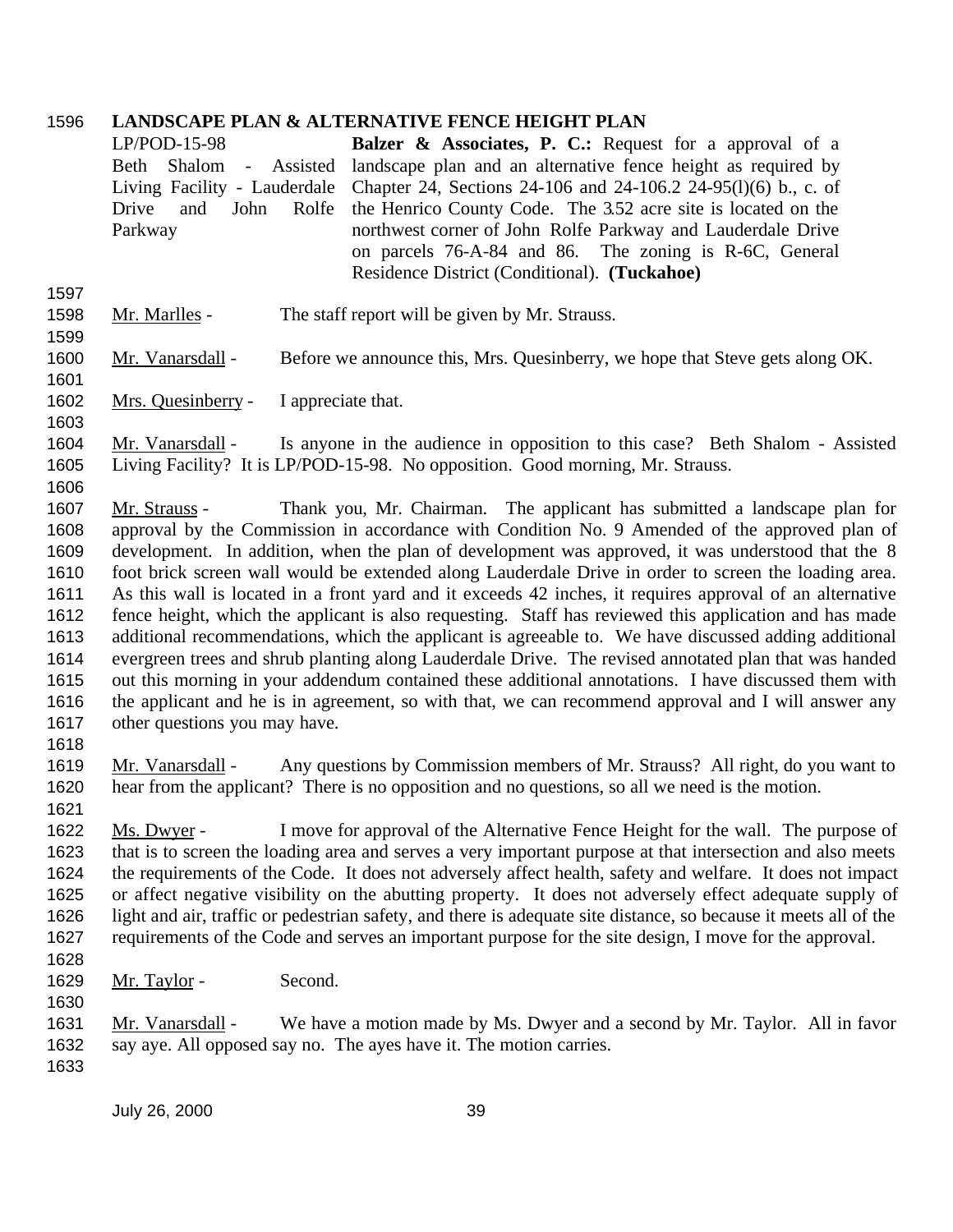- The Planning Commission approved an alternate fence height for LP/POD-15-98, Beth Shalom Assisted Living Facility - Lauderdale Drive and John Rolfe Parkway. Mrs. O'Bannon and Mrs. Quesinberry were absent.
- 

 Ms. Dwyer - I move the approval of landscape plan for LP/POD-15-98, subject to the annotations on the plan and standard conditions for landscape plans and we are talking about the plan with the annotations dated today.

- 1641 Mr. Marlles Staff plan is dated July 26.
- 1643 Ms. Dwyer OK. Staff plan dated July 26.
- Mr. Archer Second.

1647 Mr. Vanarsdall - Motion made by Mrs. Dwyer and seconded by Mr. Archer. All in favor say aye. All opposed say no. The ayes have it. The motion passes.

 The Planning Commission approved staff plan dated July 26, 2000, LP/POD-15-98, Landscape Plan, for Beth Shalom - Assisted Living Facility - Lauderdale Drive and John Rolfe Parkway, subject to the annotations on the plans and the standard conditions for landscape plans. Mrs. O'Bannon and Mrs. Quesinberry were absent.

1655 Mr. Vanarsdall - Mr. Chasen and Mr. Winkes, I appreciate you all waiting like that. That gave her a chance to get out of here and I would like to say they have a very distinguished guest with them, Mr. Ed Winkes, who is a solid citizen of Richmond, an architect, and I heard a few weeks ago he fell off of a ladder downtown and broke his foot, and then I found out talking to him this morning why. You have been reading in the paper about Forest City and him unloading a building on them. He was up on a ladder and they hollered up, "We accept your proposal," and he fell off of the ladder.

Mr. Archer - Well, he must have fallen foot first.

 Mr. Vanarsdall - Is there anyone in the audience in opposition to POD-44-00, Gaskins Centre Towers - Gaskins Road? No opposition. 

- Mr. Marlles Mr. Chairman, I need to read the case real quick.
- 1669 Mr. Vanarsdall Yes, sir. Sorry, I didn't mean to slight you.
- **PLAN OF DEVELOPMENT & SPECIAL EXCEPTION**
- **(Deferred from the June 28, 2000, Meeting)**
- 

POD-44-00 Gaskins Centre Towers - Gaskins Road

**E. D. Lewis & Associates for Gaskins Centre, L.C.:** Request for approval of a plan of development and special exception for buildings exceeding three stories in height as required by Chapter 24, Sections 24-106 and 24-94 of the Henrico County Code to construct two eight-story, condominiums with a total of 80 units and a two-level parking deck. The 6.72 acre site is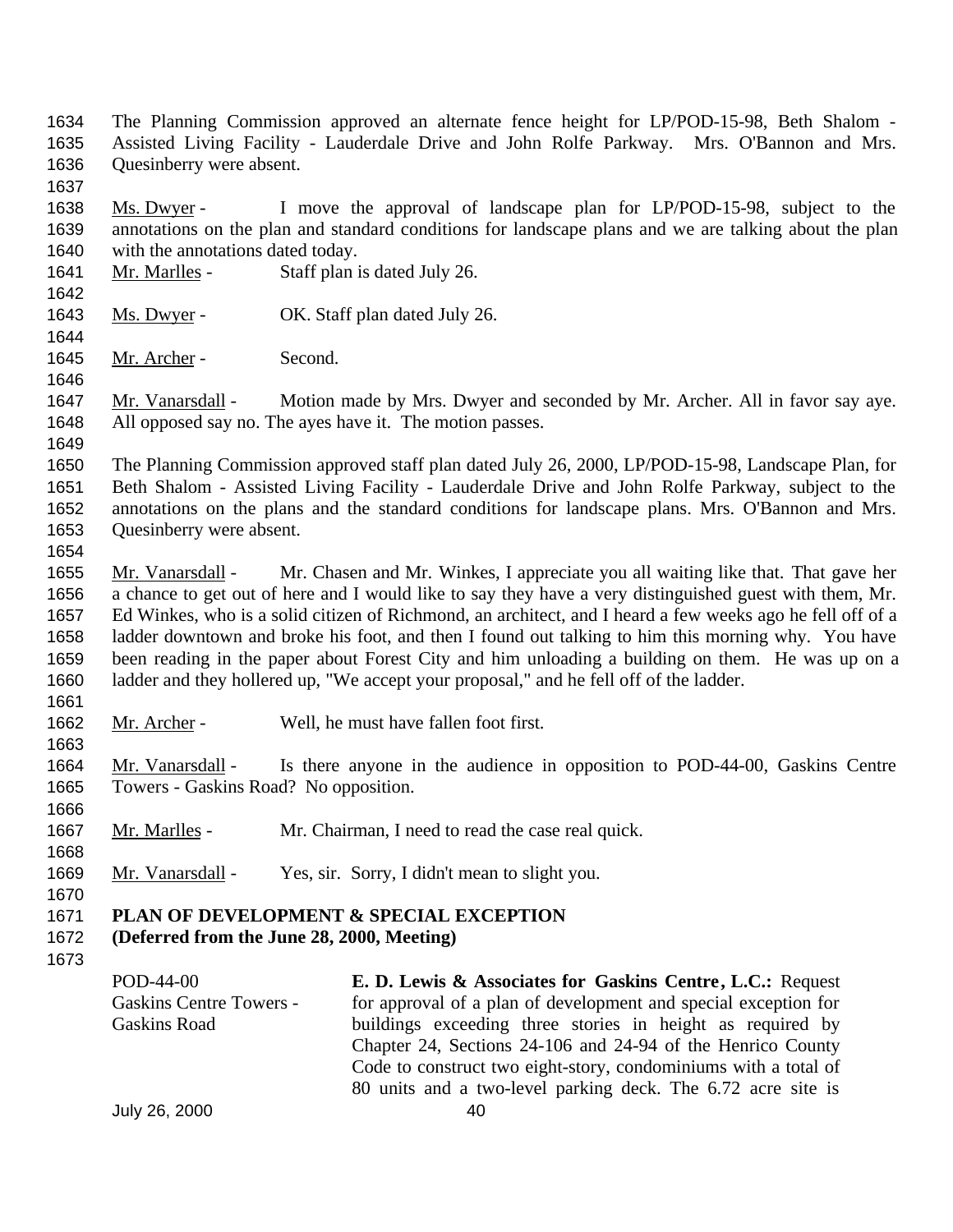located at the northwest intersection of Gaskins Road and Castile Drive on part of parcel 99-A-12. The zoning is R-6C, One-Family Residence District (Conditional). County water and Sewer. **(Tuckahoe)**

 Mr. Marlles - This is a request that was deferred from the June 28, 2000 Meeting. The staff report will be given by Mr. Kevin Wilhite.

 Mr. Vanarsdall - We also have condition No. 35 on the Addendum and No. 32 is revised and No. 34. Mr. Wilhite.

1681 Mr. Wilhite - Thank you, Mr. Chairman. The applicant is proposing a condominium development. There are two towers being proposed. Both of these towers would be eight stories in height and just under 80 feet, which is allowed in R-6 District by special exception. The building that is being proposed is substantially the same building that was shown on the rendering with the zoning case back in 1995. The applicant does have to make his case for a special exception being granted here. The building actually has 10 levels. There is a basement level that has storage and recreation areas. The Code Administrator has looked at that and by definition it does not meet the definition of a story under the zoning ordinance. However, there is a loft area on the top floor underneath the roof which have proposed two story condominiums on the top. This is a story by definition of code and therefore would have to be removed from this plan. There is a revised site plan already in your packet. It has been reviewed by staff and this site plan is in substantial conformance with the site plan that was shown with the 1995 zoning case, with the exception that the parking deck originally was shown on the south side of the building. The north side of the building is next to Patterson Avenue and it has been shifted to the south side of the building as close to Castile Road due to flood plain and Chesapeake Bay area concerns. The plan has been reviewed. The water quality issues have been worked out to the satisfaction of the County Engineer. There are two basins being proposed on this site, one is a water feature and the other is a dry pond. There is no basin being proposed within the development on the other side of Gaskins Road. There are proffered buffers along both Castile and Gaskins Road. Some clearing is being proposed for drainage structures within these buffer areas, also for site distance and also for the entrance to be allowed. There is a possibility that some replanting of vegetation can be accomplished. Staff believes the engineer has designed the site as tight as he possibly can to save as much of the existing vegetation in these areas. Staff is removing the recommendation as far as requiring a cul-de-sac at the end of Old Gaskins Road. Staff has recommended that a walking path be placed on site. The applicant is agreeable to doing that and would show details and location with the landscape plan. I would like to 1705 point out that you do have the Addendum with three conditions showing up on that. Condition No. 32 is a revised condition that deals with construction access to this site and also the use of Derbyshire Road for construction traffic. That has been prohibited by the condition and prohibition of construction access using Derbyshire will also be written into the contract with the people working on the site. The applicant is in agreement with this condition as revised. Also, Condition No. 34, paragraph B, has been revised to add one sentence to the end of the paragraph. Orange tree protection fencing (TP-1) shall be used to delineate tree save areas. The applicant is agreeable to that as well. Condition No. 35 has been added and that deals with an existing drainage and utility easement which is in conflict with the proposed building. This easement would have to be vacated prior to the issuance of any building permits for this proposed development. With that, the staff can recommend approval of the revised plan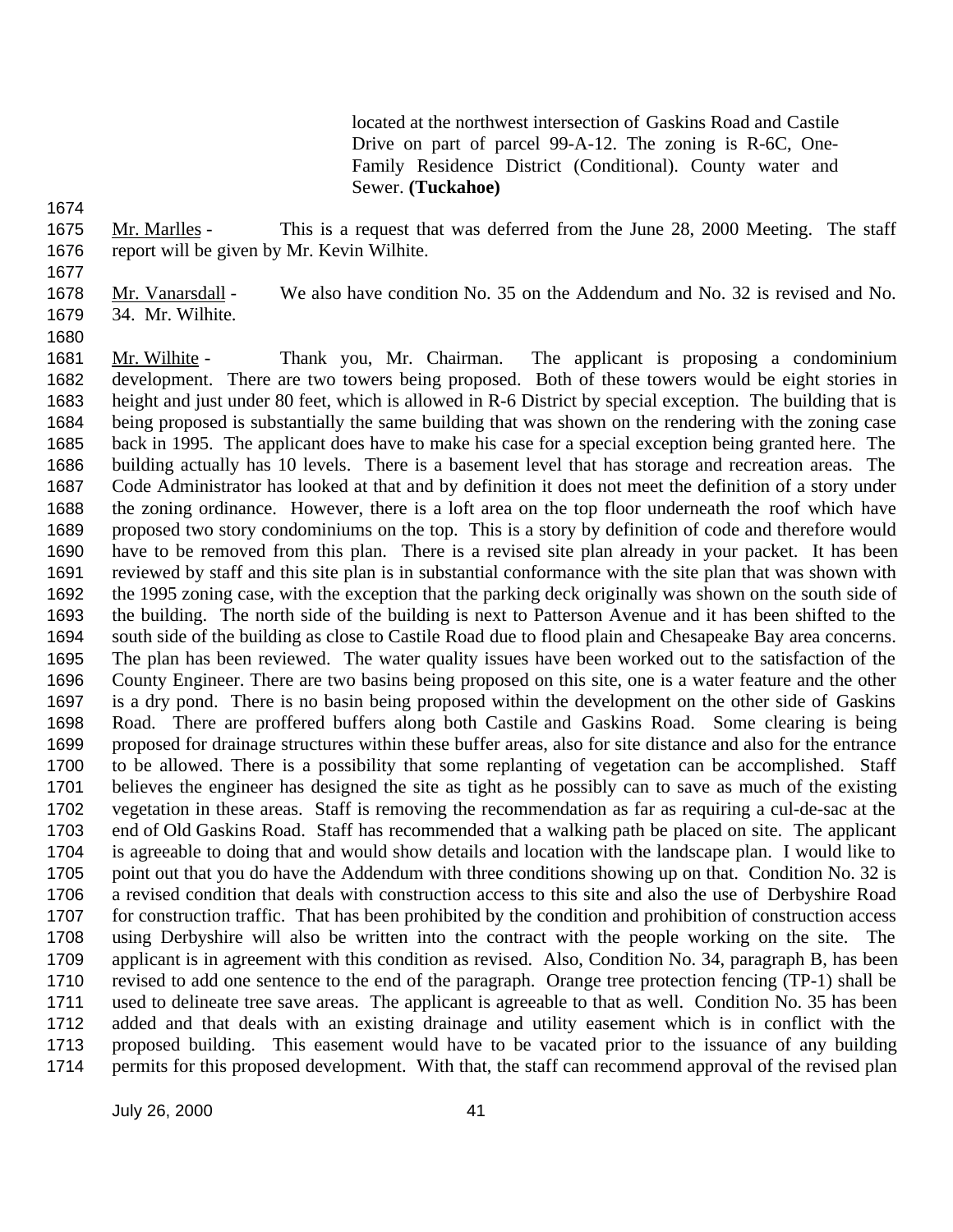July 26, 2000 42 with the annotations and conditions that are on your agenda and addendum providing that the special exception is granted by the Planning Commission. I'd be happy to answer any questions that you have. 1718 Mr. Vanarsdall - Are there any questions for Mr. Wilhite from Commission members? Ms. Dwyer - Mr. Wilhite, you mentioned the issue of the loft. Is that in accordance with annotations on the plan, that will be removed, or how was that? Mr. Wilhite - It is mentioned in the annotations. Staff originally reviewed this as a 10-story building as opposed to eight, which is the limitation, since a closer study of the basement area, we have found we can allow the basement and not count it as a story. The loft area would count as a story under the zoning definitions and, therefore, the loft would have to be removed in order to get approval today. 1728 Ms. Dwyer - OK. So there is nothing on the plan, it is just an interpretation that staff has made, 1729 so when the building plans come in... 1731 Mr. Wilhite - The interpretation had to be done with the basement area. The top loft area above 1732 the  $8<sup>th</sup>$  floor is clearly a story by definition and, therefore, would have to be removed. We did have a 1733 floor plan for that. I think those units can be constructed on the  $8<sup>th</sup>$  floor with that loft area being 1734 removed. They will just have to reduce it down in size. 1736 Ms. Dwyer - I just want to make sure that we are not approving a plan today that includes the loft plan. 1739 Mr. Wilhite - No. That loft would have to be removed from the plans, and we would check that when the building permit comes through. Ms. Dwyer - OK. All right. And some questions had been raised, and I would just like to get some of this on the record. One of the questions was, and I believe it was raised by the Fire Department and their concern was that they wanted to insure that the parking deck would be sturdy enough to support their vehicles in case of fire, and that has been resolved, I assume. Mr. Wilhite - The Fire Captain did a review and they did send a letter to the applicant and engineer and were very detailed about the specifics of the type of equipment that would have to be accommodated by the deck, and I have been notified by the applicant that when the building permit comes through that those conditions will be met on the building permit. 1752 Ms. Dwyer - Your check on that will be a building permit? 1754 Mr. Wilhite - That is correct. Yes. 1756 Ms. Dwyer - And the walking path, will that be an annotation? Mr. Wilhite - The walking path is an annotation as a recommendation on the revised plan. Details and location will be shown on the landscape plan, as agreed to by the staff and engineer.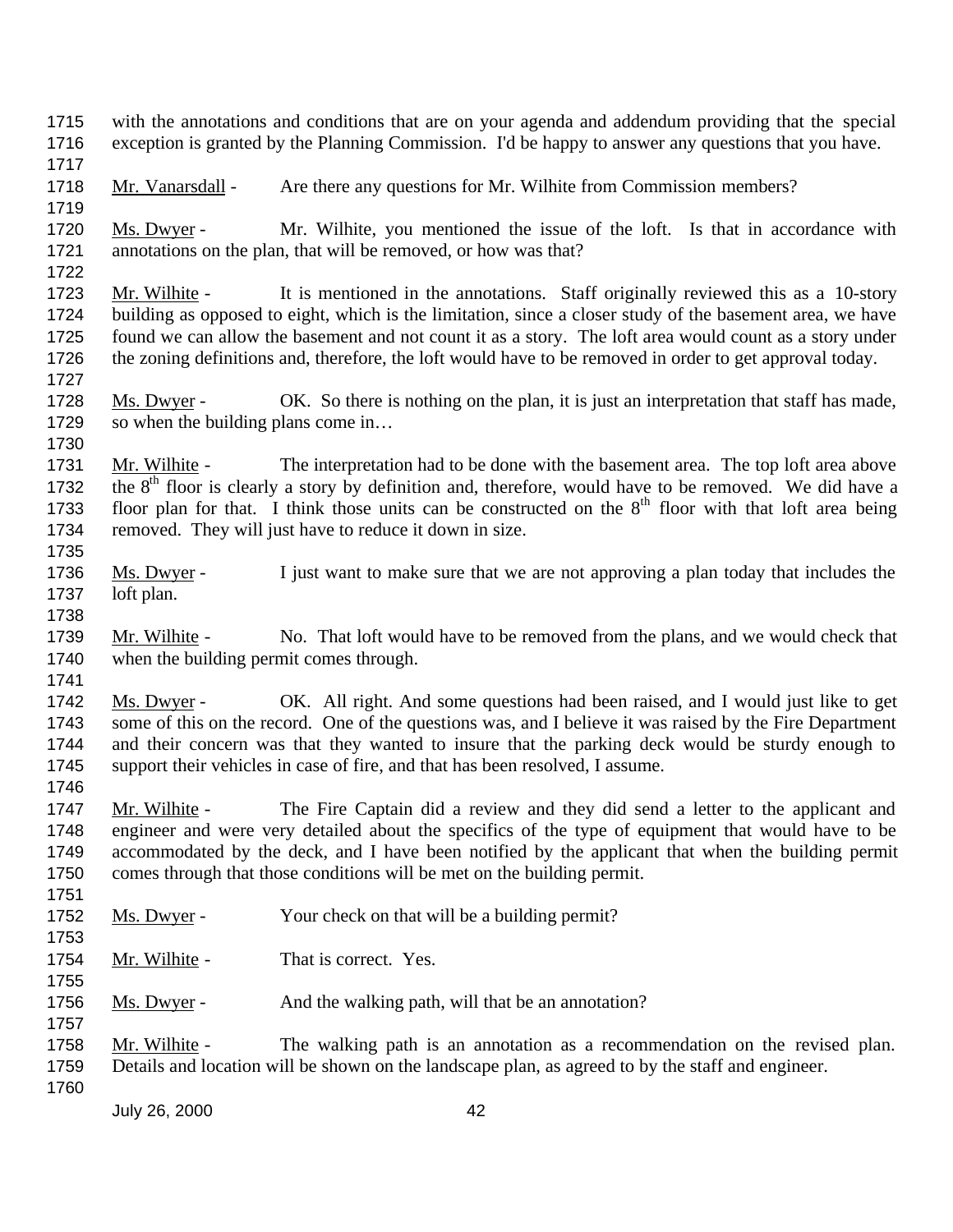1761 Ms. Dwyer - Thank you. Mr. Wilhite - The landscape plan does have to come back before the Planning Commission, so you will be able to take a look at that. 1766 Ms. Dwyer - That is all I have. 1768 Mr. Vanarsdall - All right. Any more questions by Commission members of Mr. Wilhite? Thank you, Mr. Wilhite. Are you ready for a motion, Ms. Dwyer? Ms. Dwyer - No. I would also like for Mr. Eure to come up. I have a couple of questions for him. 1774 Mr. Vanarsdall - All right. Good. Good morning, Mr. Eure. 1776 Mr. Eure - Good morning. My name is Todd Eure, Assistant Traffic Engineer. Ms. Dwyer - You have analyzed this development in terms of traffic impact on the area. I wonder if you could summarize that review for us. 

 Mr. Eure - Yes, ma'am. With the projected 80 units for the development, over the course of an average week they would generate approximately 334 vehicles a day. If you look at the peak generating times in the a.m. and in the p.m., you are looking at roughly 35 vehicles exiting during the morning peak hour and 21 exiting during the p.m. peak hour. That is probably a conservative estimate based on general townhouse usages. If my understanding of this development is correct, it is going to be more towards older residents, and if that is in fact the case, we would expect less trips during the morning and afternoon peak hours and more of the trips distributed throughout the course of the day. And, within those trips with the different access points, you would expect some of them would be going south, so they have a right in and right out access on Gaskins north of Castile. Some of them would have access to Castile at Gaskins, and then some of them could go Castile out towards Pump, So, there is a number of points the traffic could be distributed and with no one point being burdened down, and based on those low numbers with the adjacent road network of Gaskins being a minor arterial road carrying existing about 18,700 vehicles a day, I think it would be difficult for anybody to notice any additional traffic generated by this development once you mix it in with the existing background traffic. One other note, a facility very similar to this was anticipated when they did the original traffic impact study for the greater development, including the parcel across the street, and with all of the recommendations they had in the traffic impact study, the site was shown to be able to be accommodated when we reviewed it at that point in time.

Ms. Dwyer - When was that traffic study done?

 Mr. Eure - It has been several years ago. I don't know the exact year. I'm thinking the 1996 time frame.

 Ms. Dwyer - Of course, the maneuver of concern would be traffic coming from Castile and turning left on Gaskins.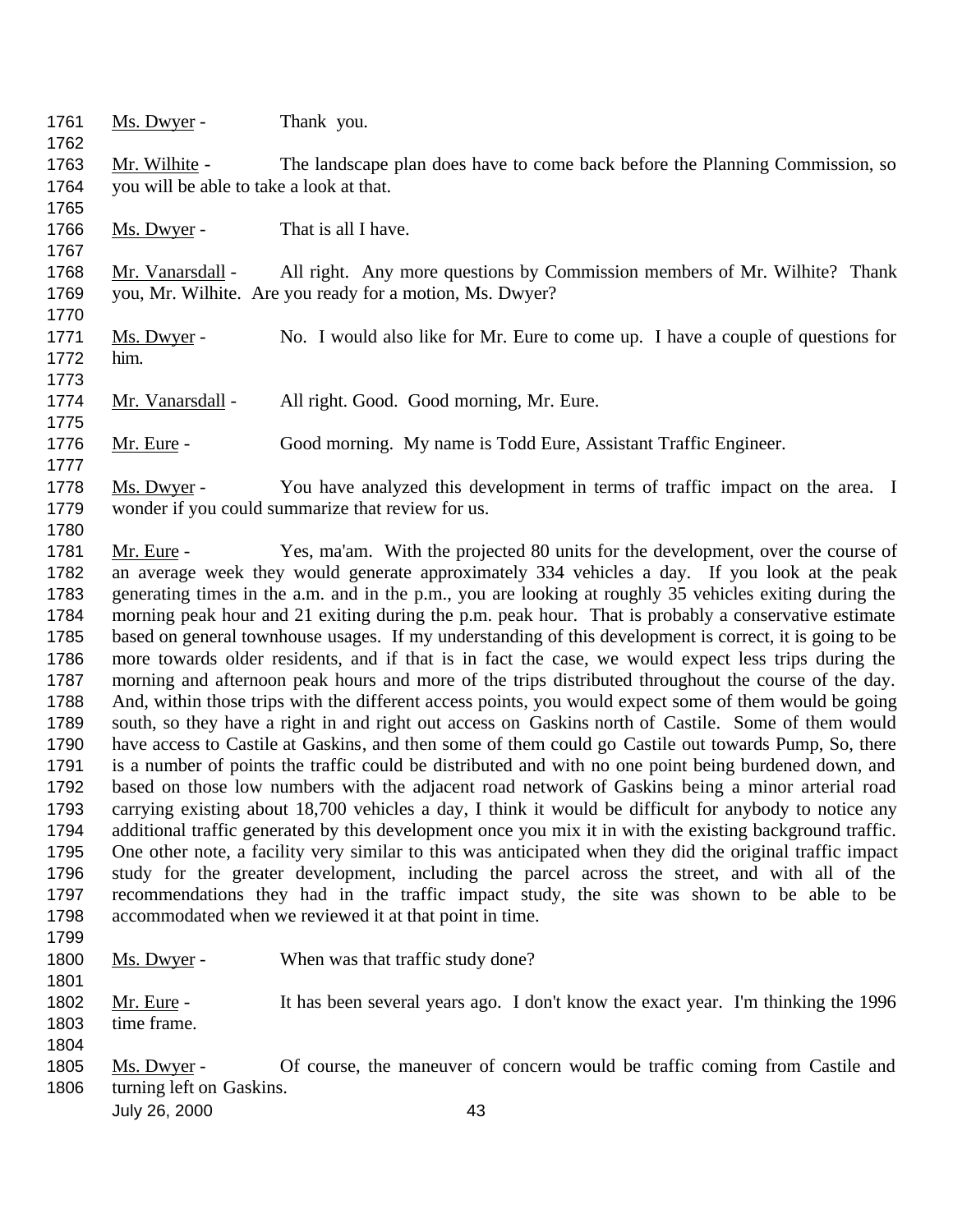| 1807         |                                             |                                                                                                             |
|--------------|---------------------------------------------|-------------------------------------------------------------------------------------------------------------|
| 1808         | Mr. Eure -                                  | Correct.                                                                                                    |
| 1809         |                                             |                                                                                                             |
| 1810         | Ms. Dwyer -                                 | Do you have any comments to make on that, other than the fact that there will be                            |
| 1811         |                                             | relatively few numbers of those maneuvers during the course of the day.                                     |
| 1812         |                                             |                                                                                                             |
| 1813         | Mr. Eure -                                  | The maneuver would be no different than it exists today. Certain times of the day                           |
| 1814         |                                             | it can be relatively heavy, making the left turn out. There is adequate site distance and with the few      |
| 1815         |                                             | additional cars that would be doing it, certainly it is not going to be better than it is now, but we don't |
| 1816         | anticipate it would be at this point worse. |                                                                                                             |
| 1817         |                                             |                                                                                                             |
| 1818         | Ms. Dwyer -                                 | I have tried that, and it is not heavy. It would be easier probably for people to go,                       |
| 1819         |                                             | as you said, down Castile to Pump and then                                                                  |
| 1820         |                                             |                                                                                                             |
| 1821         | Mr. Eure -                                  | Right, which they will have that option.                                                                    |
| 1822         |                                             |                                                                                                             |
| 1823         | Ms. Dwyer -                                 | So they will have that other option.                                                                        |
| 1824         |                                             |                                                                                                             |
| 1825         | Mr. Eure -                                  | Correct.                                                                                                    |
| 1826         |                                             |                                                                                                             |
| 1827         | Ms. Dwyer -                                 | Or they could go down Otlyn, either one. OK. Thank you.                                                     |
| 1828         |                                             |                                                                                                             |
| 1829         | Mr. Vanarsdall -                            | Any more questions of Mr. Eure?                                                                             |
| 1830         |                                             |                                                                                                             |
| 1831         | Ms. Dwyer -                                 | I have another staff person I would like to hear from, Mr. Chairman. Mr. Tokarz.                            |
| 1832         |                                             |                                                                                                             |
| 1833         | Mr. Vanarsdall -                            | All right. Good morning, Mr. Tokarz.                                                                        |
| 1834         |                                             |                                                                                                             |
| 1835<br>1836 | Mr. Tokarz -                                | Good morning. Tom Tokarz, County Attorney's Office.                                                         |
| 1837         | Ms. Dwyer -                                 | Mr. Tokarz, this case is not new to the County. In fact, the zoning was approved                            |
| 1838         |                                             | in 1997 and then it was somewhat related to the parcel across the street, which has been approved,          |
| 1839         |                                             | through a zoning case and a POD has been filed on that parcel as well, I believe. Maybe just on part of     |
| 1840         |                                             | it. None? OK. It was so detailed in the zoning case that is what I am remembering. It looked like a         |
| 1841         |                                             | POD when it came through, so what I would like for you to review for everyone's benefit and the record      |
| 1842         |                                             | is the relationship of approval of the zoning case, the approval of eight stories was the original zoning   |
| 1843         |                                             | case, and also how this case today relates to the Gaskins development on the east side of Gaskins, and      |
| 1844         |                                             | the law suit, that I believe, was involved in that case.                                                    |

- 
- July 26, 2000 44 1846 Mr. Tokarz - Yes, ma'am. I was not involved in the rezoning case. I believe it was in 1995, but I have had occasion to review the minutes of the meeting at which the parcel that is now before you was rezoned. Throughout the minutes of that meeting there was a continuing reference to a 80-unit eight story building that would be placed on that site, and in the motion that was made by Mr. Shadwell, he specifically referred to how a project that was in Chesterfield County, I guess it is in the City of Richmond, which is a large building and the anticipated rezoning case was going to always result in a eight-story 80 foot building. The reason that became important was we became involved in litigation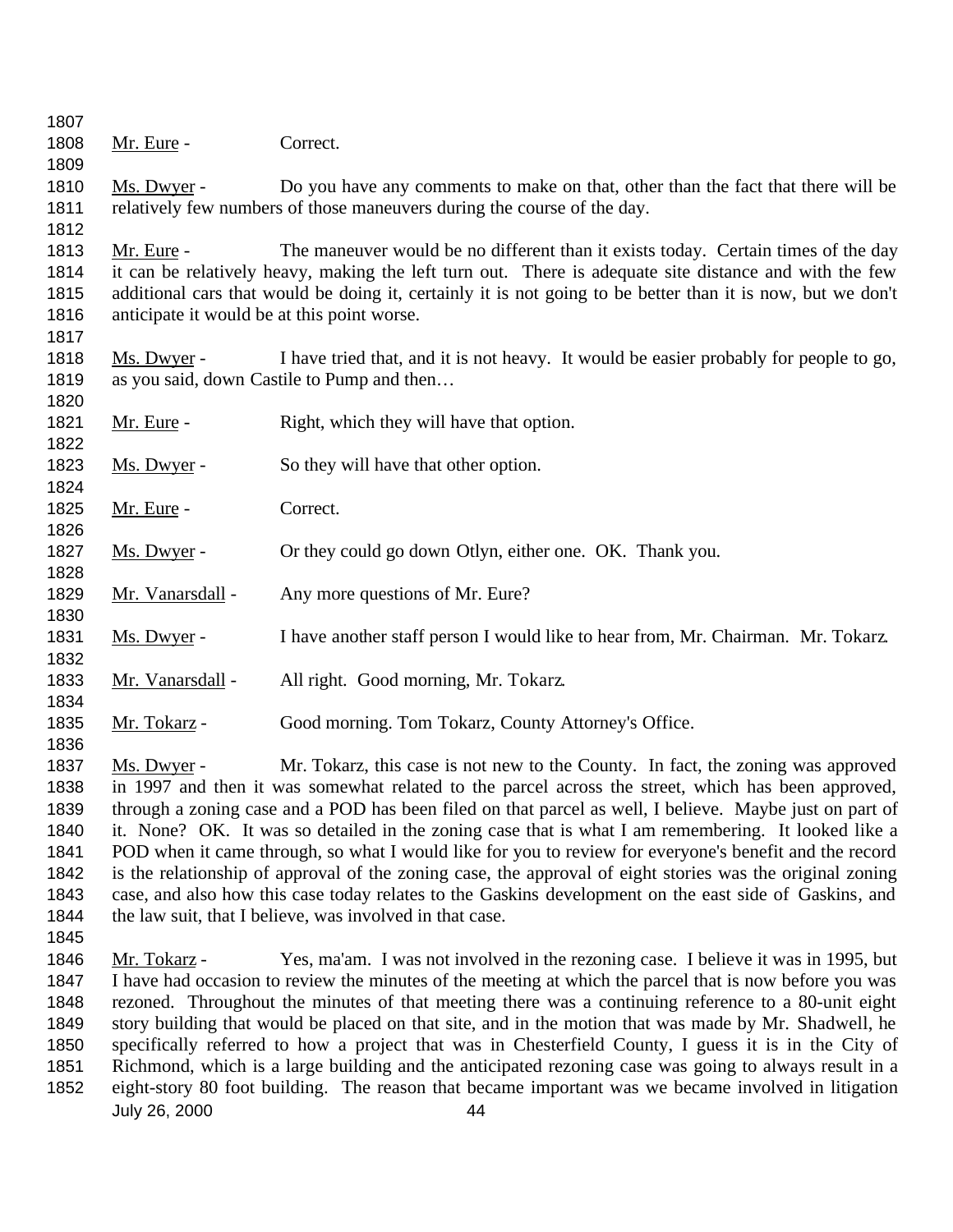and the parcel across the street on the east side of relocated Gaskins Road, the rezoning for that was denied by the Board of Supervisors, at roughly the same time as the parcel on the left side was approved. Ms. O'Bannon was engaged in a lengthy series of negotiations between the County Attorney's office, the developer, various neighborhood associations who were trying to ensure that the single-family residential on the east side of Gaskins Road instead of what had been proposed, which was commercial and a multi-family complex. After approximately 18 months' negotiation, there was an agreement reached which we believe was satisfactory to everyone in which the parcels on the east side of Gaskins Road would be developed solely for single-family residential homes and condominium units. As a result of that, the rezoning case was ultimately approved and the litigation was settled. At the time of the negotiations for the rezoning case that was ultimately approved, there was a great deal of discussion about the density calculations that would be provided under various scenarios, and as given in all of those discussions, the developer understood and the County, I believe, understood that there would be the 80-unit, eight-story building on the west side of Gaskins, and so as part of the ultimate settlement of this case, we believe that was part of the consideration for the final resolution of the case without having to go to court.

1869 Ms. Dwyer - Thank you, Mr. Tokarz. 

1871 Mr. Vanarsdall - Thank you. All right. 

1873 Ms. Dwyer - Now we can hear from the applicant.

1875 Mr. Vanarsdall - All right. Would the applicant come down please?

- 1877 Mr. Wilson Good morning, Mr. Chairman, and members of the Commission. My name is Jack Wilson and I am an attorney representing Gumenick Properties, and I am going to speak to the special exception and speak to it very briefly, because I think most of the issues that I was going to address have been covered by Ms. Dwyer in her questioning of the staff members. As Mr. Tokarz mentioned, at the time of rezoning of this particular parcel, it was understood and the minutes reflect that this was going to be an eight-story, 80-unit maximum condominium unit, and that was based on your discussions at the time of rezoning and was tied into some later settlement discussions. This particular site is conducive to an eight-story structure in that the topography suggests that - you know, it drops down into a hole - and what we had done at the time of the rezoning and again most recently with the community was actually float a balloon to show what the height of the building would be, and I think that it is fair to say that many people couldn't even see the balloon or it took several trips back and forth on Gaskins to be able to notice it, so we would ask for your approval of the special exception this morning. I will be happy to answer any questions about that, if you have any.
- 

1891 Ms. Dwyer - Do you have elevations to show as evidence of the quality we can expect for this development?

1894 Mr. Wilson - Yes. What I was going to do was address the special exception. Mr. Lewis would deal with the plan of development. What I was going to show the Commission, this was the elevation that was shown at the time of rezoning in terms to reflect that it was an eight-story building. And, we've also got the elevations to show various quality and different color schemes that are being proposed, and Mr. Lewis can address that component.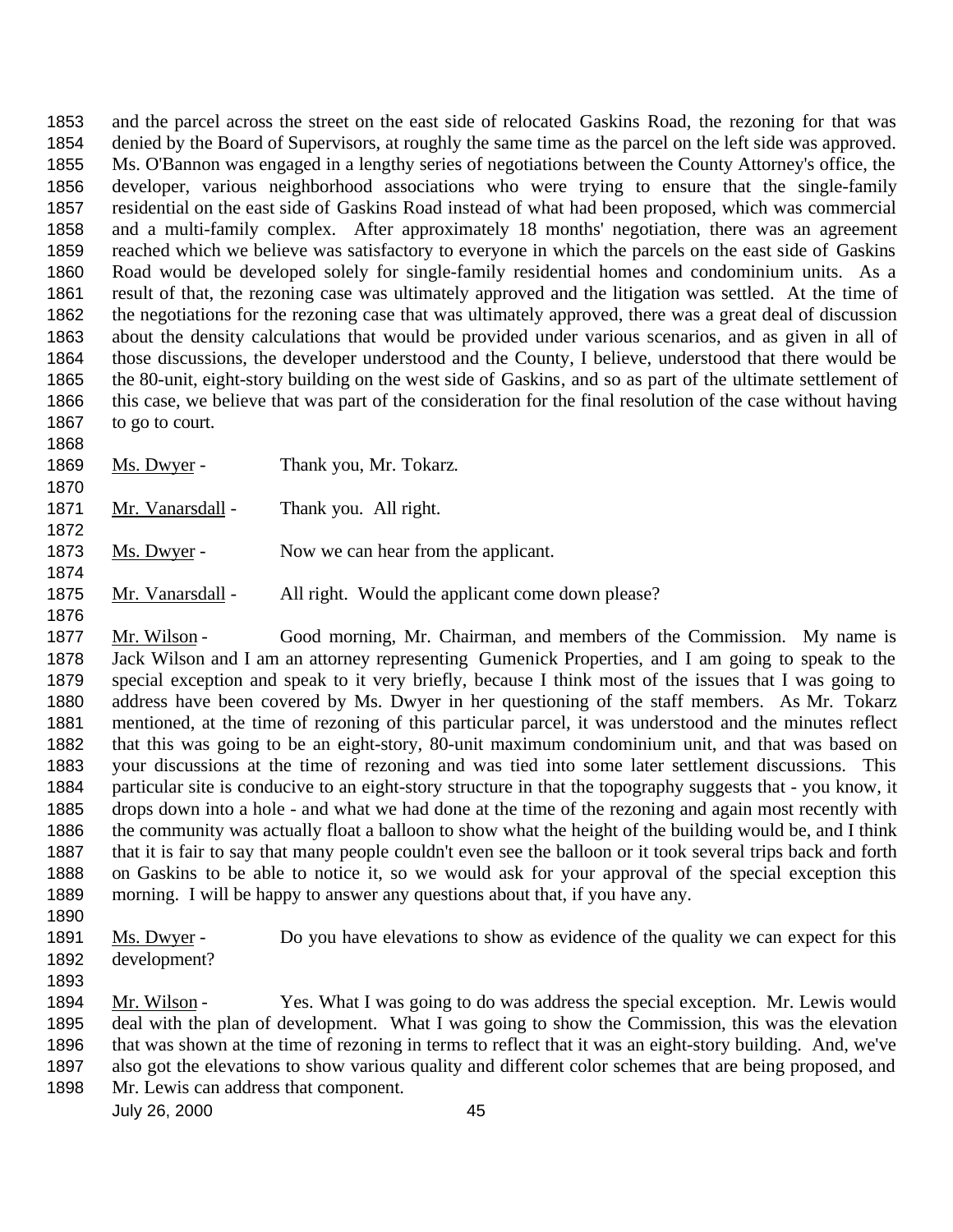- Ms. Dwyer I would like to hear about that in relation to the special exception, because we do need to take into account with the special exception the impact on the surrounding area. So, I think the way the building looks and the quality of the building is an important consideration. If anyone wants to come down and see these, you are welcome to come down and see them from our vantage point. There are three of them.
- Mr. Wilson What you've got before you are different renderings of what the Towers would look like and they are consistent with what the proffers were at the time of rezoning. The proffer on the building suggests the required design would be constructed predominantly of brick and glass, and as you can see from these renderings, that is what is being proposed for the development. What we are looking at is a brick construction, brick façade. The only difference, we are not quite sure yet exactly what the final color would be, whether it would be a two-tone of brick or solid brick, or within this range of colors is what is being proposed for the development. And again, the accents and so forth that are shown are consistent with what we had discussed at the time of rezoning.
- Ms. Dwyer It is somewhat difficult to tell these apart, but we don't need to do that. We can just see the difference in the shading and colors and maybe some differences in the roof colors. But the roofs generally are the green copper or the true copper colors.
- Mr. Wilson Or earthy tones clearly within that range of the color spectrum.
- Ms. Dwyer Is it fair to say the building will look like one of these or a combination of these? Or, are you committing to this color?
- 1924 Mr. Wilson I don't know that we are ready to say it is necessarily going to be one of these four, but within the characteristics you see here.
- 1927 Ms. Dwyer Of these four, it will take elements from one or two?
- 1929 Mr. Wilson From one or two of these and combine them.
- Ms. Dwyer So this is the sum total of the range of options that we are looking at?
- 1933 Mr. Wilson Yes, ma'am.
- 1935 Ms. Dwyer OK.
- 1937 Mr. Wilson I mean there may be two-tone brick with a green roof. I don't know...
- 1939 Ms. Dwyer Exactly. We are not going to have Pepto-Bismol Pink?
- 1941 Mr. Wilson No, ma'am. Or blue. No blue roofs.
- 1943 Ms. Dwyer I have a couple of questions for Mr. Lewis.
- - July 26, 2000 46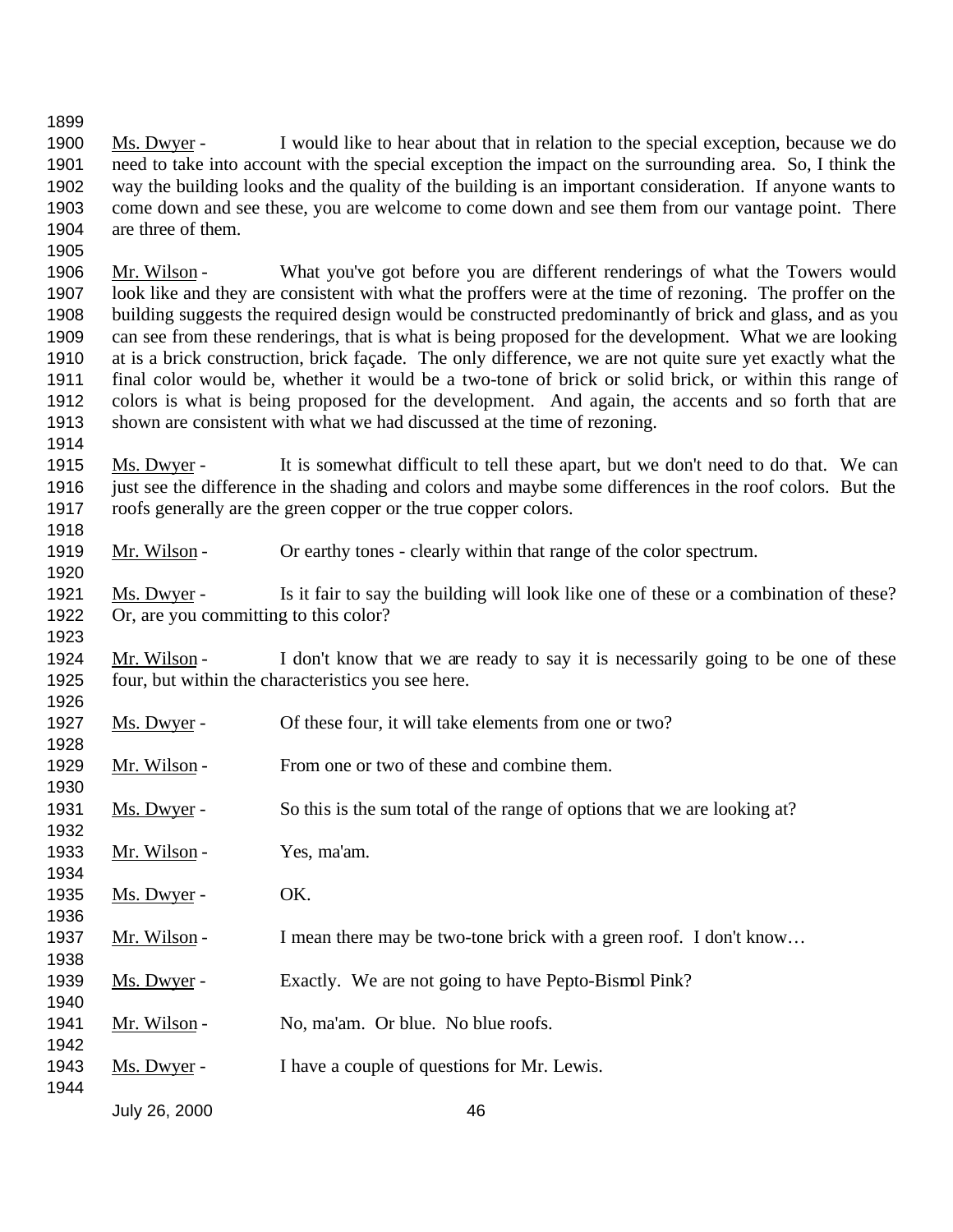Mr. Vanarsdall - Good morning, Mr. Lewis.

Mr. Lewis - Good morning. My name is Monte Lewis with Lewis and Associates.

 Ms. Dwyer - Mr. Lewis, could you just review the buffers around the building adjacent to Castile, Patterson and Gaskins? Do we have buffers around there? How large are those buffers?

 Mr. Lewis - They are proffered buffers - at Castile we proffered a 100 foot buffer and we have a 40-foot buffer along Gaskins Road, and with the site plan we had to pick up drainage off of Gaskins Road and there was existing pipe we had to bring across our site. We tried to minimize the impact on these buffers. We have located the trees within these buffers and putting up tree saves - an orange fence - the TP-1 which is what we called it on the plans for those trees, hugging the storm sewer as close to the building as possible to reduce the impact on these, so we are just skirting the edge of that buffer. There are a couple of other areas that you see, the break through the buffer area there, existing storm sewers and existing sanitary that comes across the site. Along from our entrance towards Patterson, we are having to clear some of that buffer out for a site distance which is required by Public Works to be able to see 450 feet from our entrance down the road towards Patterson. But, we have no problems with the conditions that have been added to the POD to put up the tree protection tape, fencing, excuse me. On our plans it will be the orange, which some people refer to as a construction fence or turkey fence, to keep the dozers from wandering over into our buffer.

1966 Ms. Dwyer - Now, what are, you are going to have a water feature I understand. Can you describe that briefly?

1969 Mr. Lewis - Yes, ma'am. We have two basins. This is in what the County refers to as the 50- 10 area where we have to retain water at least at a slower rate. The basin that you see in blue is a water feature. The water below that level has nothing to do with the retention. We have area above it about 2- 1/2 feet that is used to retaining the water. This will have a fountain or possibly two in that to keep it from going stagnate and to keep it fresh, so it wouldn't become an eye sore. We have a basin which is, if you are looking at the, it is to the left of the first building right there (pointing to map), that is a dry basin for retention only. That will have a low flow concrete channel in the bottom of it to keep it dry so that it doesn't become marshy like some of these BMPs that we have had problems with, or as Mr. Vanarsdall's refers to as "big mud puddles."

1979 Ms. Dwyer - Yes, that's his description.

 Mr. Lewis - That will be landscaped so as to hide it, the basin is very small, with a working depth on that of 2-1/2 to 3 feet, but the basin that you see in blue is the water feature. It will have a rock stone wall around it which is part of the retention area, and as you can see between the blue and the green landscaping, that area was left wide enough that we could have a walking path which will be shown on the landscape plan to go around that water feature.

 Ms. Dwyer - Now, I am interested in the view from Gaskins Road of the eight-story building. Now, the parking deck is in two levels, and one level is underground. Is that right? Or at least built into the hill, so to speak.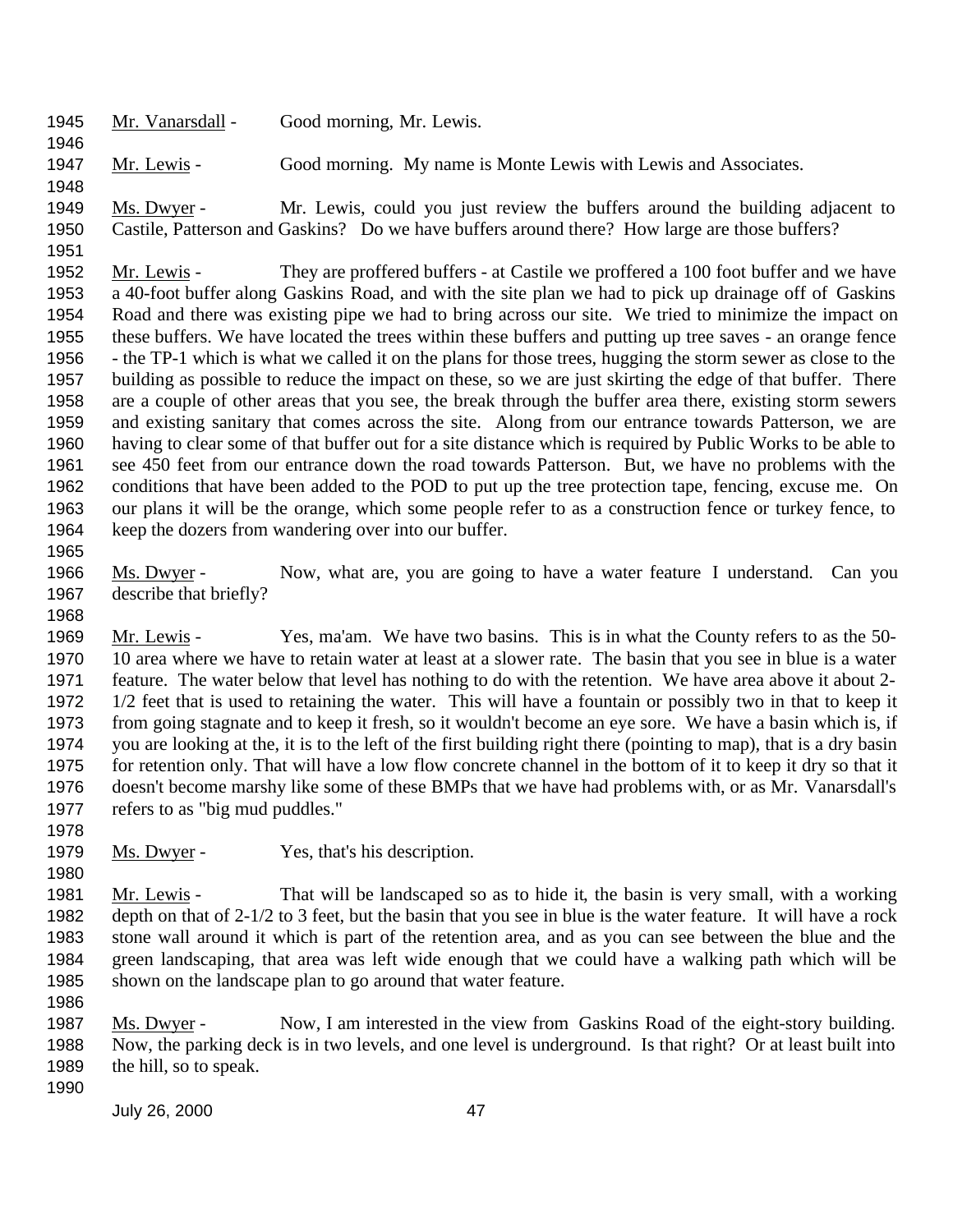July 26, 2000 48 Mr. Lewis - That is correct. On this side along Castile it will be at grade level, so it will look like surface parking lot. As you come down this ramp, this ramp that comes down and goes into the lowest area, then this area which is next to a basin will be more exposed where you will be able to see the actual elevation of the deck. We do have a knee wall within that deck which you wouldn't be able to see into it to see the cars, but the area above that knee wall and the ceiling is left open for ventilation and for light. Ms. Dwyer - Is there landscaping between that area and Gaskins with trees? 2000 Mr. Lewis - Yes, ma'am. We have landscaping called for in this area (pointing to map) plus we have landscaping around the basin in that are (pointing to map) as well as that 40-foot buffer. Ms. Dwyer - We know where that is along the north property line. As far as the tower height, have you done any calculations between the grade at Gaskins Road and the top of the tower? 2006 Mr. Lewis - The Gaskins Road, the grade falls from Castile coming down Gaskins as it comes towards Patterson. The actual height of the building is dictated by what is considered the front, which is Castile. So, the actual height of the building based on the ordinance is 74 feet, and because of that height, that is used to require additional setback on the side yards. The setback for R-6 is 25 feet, but because of the height, they add an additional setback to that, so we have a total setback required of 40 feet, and that is what we are providing. The first floor of the building is below the elevation of Castile Road. If you want to know the elevation just between Gaskins and where this building is (pointing to map), let me get my detailed plans. I can tell you what is. 2015 Ms. Dwyer - Before you do that, when you stated that the height based on the ordinance is 74 feet, does that include that basement level? Where are you measuring from? From what to what in actuality? Mr. Lewis - In actuality it is measured from the top of the curb at Castile as in the low elevation and then the top elevation is the mid range at the mid-point of the mansard roof, if you can point that out right now. Ms. Dwyer - Coming south on Gaskins, you are going to be at a lower elevation than Castile. Mr. Lewis - Yes, ma'am. 2027 Ms. Dwyer - So you will probably have a view of the entire building, basement floor? 2029 Mr. Lewis - Yes, ma'am. Because that is the lower deck. The parking deck comes out to that circle which is adjacent to the water feature. Ms. Dwyer - But we do, we have preserved landscaping toward Patterson between the entry drive and Patterson. 2035 Mr. Lewis - Yes, ma'am. And we have additional landscaping in this corner that was outside of the - I am having a hard time with this thing - the triangle piece between the water feature and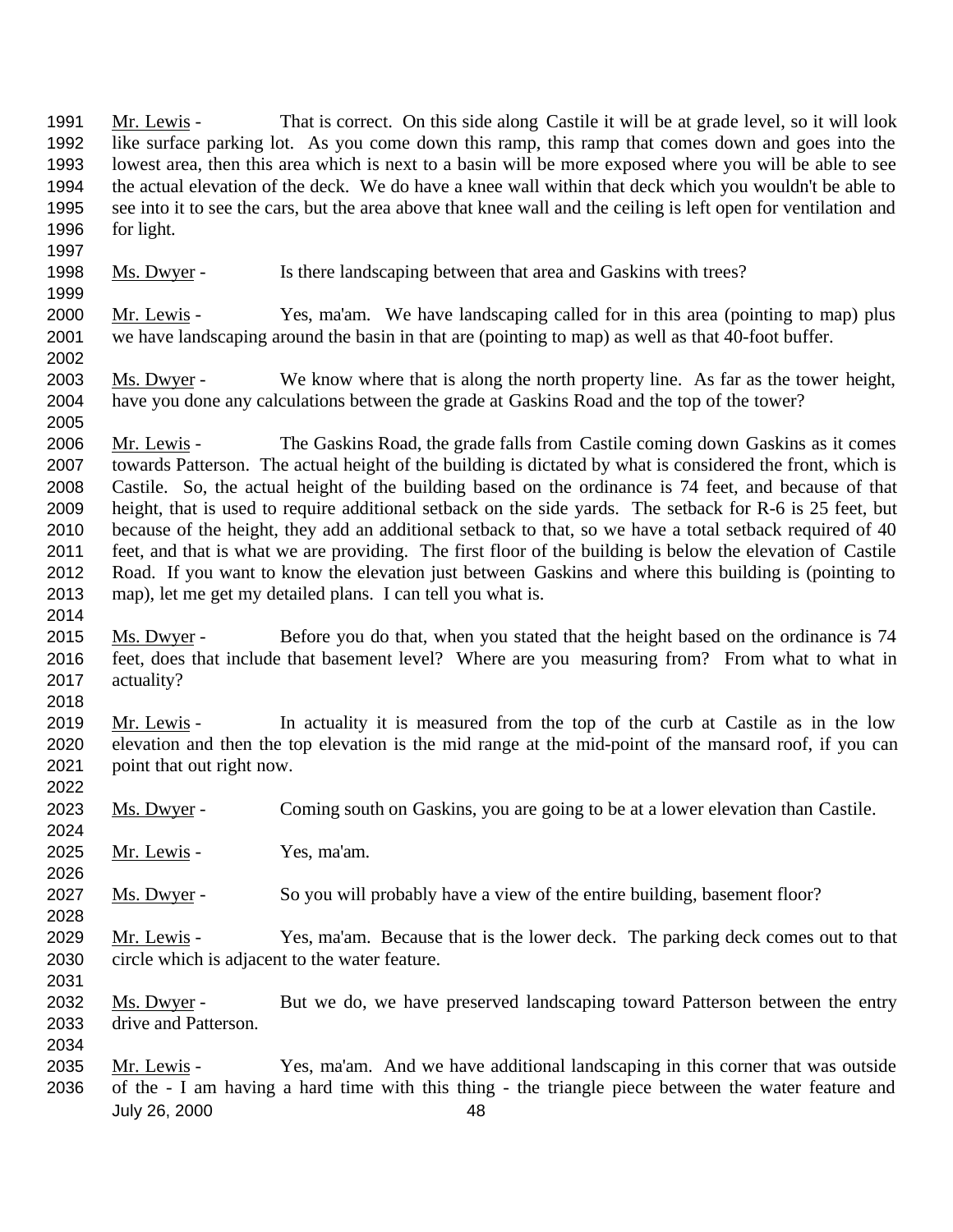- Patterson Avenue, which is not in a protected buffer, we are protecting that ourselves so that when you take the turn into Gaskins Road that will block the view of the towers until you come around towards the entrance where the path will open up.
- Ms. Dwyer And those are tall trees through there?
- Mr. Lewis Yes, ma'am.

2045 Ms. Dwyer - Because I did have trouble seeing the balloon when you did.

2047 Mr. Lewis - That is right. You couldn't see it until you were directly adjacent to the building site. The area that is shown as somewhat clear in that triangle area is, in actuality, is grown up. That is a sewer easement, but it is grown up so much now that you can't even tell that it is an easement that is there, but all of that is actually heavily wooded. 

2052 Ms. Dwyer - Those are all of the questions that I have. Thank you.

 Mr. Vanarsdall - Does anybody else have any questions for Mr. Lewis? All right, thank you, Mr. Lewis.

 Ms. Dwyer - Mr. Wilson, if I could ask you one more question. You heard Mr. Tokarz' description of the role that the density and the design of this building plays in the negotiations and settlement for the litigation relating to the property across the street. Does your recollection differ from that in any way?

2062 Mr. Wilson - I personally was not involved in any of those discussions, but from the conversations that I have had with those that were, that is consistent in discussions with the client. That is exactly what their understanding was and that was the discussion, so I don't have first-hand knowledge, as a participant, but that is my understanding. He accurately reflected it. 

2067 Ms. Dwyer - So, you represent on behalf of your client that that is...

2069 Mr. Wilson - That is correct.

2071 Ms. Dwyer - OK, thank you.

Mr. Vanarsdall - Anyone else? Are you ready?

July 26, 2000 49 2075 Ms. Dwyer - I am ready. First of all, I will address the question of special exception for an eight-story building which is rather unusual for certainly this area and actually for the County in general, so we did want to be very careful to examine all of the effects that a building of this height would have in this vicinity, and that is one of the reasons that I wanted to make sure that some of that information was on record. In considering a special exception, we are supposed, we are called to, under the Ordinance, to look at the nature and use and condition of adjacent properties and to determine whether there would be any adverse impact on those properties by the request for special exception. This property is bordered by apartment buildings and office buildings. It is off the street. We have a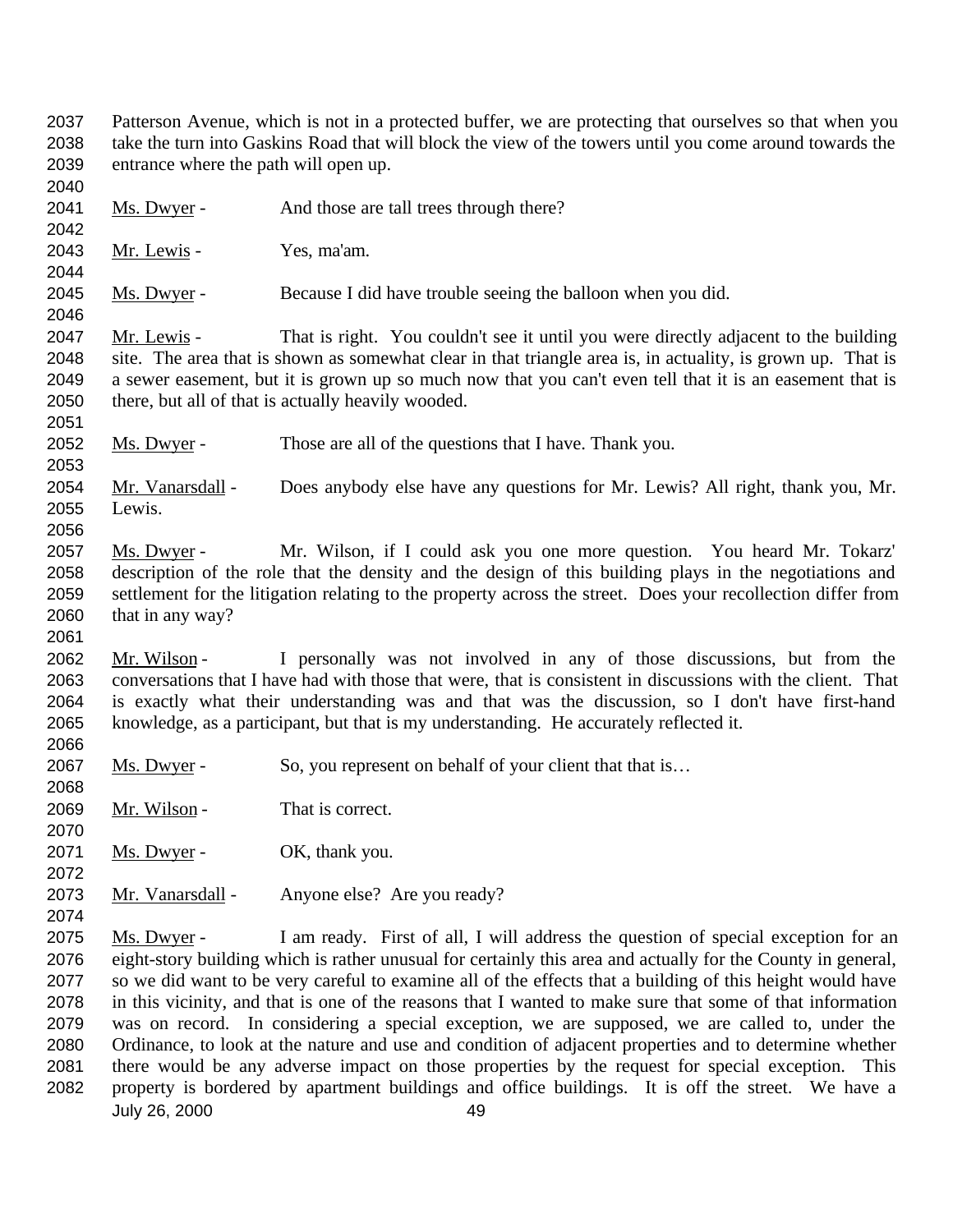cemetery across from Patterson catty-cornered there. There is a commercial area with a grocery store, gas station, and then across Gaskins there is other property that is being developed by the same applicant, and, in fact, these two parcels for a long time have been considered and discussed together. So, I do not see that this height will have an adverse effect on any of those uses existing in the vicinity. I think the traffic issues have been discussed and, according to our traffic expert, the existence of this building and the density of it will not overwhelm by any means the existing roadway. In fact, the impact will be negligible, as I understand the testimony from Mr. Eure, particularly if this is a development that is marketed to an older population who will not be congesting the roadways at 8 or 8:30 in the morning. Then the concerns are even less than they would be otherwise. We have fairly substantial buffers that are a part of the zoning case, and as Mr. Lewis indicated, the buffers exceeded the buffer requirement. At least in terms of the area between the water feature and Patterson, we are preserving vegetation there that is not within the protective buffer that will screen the building somewhat from motorists who are driving south on Gaskins Road, and not that the building necessarily has to be screened because it is unattractive, we have some very attractive buildings that have been presented, elevations that have been presented, all quality materials, primarily brick and glass. So I think that it will be an attractive structure architecturally and will have considerable landscaping and natural vegetation preserved around it. So, for all of those reasons, I would like to move that the Commission recommend for approval the special exception as requested for POD-44-00.

2102 Mr. Archer - Second.

2104 Mr. Vanarsdall - Motion made by Mrs. Dwyer and seconded by Mr. Archer. All in favor say aye. All opposed say no. The motion passes.

 The Planning Commission approved special exception for POD-44-00, Gaskins Centre Towers - Gaskins Road.

 Ms. Dwyer - For the POD, I think I have reviewed enough of the case and we have enough information on the record to support our motion for approval of POD-44-00, Gaskins Centre Towers - Gaskins Road.

2114 Mr. Taylor - Second.

 Ms. Dwyer - Oh, wait a second. I want to mention all of these conditions before we approve it. We have No. 9 and No. 11 Amended on our agenda already. We have on our Addendum a revision to Condition No. 34 and a revision to Condition No. 32 and an additional condition No. 35.

- 2120 Mr. Vanarsdall All right. Do you want the No. 23 through 31?
- Ms. Dwyer Right, and all of the standard conditions as well as Nos. 32 through No. 35.
- 2124 Mr. Taylor Second.

 Mr. Vanarsdall - We have a motion by Ms. Dwyer and a second by Mr. Taylor. All in favor say aye. All opposed say no. The ayes have it. The motion passes.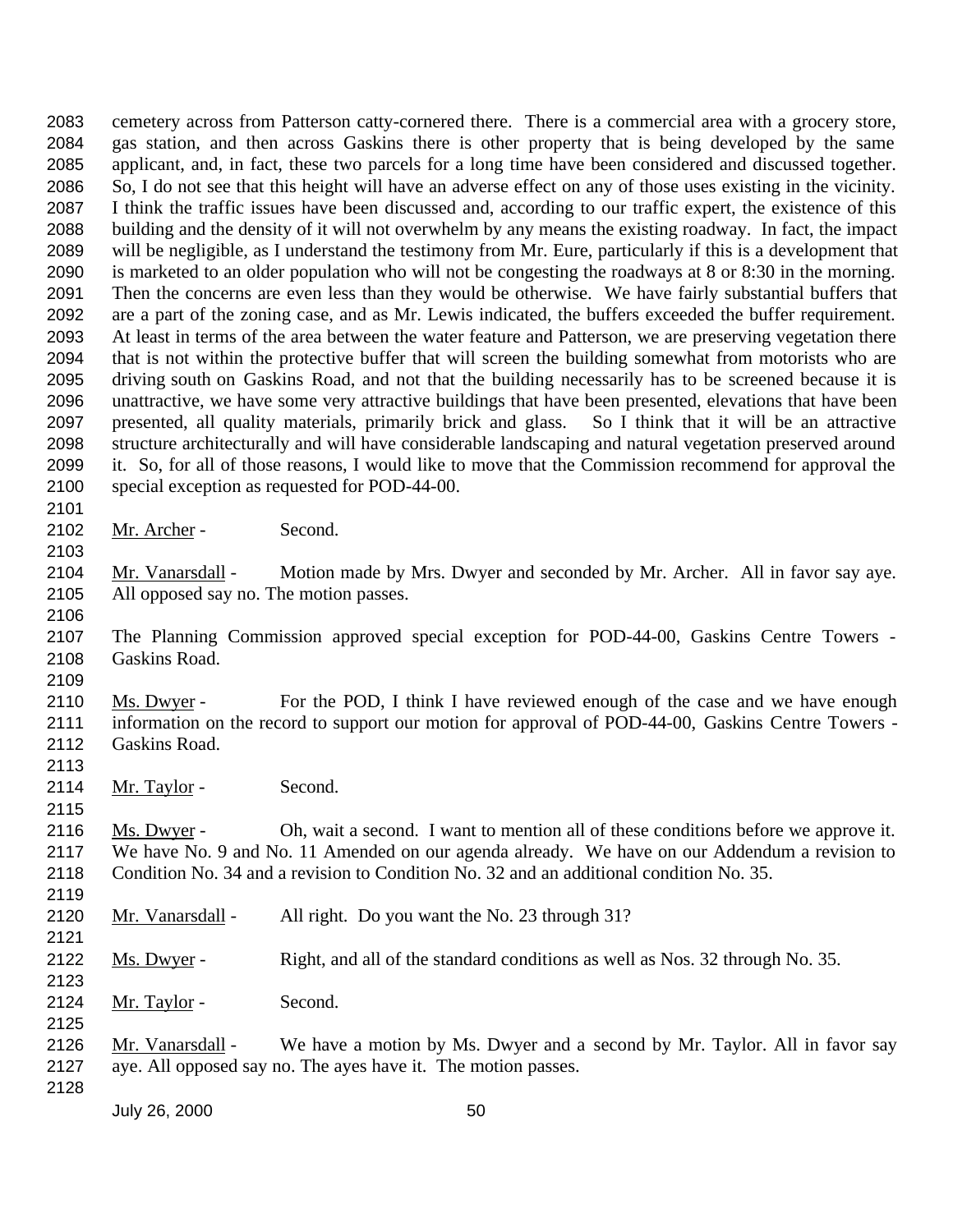- The Planning Commission approved POD-44-00, Gaskins Centre Towers Gaskins Road, subject to the annotations on the plan, the standard conditions for developments of this type and the following additional conditions. Mrs. Quesinberry was absent and Mrs. O'Bannon returns during this case.
- 
- 9. **AMENDED** A detailed landscaping plan shall be submitted to the Planning Office for review and Planning Commission approval prior to the issuance of any occupancy permits.
- 11. **AMENDED** Prior to the installation of the site lighting equipment, a plan including depictions of light spread and intensity diagrams and fixture mounting height details shall be submitted for Planning Office review and Planning Commission approval.
- 23. The right-of-way for widening of Gaskins Road as shown on approved plans shall be dedicated to the County prior to any occupancy permits being issued. The right-of-way dedication plat and any other required information shall be submitted to the County Real Property Agent at least sixty (60) days prior to requesting occupancy permits.
- 24. The easements for drainage and utilities as shown on approved plans shall be granted to the County in a form acceptable to the County Attorney prior to any occupancy permits being issued. The easement plats and any other required information shall be submitted to the County Real Property Agent at least sixty (60) days prior to requesting occupancy permits.
- 25. The limits and elevations of the 100-year frequency flood shall be conspicuously noted on the plan "Limits of 100 Year Floodplain." In addition, the delineated 100-year floodplain must be labeled "Variable Width Drainage and Utility Easement." The easement shall be granted to the County prior to the issuance of any occupancy permits.
- 26. The developer shall provide fire hydrants as required by the Department of Public Utilities in its approval of the utility plans and contracts.
- 27. Any necessary off-site drainage easements must be obtained in a form acceptable to the County Attorney prior to final approval of the construction plans by the Department of Public Works.
- 28. Deviations from County standards for pavement, curb or curb and gutter design shall be approved by the County Engineer prior to final approval of the construction plans by the Department of Public Works.
- 29. Insurance Services Office (ISO) calculations must be included with the utilities plans and contracts and must be approved by the Department of Public Utilities prior to the issuance of a building permit.
- 30. Approval of the construction plans by the Department of Public Works does not establish the curb and gutter elevations along the Henrico County maintained right-of-way. The elevations will be set by Henrico County.
- 31. Refuse pickup from the property shall be limited to the hours of 7:00 a.m. to 8:00 p.m., Monday through Saturday, with no refuse pickup permitted on Sunday.
- **32. REVISED**  All construction access to the site shall be from either Patterson Avenue, Gaskins Road, Old Gaskins Road or Castile Road. Derbyshire Road shall not be used by construction trucks providing services to the site during construction. All construction contracts will contain this provision.
- 33. The proffers approved as a part of zoning case C-3C-95 shall be incorporated in this approval.
- 34. The owners shall not begin clearing of the site until the following conditions have been met:
- (a) The site engineer shall conspicuously illustrate on the plan of development or subdivision construction plan and the Erosion and Sediment Control Plan, the limits of the areas to be cleared and the methods of protecting the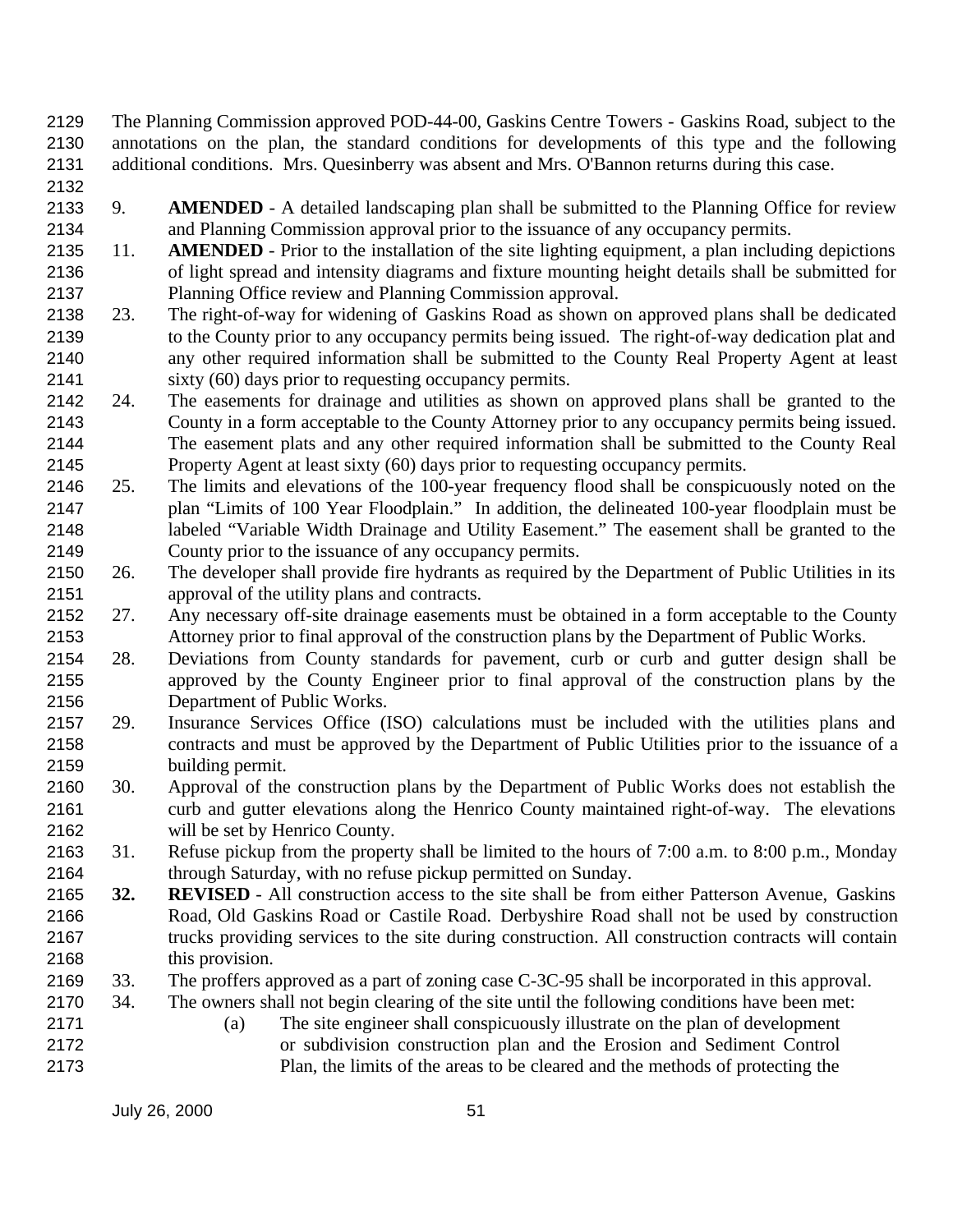| 2174 |     |     | required buffer areas. The location of utility lines, drainage structures and               |
|------|-----|-----|---------------------------------------------------------------------------------------------|
| 2175 |     |     | easements shall be shown.                                                                   |
| 2176 |     | (b) | After the Erosion and Sediment Control Plan has been approved but prior                     |
| 2177 |     |     | to any clearing or grading operations of the site, the owner shall have the                 |
| 2178 |     |     | limits of clearing delineated with approved methods such as flagging, silt                  |
| 2179 |     |     | fencing or temporary fencing. Orange tree protection fencing (TP-1)                         |
| 2180 |     |     | shall be used to delineate tree save areas.                                                 |
| 2181 |     | (c) | The site engineer shall certify in writing to the owner that the limits of                  |
| 2182 |     |     | clearing have been staked in accordance with the approved plans. A copy                     |
| 2183 |     |     | of this letter shall be sent to the Planning Office and the Department of                   |
| 2184 |     |     | Public Works.                                                                               |
| 2185 |     | (d) | The owner shall be responsible for the protection of the buffer areas and                   |
| 2186 |     |     | for replanting and/or supplemental planting and other necessary                             |
| 2187 |     |     | improvements to the buffer as may be appropriate or required to correct                     |
| 2188 |     |     | problems. The details shall be included on the landscape plans for                          |
| 2189 |     |     | Planning Commission approval.                                                               |
| 2190 | 35. |     | Any drainage and utility easements in conflict with the building footprint shall be vacated |
| 2191 |     |     | prior to the issuance of any building permits for this proposed development.                |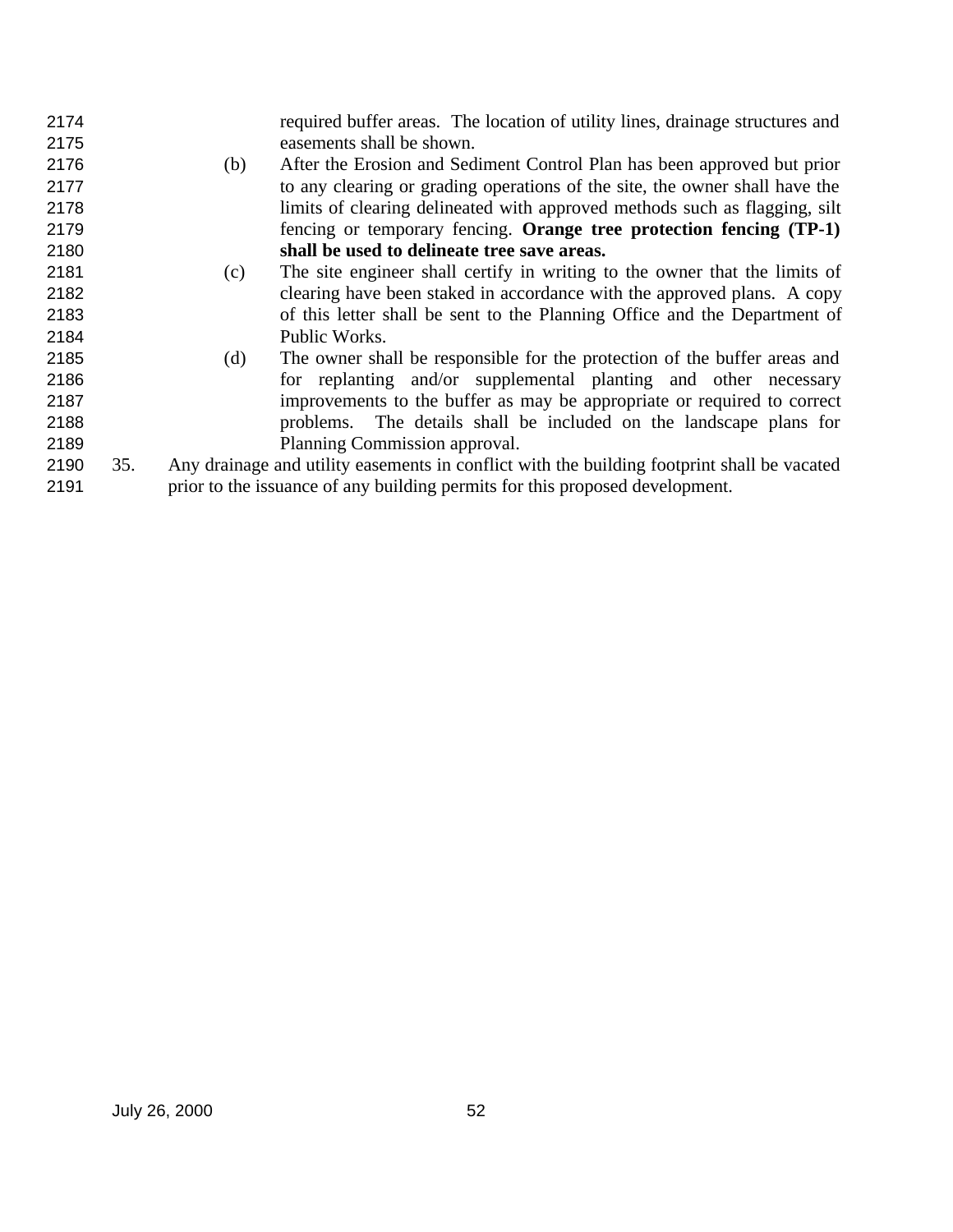## **PLAN OF DEVELOPMENT (Deferred from the June 28, 2000, Meeting)**

|                                                                                                      | POD-54-00<br><b>SunTrust Bank - Short Pump</b><br><b>Crossing Shopping Center</b><br>(POD-73-90 Revised)                                                                                                                                                                                                                                                                                                                                                                                                                                                                                                                                                                                                                                                                                                                                                                                                                                                                                                                                                                                                                                                                                                                             | Resource International, Ltd. for Pruitt Associates, LLC and<br>SunTrust Bank: Request for approval of a revised plan of<br>development as required by Chapter 24, Section 24-106 of the<br>Henrico County Code to construct a one-story, $1,528$ 1,537<br>square foot bank addition and a one-story, 579 square foot<br>detached bank drive thru with a canopy in an existing shopping<br>center. The 1.91 acre site is located at the southwest corner of W.<br>Broad Street (U. S. Route 250) and Pump Road on parcels 46-A-<br>14D and 46-A-4F. The zoning is B-2C, Business District<br>(Conditional) and WBSO (West Broad Street Overlay District).<br>County water and sewer. (Three Chopt) |  |  |  |
|------------------------------------------------------------------------------------------------------|--------------------------------------------------------------------------------------------------------------------------------------------------------------------------------------------------------------------------------------------------------------------------------------------------------------------------------------------------------------------------------------------------------------------------------------------------------------------------------------------------------------------------------------------------------------------------------------------------------------------------------------------------------------------------------------------------------------------------------------------------------------------------------------------------------------------------------------------------------------------------------------------------------------------------------------------------------------------------------------------------------------------------------------------------------------------------------------------------------------------------------------------------------------------------------------------------------------------------------------|---------------------------------------------------------------------------------------------------------------------------------------------------------------------------------------------------------------------------------------------------------------------------------------------------------------------------------------------------------------------------------------------------------------------------------------------------------------------------------------------------------------------------------------------------------------------------------------------------------------------------------------------------------------------------------------------------|--|--|--|
| 2194                                                                                                 |                                                                                                                                                                                                                                                                                                                                                                                                                                                                                                                                                                                                                                                                                                                                                                                                                                                                                                                                                                                                                                                                                                                                                                                                                                      |                                                                                                                                                                                                                                                                                                                                                                                                                                                                                                                                                                                                                                                                                                   |  |  |  |
| 2195<br>2196                                                                                         | Mr. Marlles -                                                                                                                                                                                                                                                                                                                                                                                                                                                                                                                                                                                                                                                                                                                                                                                                                                                                                                                                                                                                                                                                                                                                                                                                                        | Staff report will be given by Mr. Kevin Wilhite.                                                                                                                                                                                                                                                                                                                                                                                                                                                                                                                                                                                                                                                  |  |  |  |
| 2197<br>2198<br>2199                                                                                 | Mr. Vanarsdall -                                                                                                                                                                                                                                                                                                                                                                                                                                                                                                                                                                                                                                                                                                                                                                                                                                                                                                                                                                                                                                                                                                                                                                                                                     | Is anyone in the audience in opposition to POD-54-00. This is the SunTrust Bank<br>- Short Pump Crossing Shopping Center. No opposition. Mr. Wilhite.                                                                                                                                                                                                                                                                                                                                                                                                                                                                                                                                             |  |  |  |
| 2200<br>2201<br>2202<br>2203<br>2204<br>2205<br>2206<br>2207<br>2208<br>2209<br>2210<br>2211<br>2212 | Thank you. I just handed out a revised site plan. The building footprint has<br>Mr. Wilhite -<br>increased slightly to 1,537 square feet. Six more parking spaces have been added to the site, as well as<br>the connection between the existing drive aisle and the proposed area for the remote drive-thru. The<br>applicant has also agreed to the staff's request that a roof structure be placed over the canopy. He was<br>originally proposing a flat roof and that is being replaced with a hip roof of standing metal seam. The<br>original POD was approved in 1990, and at that time there was a condition on the plan that required that<br>the entrance on West Broad Street be closed, with the development of the adjacent shopping center.<br>With the layout that was approved for the shopping center, the direct connection to the main drive aisles<br>was not possible here. The applicant is requesting that this entrance be left open. Staff has looked at it<br>and staff can support leaving the West Broad Street entrance open. With that, staff can recommend<br>approval of the revised plan with the annotations and the conditions listed on your agenda.<br>And these plans are dated today. Right? |                                                                                                                                                                                                                                                                                                                                                                                                                                                                                                                                                                                                                                                                                                   |  |  |  |
| 2213                                                                                                 | Mr. Vanarsdall -                                                                                                                                                                                                                                                                                                                                                                                                                                                                                                                                                                                                                                                                                                                                                                                                                                                                                                                                                                                                                                                                                                                                                                                                                     |                                                                                                                                                                                                                                                                                                                                                                                                                                                                                                                                                                                                                                                                                                   |  |  |  |
| 2214<br>2215                                                                                         | Mr. Wilhite -                                                                                                                                                                                                                                                                                                                                                                                                                                                                                                                                                                                                                                                                                                                                                                                                                                                                                                                                                                                                                                                                                                                                                                                                                        | The revised plan would be dated today. Yes. We received it a few days ago.                                                                                                                                                                                                                                                                                                                                                                                                                                                                                                                                                                                                                        |  |  |  |
| 2216<br>2217                                                                                         | Mr. Vanarsdall -                                                                                                                                                                                                                                                                                                                                                                                                                                                                                                                                                                                                                                                                                                                                                                                                                                                                                                                                                                                                                                                                                                                                                                                                                     | All right. Are there any questions by Commission members for Mr. Wilhite?                                                                                                                                                                                                                                                                                                                                                                                                                                                                                                                                                                                                                         |  |  |  |
| 2218                                                                                                 | Mr. Taylor -                                                                                                                                                                                                                                                                                                                                                                                                                                                                                                                                                                                                                                                                                                                                                                                                                                                                                                                                                                                                                                                                                                                                                                                                                         | Mr. Wilhite, I believe that we had an elevation of the proposed addition. Do you                                                                                                                                                                                                                                                                                                                                                                                                                                                                                                                                                                                                                  |  |  |  |
| 2219                                                                                                 | have that available to show the Commission members?                                                                                                                                                                                                                                                                                                                                                                                                                                                                                                                                                                                                                                                                                                                                                                                                                                                                                                                                                                                                                                                                                                                                                                                  |                                                                                                                                                                                                                                                                                                                                                                                                                                                                                                                                                                                                                                                                                                   |  |  |  |
| 2220<br>2221<br>2222<br>2223                                                                         | Mr. Wilhite -<br>those up.                                                                                                                                                                                                                                                                                                                                                                                                                                                                                                                                                                                                                                                                                                                                                                                                                                                                                                                                                                                                                                                                                                                                                                                                           | We have the revised drawings showing the roof on the canopy and we can put                                                                                                                                                                                                                                                                                                                                                                                                                                                                                                                                                                                                                        |  |  |  |
| 2224<br>2225<br>2226                                                                                 | Mr. Taylor -<br>July 26, 2000                                                                                                                                                                                                                                                                                                                                                                                                                                                                                                                                                                                                                                                                                                                                                                                                                                                                                                                                                                                                                                                                                                                                                                                                        | Can we put those up? For the members of the Commission, in reviewing this we<br>were trying to make the architectural details match, to a certain extent, the details that already exist in<br>the adjacent buildings and this is an elevation and profile. I would like the side one, if I could see the<br>53                                                                                                                                                                                                                                                                                                                                                                                   |  |  |  |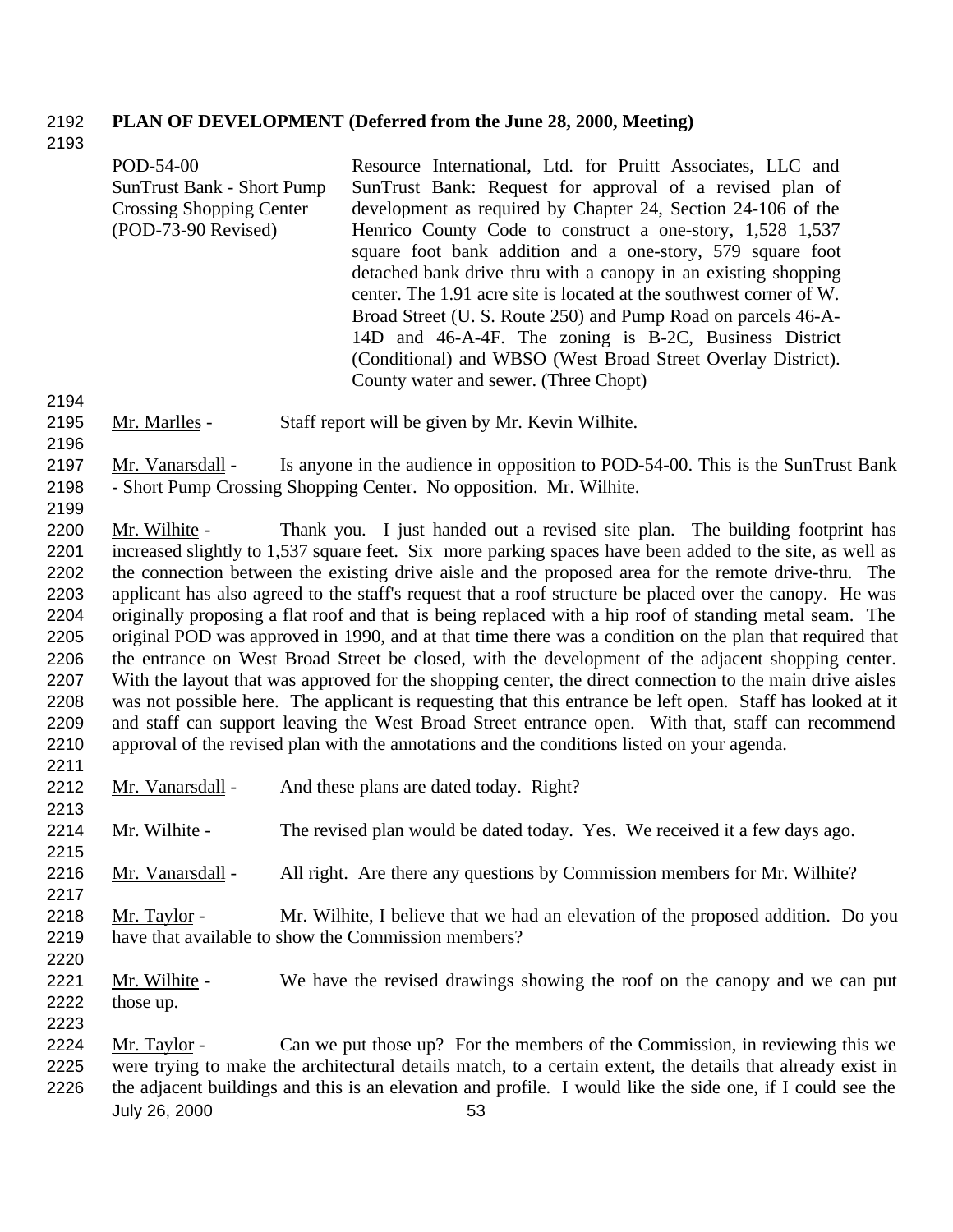July 26, 2000 54 side one. Down in the lower right hand corner (pointing to drawing) would be the west elevation showing what this would look like to an approaching motorist at grade, and the brick is the same brick in the bank building, and this is on a slight hill, so it is somewhat prominent traveling along Pouncey Tract Road or Pump Road at that stage, as well as Broad Street. Thank you. Mr. Vanarsdall - Any more questions by Commission members? No questions. 2234 Mr. Archer - I might have one question. In the Planning standard comments, there was a question regarding the method of the trash disposal. Has that been resolved? question regarding the method of the trash disposal. Has that been resolved? 2237 Mr. Wilhite - There is an existing dumpster that has been built with the retail shops just recently completed. The bank is going to utilize that dumpster as it appears on the site plan, just to the west side 2239 of this property. We did talk about some of the sensitive documents that the bank has created and they are going to have a special method of handling those, so those are not dumped directly into the dumpster, the most sensitive documents that the bank can generate. 2243 Mr. Archer - OK. Thank you. 2245 Mr. Vanarsdall - Do you want to hear from the applicant, Mr. Taylor? 2247 Mr. Taylor - No. Is the architect here today? 2249 Mr. Vanarsdall - If you don't need to hear from him, that is all right. Mr. Taylor - Well, if he'd like to discuss the project. I have no questions. Any other questions from Commission members? Mr. Vanarsdall - Any more questions from Commission members? Mr. Taylor. 2256 Mr. Taylor - I move, Mr. Chairman, that POD-54-00, SunTrust Bank - Short Pump Crossing Shopping Center (POD-73-90 Revised), be approved, subject to the standard conditions for developments of this type, annotations on the plan, and additional conditions Nos. 23 through 32. Mr. Archer - Second. 2262 Mr. Vanarsdall - Motion was made by Mr. Taylor and seconded by Mr. Archer. All in favor say aye. All opposed. The ayes have it. The motion passes. The Planning Commission approved POD-54-00, SunTrust Bank - Short Pump Crossing Shopping Center (POD-73-90 Revised), subject to the annotations on the plans, the standard conditions for developments of this type, and the following additional conditions. Mrs. Quesinberry was absent. 23. The easements for drainage and utilities as shown on approved plans shall be granted to the County in a form acceptable to the County Attorney prior to any occupancy permits being issued. The easement plats and any other required information shall be submitted to the County Real Property Agent at least sixty (60) days prior to requesting occupancy permits.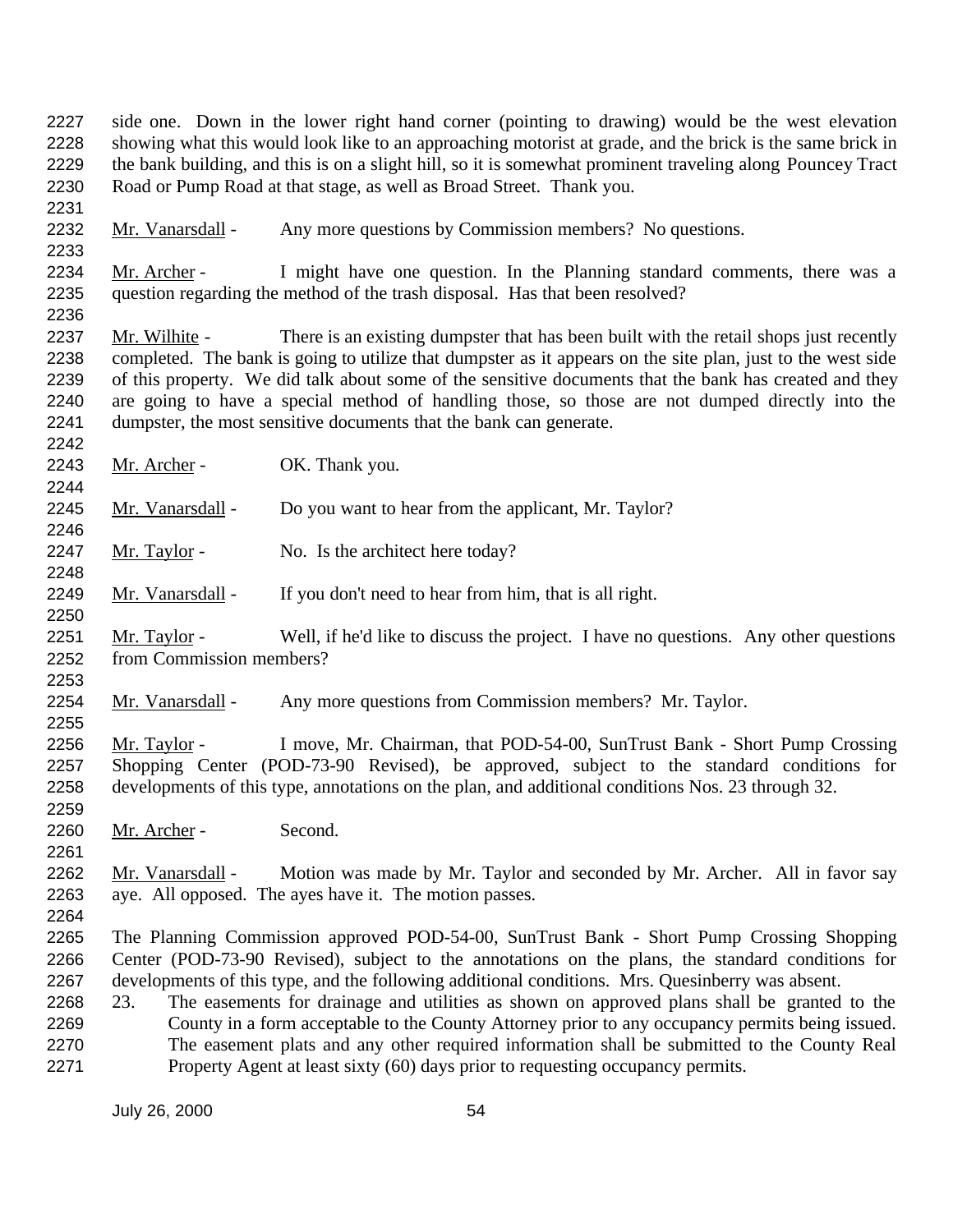- 24. The developer shall provide fire hydrants as required by the Department of Public Utilities in its approval of the utility plans and contracts.
- 25. A standard concrete sidewalk shall be provided along the west side of Pump Road.
- 26. Outside storage shall not be permitted.
- 27. Deviations from County standards for pavement, curb or curb and gutter design shall be approved by the County Engineer prior to final approval of the construction plans by the Department of Public Works.
- 28. Insurance Services Office (ISO) calculations must be included with the utilities plans and contracts and must be approved by the Department of Public Utilities prior to the issuance of a building permit.
- 29. Evidence of a joint ingress/egress and maintenance agreement must be submitted to the Planning Office and approved prior to issuance of a certificate of occupancy for this development.
- 30. The ground area covered by all the buildings shall not exceed in the aggregate 25 percent of the total site area.
- 2286 31. No merchandise shall be displayed or stored outside of the building(s) or on sidewalk(s).
- 32. The proffers approved as a part of zoning case C-20C-88 and C-63C-88 shall be incorporated in this approval

### **SUBDIVISION (Deferred from the June 28, 2000, Meeting)**

- Oak Hill Manor (June 2000 Plan) Schmidt & Associates for English Street Development, L.L.C.: The 5.021 acre site is located at the western terminus of Tonoka Road and the northern terminus of Johnson Road on parcel 128-A-55 and part of parcel 128-A-44A. The zoning is R-4, One-Family Residence District. County water and sewer. (Fairfield) 19 Lots
- 

- 2293 Mr. Marlles The staff report will be given by Mr. Wilhite.
- Mr. Vanarsdall You had your share of them today, didn't you Kevin? Is anyone in the audience in opposition to this case? This is Oak Hill Manor. No opposition.
- 2298 Mr. Wilhite Mr. Chairman, the representative for the applicant just informed me that they wish to request a defer for 60 days on this project.
- Mr. Vanarsdall Mr. Archer.
- Mr. Archer I think that is going to be necessary, Mr. Chairman. This case involves a road that we don't know who it belongs to, called Johnson Road, and I would recall, a few years ago I used to live near this subdivision, I was president of the civic association that Johnson Road is in, and it is probably a sticking point in this, and I think that we do need some discussion and Mr. Thornton has already indicated he would like to meet the neighborhood prior to us hearing this case. With that, I will move for deferral of Oak Hill Manor until the September POD meeting, September 27, 2000 POD meeting.
- 2310 Mr. Taylor Second.
-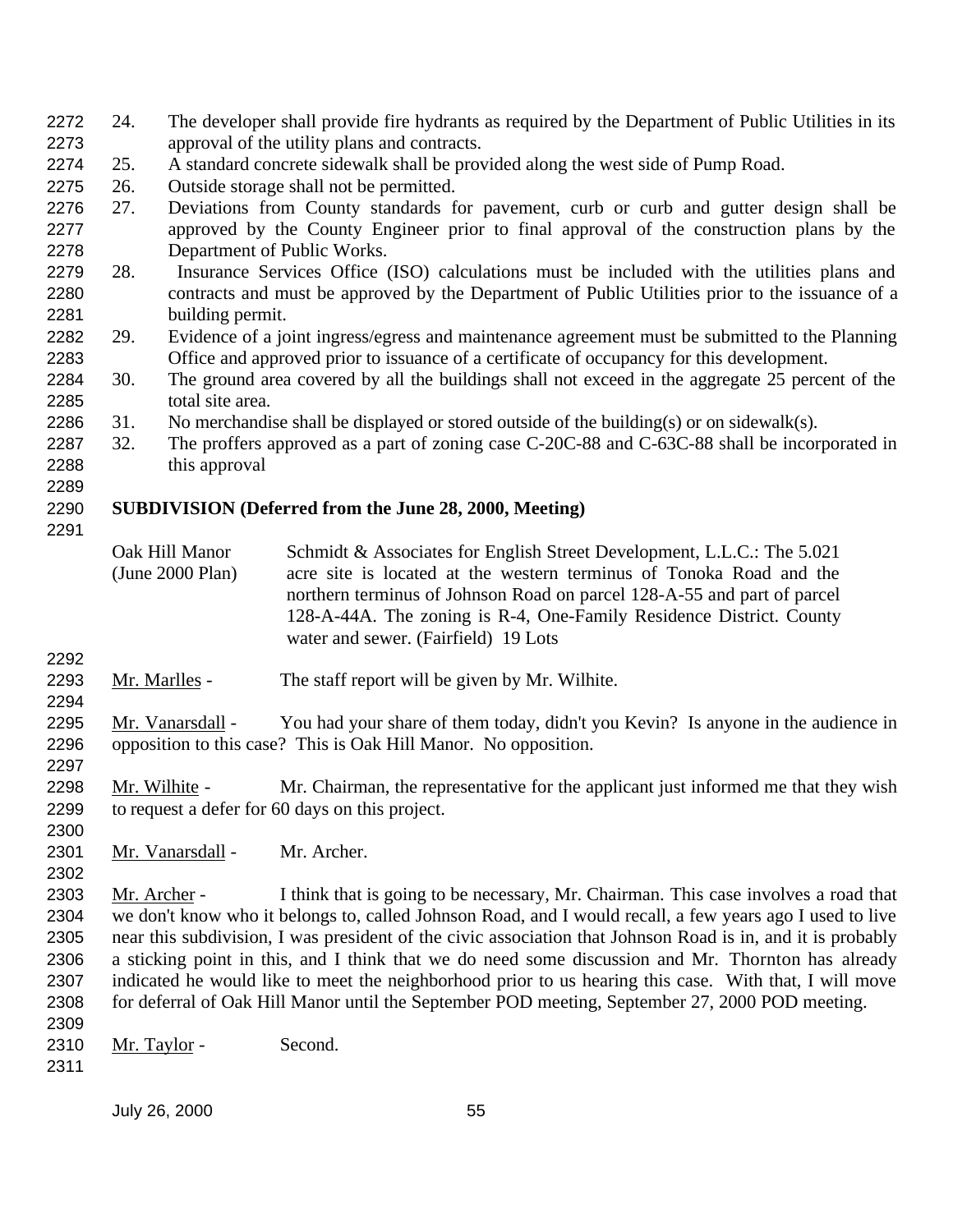Mr. Vanarsdall - A motion was made by Mr. Archer and seconded by Mr. Taylor. All in favor say aye. All opposed. The ayes have it.

 The Planning Commission, at the applicant's request, deferred Subdivision Oak Hill Manor (June 2000 Plan) to its September 27, 2000 meeting. Mrs. Quesinberry was absent.

# **PLAN OF DEVELOPMENT & SPECIAL EXCEPTION**

POD-64-00

| Hermitage Road Church of         | Hulcher & Associates, Inc. for Hermitage Road Church of               |
|----------------------------------|-----------------------------------------------------------------------|
| <b>Christ - Three Chopt Road</b> | <b>Christ Trustees:</b> Request for approval of a plan of development |
|                                  | and special exception for a church spire 61 feet in height, as        |
|                                  | required by Chapter 24, Sections 24-106 and $24.95(a)(1)(a)$ of       |
|                                  | the Henrico County Code to construct a one-story, 10,675 square       |
|                                  | foot church addition with a church spire exceeding 50 feet in         |
|                                  | height. The 7.88 acre site is located on the north line of Three      |
|                                  | Chopt Road, approximately 450 feet west of Sweetwater Lane            |
|                                  | on parcel 68-A-40. The zoning is R-3, One-Family Residence            |
|                                  | District. County water and sewer. (Three Chopt)                       |

2321 Mr. Marlles - The staff report again will be given by Mr. Wilhite.

 Mr. Vanarsdall - Is anyone in the audience in opposition to this case? This case is in Three Chopt District, Hermitage Road Church of Christ, POD-64-00? No Opposition. Mr. Wilhite. 

2326 Mr. Wilhite - Thank you. This is the former Beth Shalom congregation site. The applicant is requesting a special exception for a church spire, 61 feet in height. Fifty feet is allowed by Code in residential districts for church spires. Originally, the plan showed a residence, an existing residence along Three Chopt Road. That was to be part of this development. This is owned by the church as well. This residence will only be used for a parish house or a residence at this time and not for church office or activities, as originally thought. Also, the parking lot and drive through that area adjacent to this house is being removed from this plan. The staff did request that they try to provide as much buffer to the adjacent neighborhoods as possible. There are no improvements being shown within 25 feet of any of the neighborhoods, and they have tightened the tree protection areas as much as possible. This, is for the most part, a wooded site around the perimeter, and they have made an effort to try to save as many trees as possible in the buffer areas. The only issues remaining here dealt with some fire controls and fire access to the building. The canopy over the top of the drive-thru along the east side of this property is going to be raised to a minimum of 14 feet in height to accommodate the equipment that the fire department has. There was some discussion about trying to widen the drive aisle from 12 feet where you have the drop off. Fire is OK with this. There is going to be further discussion between Fire and the applicant prior to signing plans to try to widen that slightly, but they can accept 12 feet at this point. 

2343 Mr. Vanarsdall - Excuse me. You need to change the overhead. 

- 2345 Mr. Wilhite I apologize.
-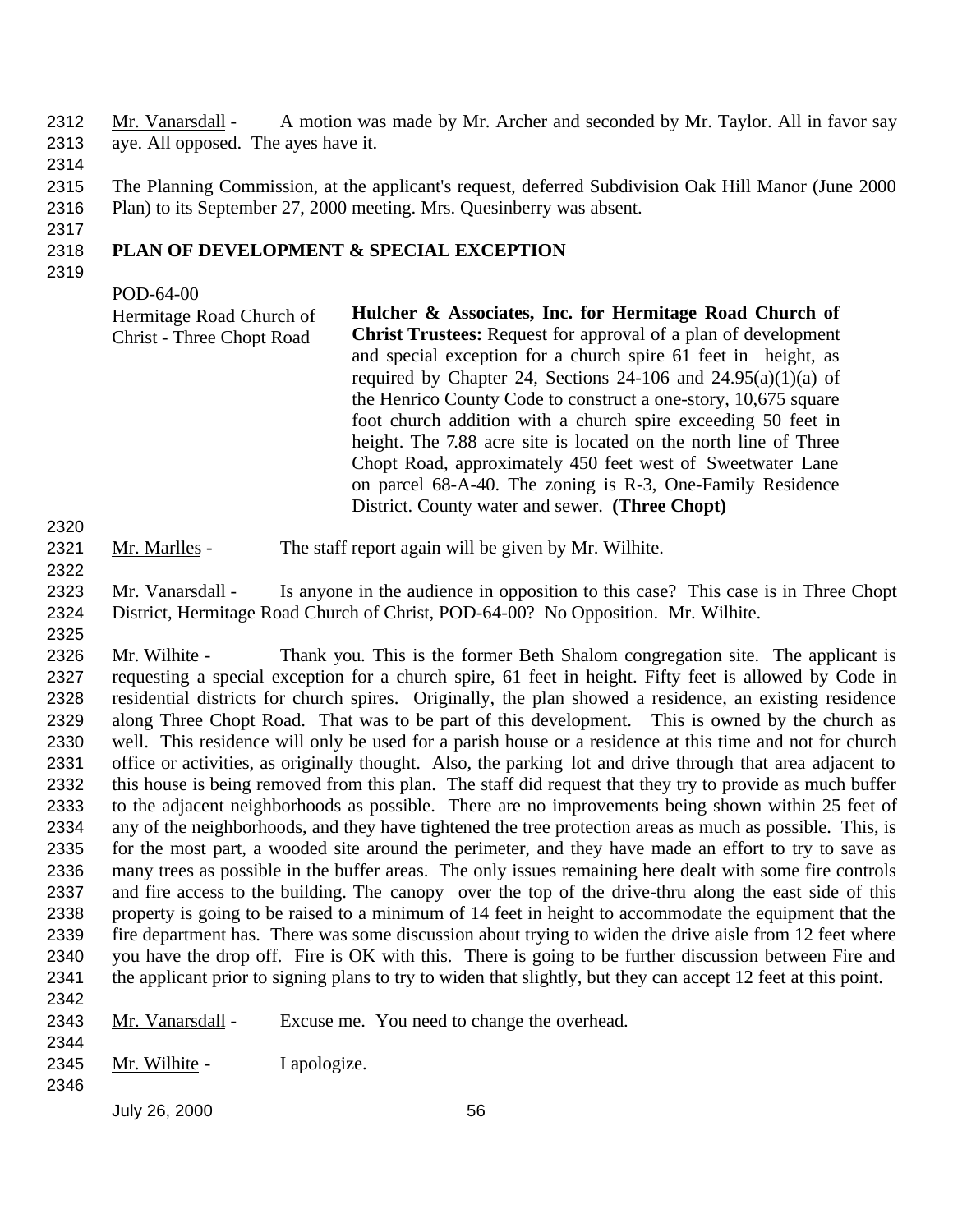Mr. Vanarsdall - Thank you.

 Mr. Wilhite - If the Commission does grant this special exception, staff can recommend approval of this plan with the annotations on it, the annotations on it and the conditions as they appear on your agenda.

2353 Mr. Vanarsdall - Any questions by Commission members? We have a special exception and a POD. 

- 2356 Mr. Taylor Is the applicant here? Would you like to speak, sir.
- 2358 Mr. Vanarsdall Good morning, Mr. Hulcher.

 Mr. Hulcher - Good morning, Mr. Chairman and members of the Commission. My name is Bruce Hulcher of Hulcher and Associates and I am here to represent the applicant in the special exception on the POD. With me also is the pastor, Mr. Eddie Hendricks, and the architect, John Chenault. We, I assume you probably want to address this special exception first, and we have asked for a special exception to the height in order to provide the cross on top of that cupola. As presently designed, the cupola on top of it is 50 feet. While this cross has not actually been selected, as you can it is hard to see on this photograph, and it is going to be hard to see in the neighborhood. It is not a massive cross or an obtrusive structure. We would like to extend it to that height just to maintain a sensible portion with the rest of the architectural features. As Kevin mentioned, we redesigned the site several times to maintain as much tree protection as we possibly can between the neighborhoods. There are neighborhoods on both sides whose backyards back up to this site. He also mentioned that this is tied to an existing building. It doesn't give us a lot of flexibility as to where we set elevations, so we have to match up to that existing building. For those reasons, we would like to extend above the 50 foot height with the cross only, and that cross may not be 10 feet high. It may be six. Until we actually select it we don't know, but we will guarantee that it certainly won't go above 10.

2376 Mr. Vanarsdall - Excuse me. What would it end up being?

 Mr. Hulcher - What we have asked for is an 10-foot exception to the 50 foot, or to go to 60 feet. We really don't think that the cross will be 10 feet. It will be more in the four to six foot range, but until it is actually purchased and specified, and selected, I don't think that we can. We were just asking for a 2381 little cushion in case it came out to eight or 10 feet.

- 2383 Mr. Vanarsdall All right. Any questions for Mr. Hulcher?
- Mr. Taylor The only question I had was the area of that cross. What would you expect would be the maximum width that would project above the trees? It should be fairly minimal. It should be under a foot.

 Mr. Hulcher - There is some good tree growth on the site and it is going to vary. The site is sloping to the right or to the right of that drive aisle and you go up about 10 feet to the neighborhood, and on the other side you go down about 10 feet. I don't think it will be more than, my guess is those trees are 50 feet, but I am guessing. There are some fairly old growth stuff in there.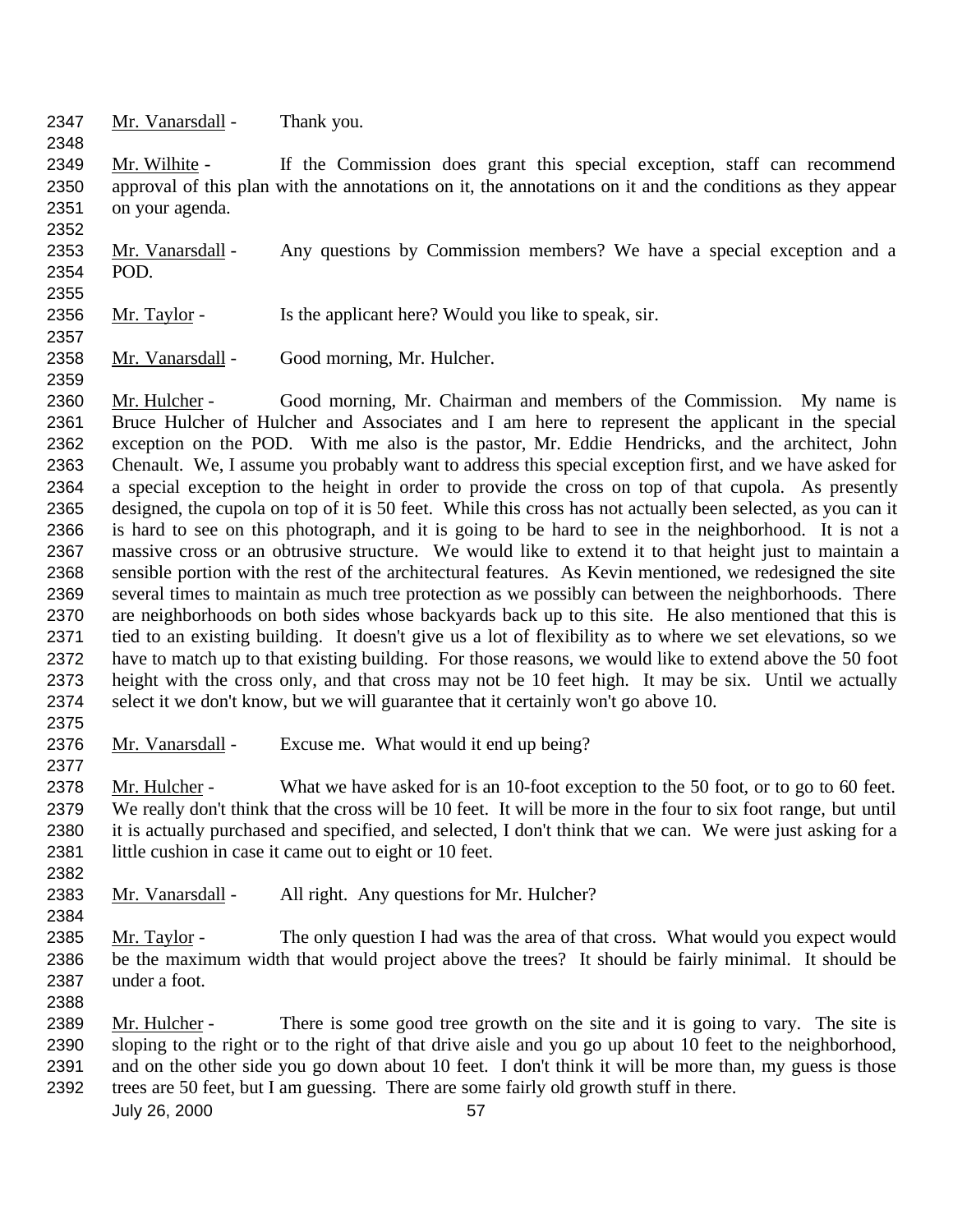2394 Mr. Taylor - And looking at an elevation angle that would visible from, you would mostly be eclipsed by the trees? 2397 Mr. Hulcher - Mostly. It would certainly be filtered by the trees, if not invisible through the trees. 2400 Mr. Taylor - So we could say that would be a minimal structure? 2402 Mr. Hulcher - Yes. Definitely. The cross is not a massive structure at all. 2404 Mr. Taylor - And it provides some inspiration I would say. 2406 Mr. Hulcher - Yes, and it really fits in with the architectural scheme. The roof is ascending up 2407 to the cross. 2409 Mr. Taylor - I have no questions, but perhaps Pastor Hendricks would like to speak. 2411 Mr. Vanarsdall - Any other questions? 2413 Mr. Taylor - Would you like to say anything, Pastor Hendricks? I thought you might want to say something inspirational, bless this body or bless this building? 2416 Mr. Hulcher - Most pastors don't pass up a chance to speak. Mr. Hendricks - My name is Eddie Hendricks, and I am the minister of the Hermitage Road Church of Christ, and I am pleased to learn that it is not just within churches that there are passionate disagreements. We do petition that you give us the variance on the cross for the church building. We are really trying to design a building that will be an asset to the community, to the area. Mr. Chenault and his associates have done a wonderful job for us with this plan. 2424 Mr. Vanarsdall - Thank you, Reverend. Mr. Hendricks - Thank you. Mr. Vanarsdall - All right, Mr. Taylor. 2430 Mr. Taylor - Mr. Chairman, I would like to handle the special exception first and I would move that special exception for POD-64-00, Hermitage Road Church of Christ - Three Chopt Road, I would move approval of the special exception for the building height to construct a church spire exceeding 50 feet in height. Mr. Vanarsdall - Motion made by Mr. Taylor and seconded by Ms. Dwyer. All in favor say aye. All opposed. The ayes have it.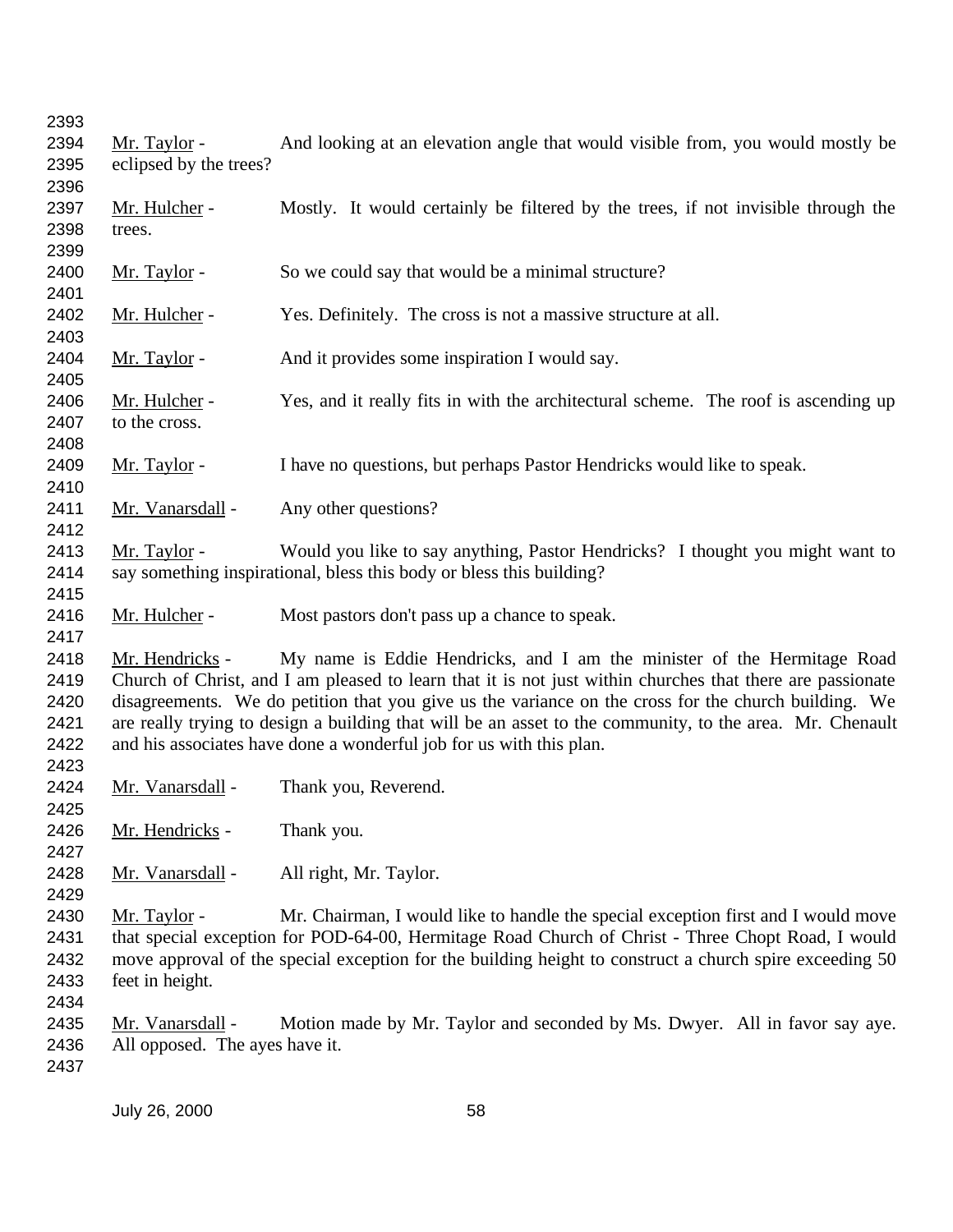- The Planning Commission approved the special exception for POD-64-00, Hermitage Road Church of Christ - Three Chopt Road.
- 

2441 Mr. Taylor - Next, Mr. Chairman, for POD-64-00, Hermitage Road Church of Christ - Three Chopt Road, I would move approval, subject to the standard conditions for developments of this type, the annotations on the plan, and conditions Nos. 23 through 29.

Mr. Archer - Second.

2447 Mr. Vanarsdall - Motion made by Mr. Taylor and seconded by Mr. Archer. All in favor say aye. All opposed say no. The ayes have it.

 The Planning Commission approved POD-64-00, Hermitage Road Church of Christ - Three Chopt Road, subject to the annotations on the plans, the standard conditions for developments of this type, and the following additional conditions. Mrs. Quesinberry was absent.

- 23. The easements for drainage and utilities as shown on approved plans shall be granted to the County in a form acceptable to the County Attorney prior to any occupancy permits being issued. The easement plats and any other required information shall be submitted to the County Real Property Agent at least sixty (60) days prior to requesting occupancy permits.
- 24. The developer shall provide fire hydrants as required by the Department of Public Utilities in its approval of the utility plans and contracts.
- 25. Outside storage shall not be permitted.
- 26. Deviations from County standards for pavement, curb or curb and gutter design shall be approved by the County Engineer prior to final approval of the construction plans by the Department of Public Works.
- 27. Insurance Services Office (ISO) calculations must be included with the utilities plans and contracts and must be approved by the Department of Public Utilities prior to the issuance of a building permit.
- 28. The conceptual master plan, as submitted with this application, is for planning and information purposes only.
- 29. The single-family dwelling located on parcel 68-9-F-S shall only be used as a parish house or residence and not for any other church related activity without approval from the Planning Commission and/or Board of Zoning Appeals.
- Mr. Marlles Mr. Chairman, the last case on our agenda is on page 22, POD-84-97, Highwoods IV. The staff report will be given by Mr. Wilhite.

# **REVISED SPECIAL EXCEPTION & ARCHITECTURAL PLANS**

POD-84-97 Highwoods IV Foster & Miller, P.C. for Innsbrook North Associates and Highwoods/Forsythe, L. P.: Request for approval of a revised special exception and architectural plans, as required by Chapter 24, Sections 24-106 and 24-94(b) of the Henrico County Code to construct a five-story, 120,000 square foot office building. The 23.4 acre site is located approximately 300 feet north of the terminus of Lake Brook Drive on part of parcel 28-1-B-100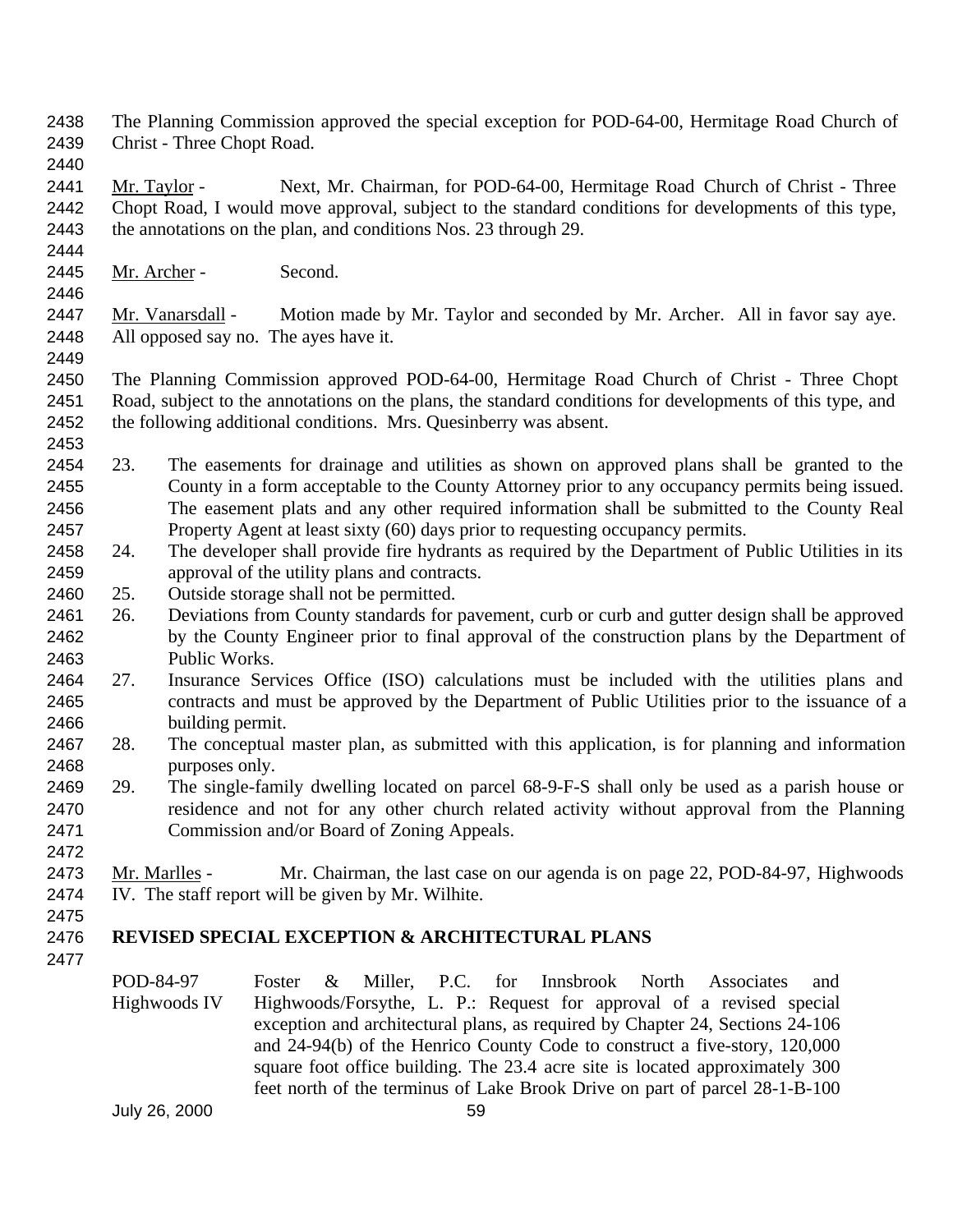|              | and 28-1-B-1. The zoning is M-1C, Light Industrial District (Conditional).                               |                                                                                                             |  |  |  |
|--------------|----------------------------------------------------------------------------------------------------------|-------------------------------------------------------------------------------------------------------------|--|--|--|
|              |                                                                                                          | County water and sewer. (Three Chopt)                                                                       |  |  |  |
| 2478         |                                                                                                          |                                                                                                             |  |  |  |
| 2479         |                                                                                                          |                                                                                                             |  |  |  |
| 2480<br>2481 | Mr. Vanarsdall -                                                                                         | OK, do we have any opposition to POD-84-97? No opposition. Mr. Wilhite.                                     |  |  |  |
| 2482         | Mr. Wilhite -                                                                                            | Thank you. This POD was approved in 1997 for three office buildings totaling                                |  |  |  |
| 2483         |                                                                                                          | 228,000 square feet. The center office building as it appears on your map was approved as a four-story      |  |  |  |
| 2484         |                                                                                                          | building and did require a special exception in the M-1 District. The applicant wants to increase this to a |  |  |  |
| 2485         | five-story building. The total square footage of the three buildings combined would still remain 228,000 |                                                                                                             |  |  |  |
| 2486         | square feet. The size of the remaining other two buildings would be reduced down. Spud Mistr is here     |                                                                                                             |  |  |  |
| 2487         |                                                                                                          | representing the applicant. I'd be happy to answer any questions you might have.                            |  |  |  |
| 2488         |                                                                                                          |                                                                                                             |  |  |  |
| 2489         | Mr. Vanarsdall -                                                                                         | Any questions for Mr. Wilhite by Commission members?                                                        |  |  |  |
| 2490         |                                                                                                          |                                                                                                             |  |  |  |
| 2491         | Mr. Taylor -                                                                                             | Mr. Wilhite, do we have an elevation of the three buildings as they are proposed?                           |  |  |  |
| 2492         | The five story and then the adjacent one.                                                                |                                                                                                             |  |  |  |
| 2493         |                                                                                                          |                                                                                                             |  |  |  |
| 2494         | Mr. Wilhite -                                                                                            | The only elevations we have are in your packet for the central building and not the                         |  |  |  |
| 2495         | other two buildings. I stand corrected. We do have rendering of the three buildings.                     |                                                                                                             |  |  |  |
| 2496         |                                                                                                          |                                                                                                             |  |  |  |
| 2497         | Mr. Taylor -                                                                                             | Now, these are the three buildings in elevation view across the lake, I presume.                            |  |  |  |
| 2498         |                                                                                                          | The center one is the one with the five stories?                                                            |  |  |  |
| 2499         |                                                                                                          |                                                                                                             |  |  |  |
| 2500         | Mr. Wilhite -                                                                                            | That is correct. Staff had only received drawings for the central building. We did                          |  |  |  |
| 2501         | not have revised elevations on the other two. This is the first that we have seen of the rendering.      |                                                                                                             |  |  |  |
| 2502         |                                                                                                          |                                                                                                             |  |  |  |
| 2503         | Mr. Taylor -                                                                                             | And those are old bricks?                                                                                   |  |  |  |
| 2504<br>2505 | Ms. Dwyer -                                                                                              | Why is it the square footage is not going to change? Are the other buildings                                |  |  |  |
| 2506         | smaller?                                                                                                 |                                                                                                             |  |  |  |
| 2507         |                                                                                                          |                                                                                                             |  |  |  |
| 2508         | Mr. Mistr -                                                                                              | At this time all of the, there will be a total of 228,000 square feet. We are working                       |  |  |  |
| 2509         |                                                                                                          | on a master plan to change, to add some land to this site, which will probably be submitted in the near     |  |  |  |
| 2510         | future. We just need to get an approval for Building A right now so we can start construction to meet    |                                                                                                             |  |  |  |
| 2511         | some requirements for leases that they have.                                                             |                                                                                                             |  |  |  |
| 2512         |                                                                                                          |                                                                                                             |  |  |  |
| 2513         | Ms. Dwyer -                                                                                              | Are the other two buildings going to be smaller in square footage?                                          |  |  |  |
| 2514         |                                                                                                          |                                                                                                             |  |  |  |
| 2515         | Mr. Mistr -                                                                                              | Yes, they are. Right now they would be 54,000 square feet each. This is 120,000                             |  |  |  |
| 2516         | and those two would be four-stories, but 54,000 each, which is a total of 228,000.                       |                                                                                                             |  |  |  |
| 2517         |                                                                                                          |                                                                                                             |  |  |  |
| 2518         | Mr. Vanarsdall -                                                                                         | Any more questions? Anybody else have any more questions? If you don't, I will                              |  |  |  |
| 2519         | entertain a motion.                                                                                      |                                                                                                             |  |  |  |
| 2520         |                                                                                                          |                                                                                                             |  |  |  |
|              |                                                                                                          |                                                                                                             |  |  |  |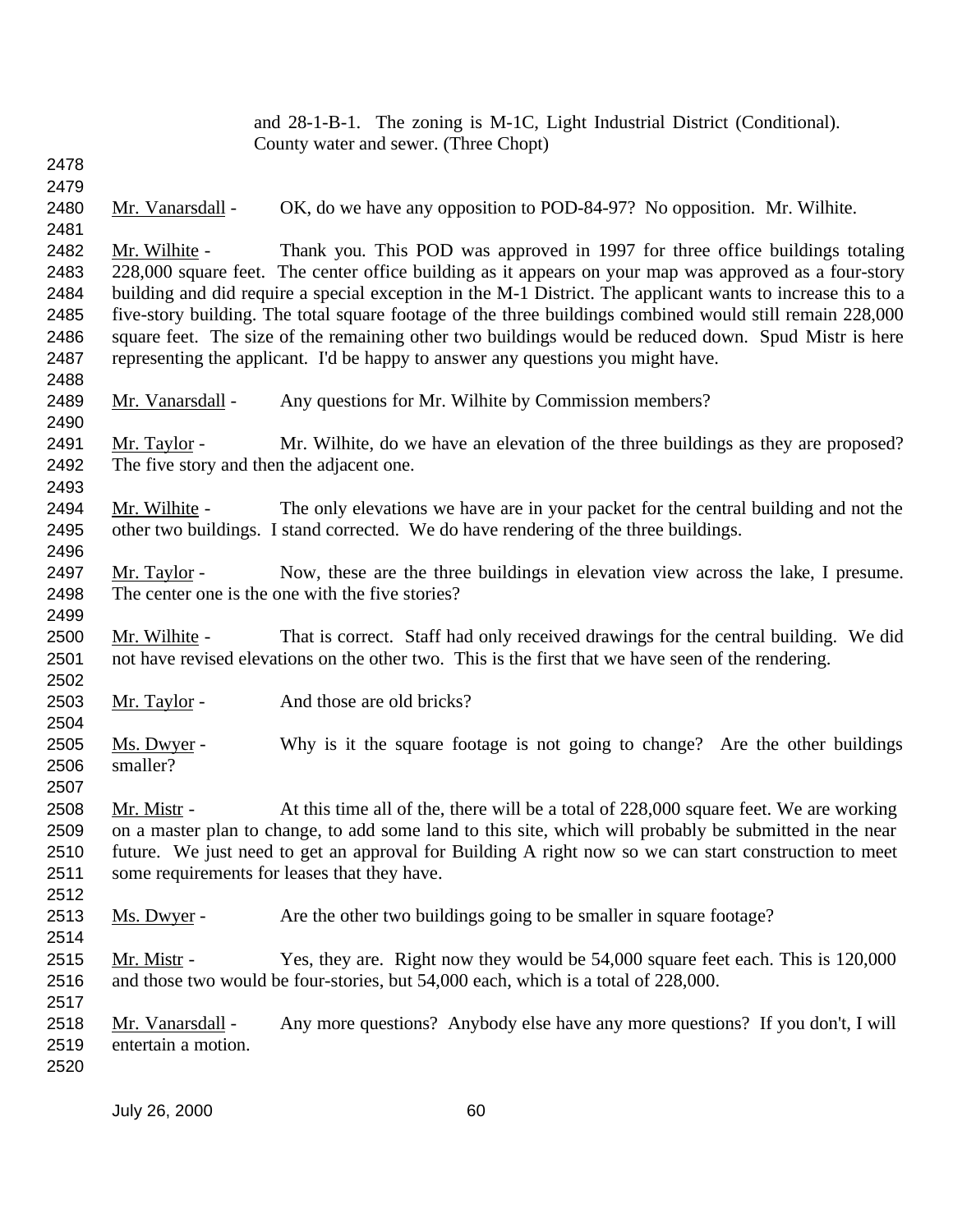Mr. Taylor - I just wanted to make a comment before I make a motion that looking at the elevation and the way they are comprised, I think It really looks quite attractive and quite collegial, and with that, Mr. Chairman, I move approval of POD-84-97, Highwoods IV, request of a revised special exception and architectural plans to construct a five-story, 120,000 square foot office building.

Mr. Archer - Second.

 Mr. Vanarsdall - We have a motion by Mr. Taylor and a second by Mr. Archer. All in favor say aye. All opposed say no. The ayes have it. The motion passes.

 The Planning Commission approved revised special exception and architectural plans for POD-84-97, Highwoods IV, subject to the original conditions of approval remaining unchanged. Mrs. Quesinberry was absent.

Mr. Vanarsdall - Thank you very much. Now, does anybody want to take the minutes?

2537 Ms. Dwyer - I move that we approve the minutes of June 28, 2000 as corrected.

Mr. Archer - Second.

 Mr. Vanarsdall - We have a motion made by Ms. Dwyer and a second by Mr. Archer. All in favor say aye. All opposed say nay. The minutes are approved as corrected for June 28, 2000.

 The Planning Commission approved, as corrected, the minutes for the June 28, 2000 Planning Commission meeting. Mrs. Quesinberry was absent.

### **AT THIS TIME THE COMMISSION TOOK A FIVE MINUTE RECESS.**

### **AT THIS TIME THE COMMISSION RECONVENED**.

#### **BRIEFING: Presentation Describing the Revised POD Review and Approval Process.**

July 26, 2000 61 Mr. Marlles - Mr. Chairman, I will try to make this as brief as possible. First of all, thank you, Mr. Chairman and members of the Commission. Over the past year, a committee of staff, known as the development timeline working group have been working to revise the County's POD review process. That committee has consisted of representatives from Planning, Public Works, Utilities, Fire and Police. This committee, just for your information, was an outgrowth of Angela Harper's Development Timetables Project, which I am sure you remember started a couple of years ago. The objectives of this particular committee were to or redesign the POD process to incorporate the Department of Public Utilities and utilities plans into the POD review and approval process. I know the Commission is aware 2561 that currently we have a two-step process where plans for the POD are reviewed and then later on when utility plans are prepared, they are reviewed separately. The current process has resulted in some problems when utility lines had to go through buffers or affect other sensitive features of the site. This has been a concern of the Planning Commission and staff in the past. By consolidating the utility plans in with the initial POD plan, hopefully we will be able to avoid many of those conflicts in the future. The other objective that this committee was given was to try to streamline the POD review and approval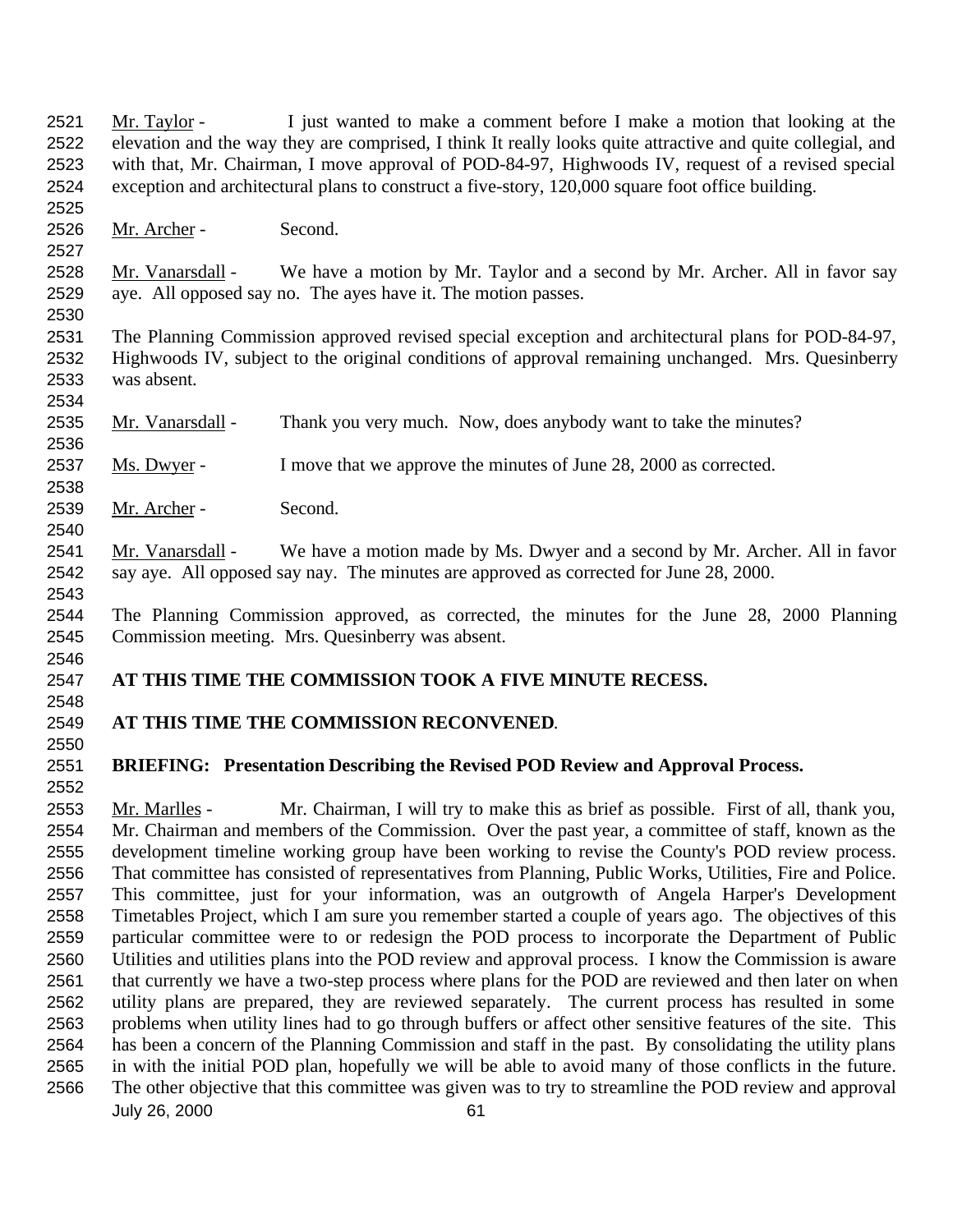process, where possible. What I am going to try to do here is not go through the process in detail but highlight some of the major differences between the current existing POD review and approval process and the proposed process. I am not going to hit on everything, but just highlight some of the major highlights differences. One of the major changes that this committee has recommended is what we call the preliminary plan review process. This is a more informal process than currently exists that is really not taken advantage of by the engineering and development community. The committee felt a lot of time and effort could be saved if we strongly encouraged the engineering and development community to take advantage of the preliminary plan process to identify major issues earlier on in the planning process before the formal POD plans are prepared and submitted. The differences in the submission requirements are that currently no utility plans are required to be submitted with the POD. Under the proposed process, the utility plans will be one of those critical pieces of information that will be submitted with the other plans that are required as part of the POD application. One change, in terms of the landscaping plan, is currently right now we do not get landscaping plans submitted with the POD. Under the proposed process, a conceptual landscape plan will be submitted with the POD so for both the staff and the Planning Commission, you will have information on where those utilities will be located, as well as a sense of where the major buffers and landscape groups will be located on the site. It will better help, I think, both the Commission and the staff to identify where those conflicts may exist with utilities and landscaping and buffer requirements.

 The third difference is the location for submittal and distribution of the plans. One of the suggestions we heard from the development community was that there should be one point of contact when it comes to submitting plans and actually obtaining information on the development review process. Under the proposed process, that point of contact will be the development assistance center, which is being currently constructed on the second floor. Most of you have not had an opportunity to see that construction on the second floor, but when that construction is complete you will have an opportunity to tour the new development assistance center. That will be the point of contact for dropping off plans and providing information to citizens on many of our development related activities and permits.

 The determination as to whether a plan is complete or not, that is a detail of the process right now. Following the application cut-off, currently staff from Planning and Public Works review all of the plans and actually Dave O'Kelly makes the final decision as to whether those plans are complete. With the incorporation of utility plans with the POD application, the Utilities Department will be on the Plan Review Team that will review the plans to determine whether they are complete and meet all of our application requirements.

 One of the problems that was identified as part of our existing process is often the Public Safety staff have the opportunity to review and comment on the initial plan, but sometimes changes occur to those plans that they are not aware of. Under the proposed process, it puts a little bit more responsibility on the review planner, to notify the respective staff from the Fire Department so they are made aware of any change and have an opportunity to comment on them.

 Scheduling of staff developer meetings. Again this is a detail, but currently, once all of the review agencies have an opportunity to review the plans, a staff-developer meeting is scheduled. Currently, the

Planning staff schedules those meetings either by fax or making telephone calls. Under the proposed

process, the review team that I mentioned earlier, consisting of representatives from Planning, Public

July 26, 2000 62 Works and Public Utilities, would play a more active role in scheduling those plans for review and in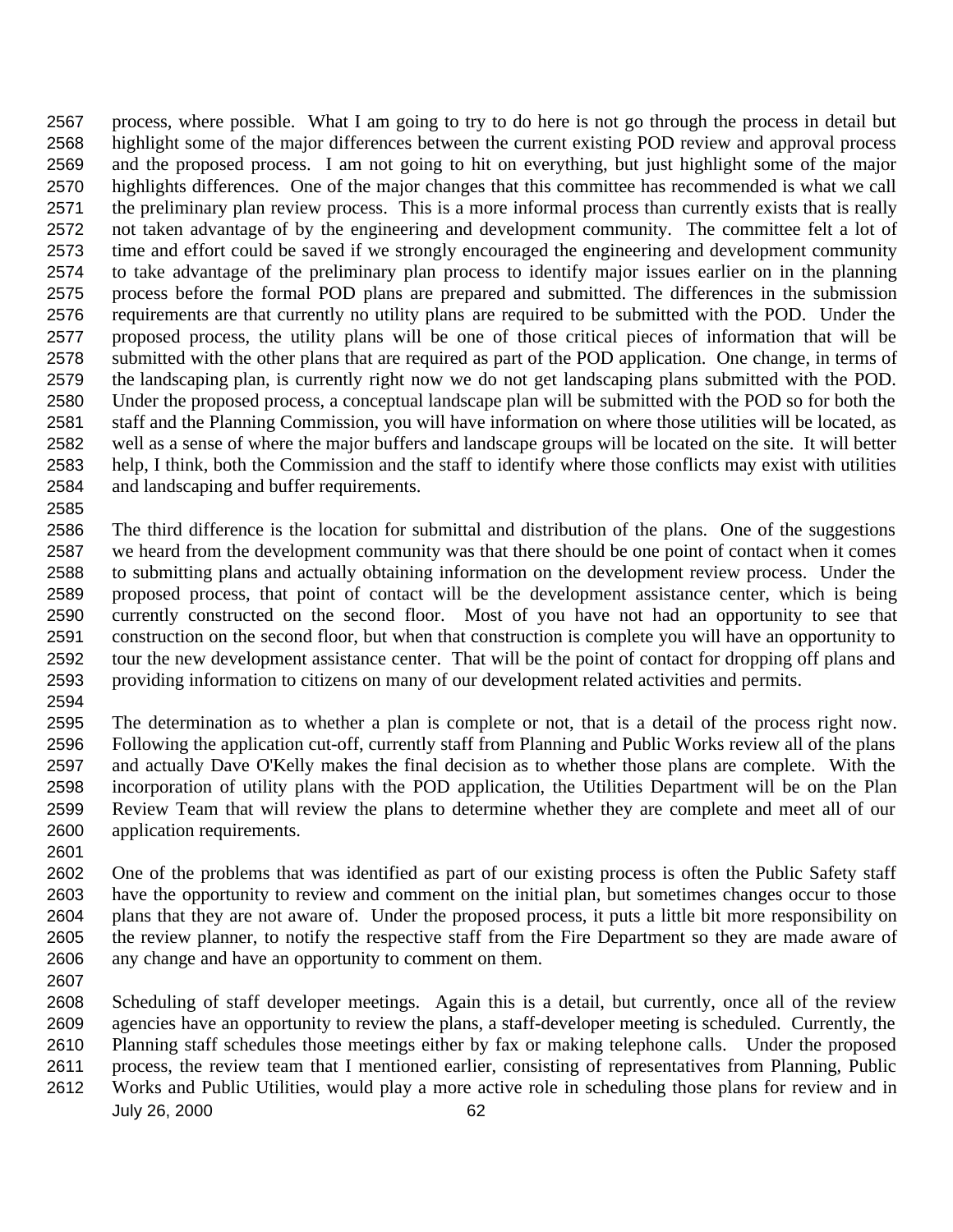determining the amount of time that should be scheduled for each of those reviews. Obviously, for the less complex plans, 30 minutes or even less time may be required. For the more complex plans, we want to make sure that a little bit more time is scheduled with the developer and his engineers to discuss the outstanding issues. That information is on the web page.

 Under the current process, the minimum time that staff has to review plans varies. The biggest complaint that staff has is they don't have enough time to review plans, particularly complex plans. Under the proposed process, to the extent possible, we are trying to insure that review staff and the various agencies have at least 10 working days to complete those reviews. I would like to be able to say that it is going to be possible in every case. It isn't. Hopefully, when the review team schedules the plans for review at staff-developer meetings they will be able to arrange the schedule so the plans that are less complex can be reviewed first, and more time can be given to the complex plans, so that staff has adequate time to review those plans.

 In terms of when the review comments are due, right now the review comments are hand delivered or faxed to the Planning Office by the various review agencies. Those comments are supposed to be in the Planning Office the Monday prior to that Thursday's staff-developer meeting. Often what happens is we don't get those comments - sometimes those comments do not arrive either to the applicant or the Planning staff until actually at the staff-developer meeting. We are putting a lot more emphasis on encouraging the review agencies to try to e-mail those comments to the Planning Office by 3:30 p.m. on the Friday prior to the staff developer meeting. The idea is that those comments then would be able to be emailed back or picked up by the engineer or developer on the Monday of the week of the staff- developer meeting. It gives the engineer or the developer more time to review the comments before the staff-developer meeting, and it gives the Planning staff more opportunity to review the comments. 

 This leads into the next item, which is follow-up the responsibilities of the developer's engineer, which change a little bit. Right now, the engineer only has time to respond to those comments at or after the staff-developer meeting. If we can get the comments to the engineer the Monday prior to the staff- developer meeting, then he will have more responsibility to try and contact the review agency to resolve issues prior to the staff developer meeting. OK.

 Interpretation or requests for interpretations and special exceptions right now in the current process, can come at any time. With the proposed process, there is greater emphasis being placed on the engineers to try to get those requests to us with the initial application or at least prior to the staff developer meeting. The 10-day review and signature process. Under the current process, of course, the engineer has to certify that the check list is complete and all of the requirements have been met, and formerly request the 10-day signature process. With the changes with Public Utilities plans now being submitted, there are now going to be additional requirements that the engineer will have to comply with in order to take advantage of this signature process.

July 26, 2000 63 Resubmittal of construction plans. One of the problems that staff has right now is often the engineering firms will submit plans that do not address all of staffs comments. We are putting additional emphasis to the engineering community that, if they want their plans approved in a timely way, they do need to respond to all of staff's comments. Right now, there is no extra fee charged when plans have to be submitted to meet the comments of staff. Under the proposed process, staff will be able to charge what we call a "processing fee" for more than two submissions of those construction plans. This is an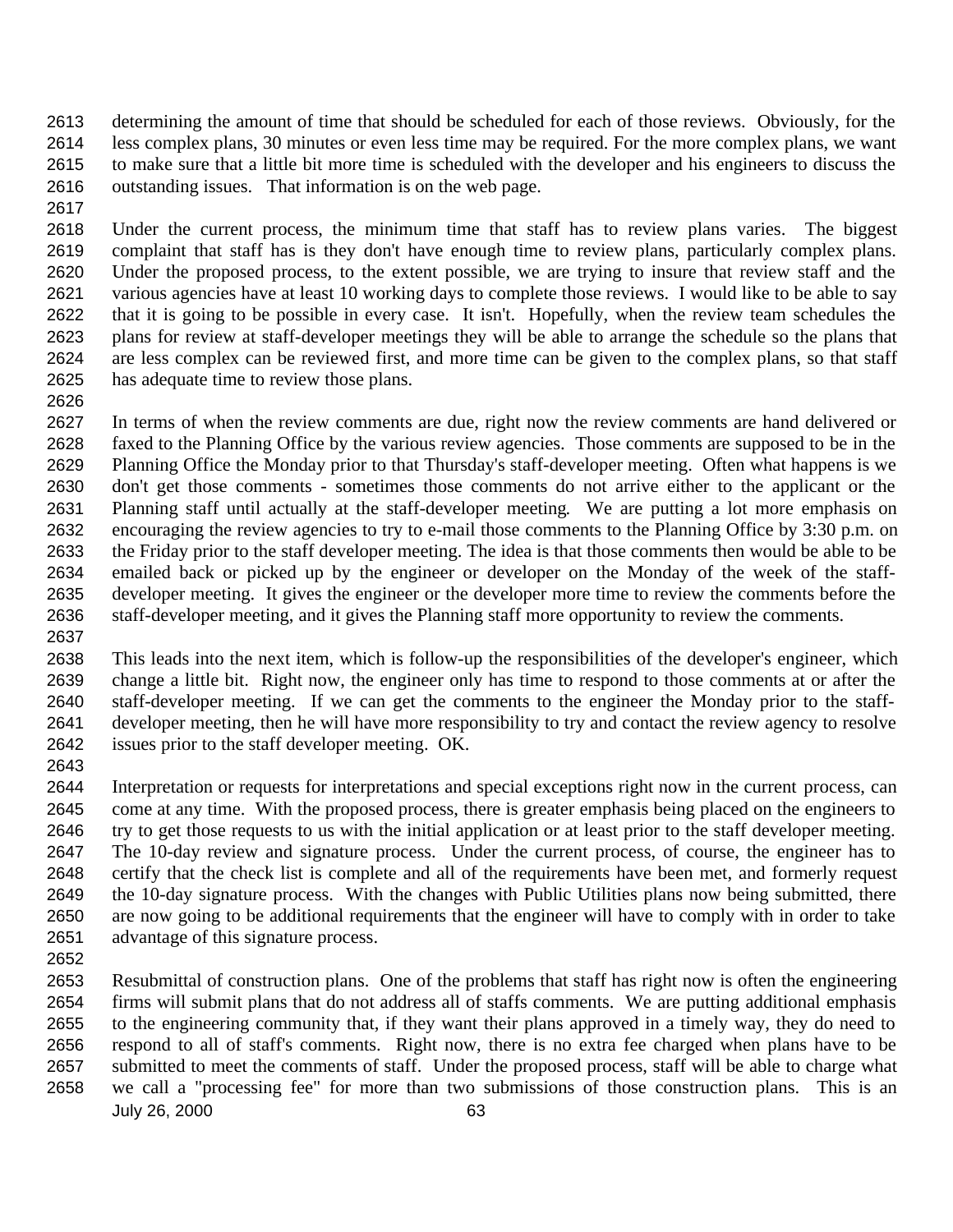incentive, I guess you could call it, for the engineers to make sure that the initial plans that they submit meet all of staff's comments. But, after two submissions, we will essentially charge them an extra fee for reviewing and processing those plans. This is a technique that is used in Chesterfield County and some other locations. The way I look at it, what we are trying to do here is provide a combination of incentives, carrot and sticks we want to do some things to try to expedite the planning process, but also we need to put some sticks in there to encourage the engineers to be as complete as possible when they submit their plans.

 Administrative approval. Right now our experience is that many plans just requiring administrative approvals and submitted on the deadline for Planning Commission approved plans. There is no reason why those administrative plans can't be submitted on other days or other times of the month. Under the new process, we are trying to educate the development community not to wait for the Planning Commission deadline date to submit those plans, but try to get them into the pipeline as early as possible.

2674 Ms. O'Bannon - What are you going to do to encourage that?

 Mr. Marlles - I think part of it, Mrs. O'Bannon, is just making them aware that that deadline for the review of Planning Commission plans does not apply to administrative plans. I think part of it is an education process with the development community. A lot of engineers are just keyed into those deadline dates that we have set for Planning Commission approved plans.

- Mrs. O'Bannon Well, I only asked that because you mentioned the carrot and stick approach, and I just know human nature is to wait until the last minute. I have no suggestions. I just know human nature.
- Mr. Marlles We are certainly open to ideas and if we can find a way of smoothing out that workflow and spreading the plans out over a longer period of time, that puts less stress and pressure on the staff and we think things will work more smoothly. We are certainly open to ideas on how we can encourage the development community not to wait for those Planning Commission deadlines to submit administrative plans.
- 

 Mr. Vanarsdall - Well, you know, when was it? Probably a year and a half ago, we started to saying nine no more than 9,10 and 11 and 12, and word got around after a while. So, that is all that it takes. This was on our agenda. Remember? And so the developer is aware that they had better not wait until 4:30 in the afternoon, because it may not get on the agenda they think it is going to get on, so the word got around, and we don't have much trouble with that anymore. So, this would be the same thing. 

July 26, 2000 64 2697 Mr. Marlles - It could be, Mr. Vanarsdall. I think that the County, is bending over backwards to facilitate plan review, and we have been reluctant to impose those types of limitations or caps on the number of plans we review. We are trying to use the approach of first trying to educate the development community on this issue, but it doesn't mean we can't go back and look at other methods to try to regulate the number of plans that we are getting and when we are getting them. I would like to emphasize that this has certainly been an educational process for me. There are an incredible number of forms and applications and check lists and internal procedures that have to be changed in order to implement this type of change. We do have a copy of the revised draft POD application form. I think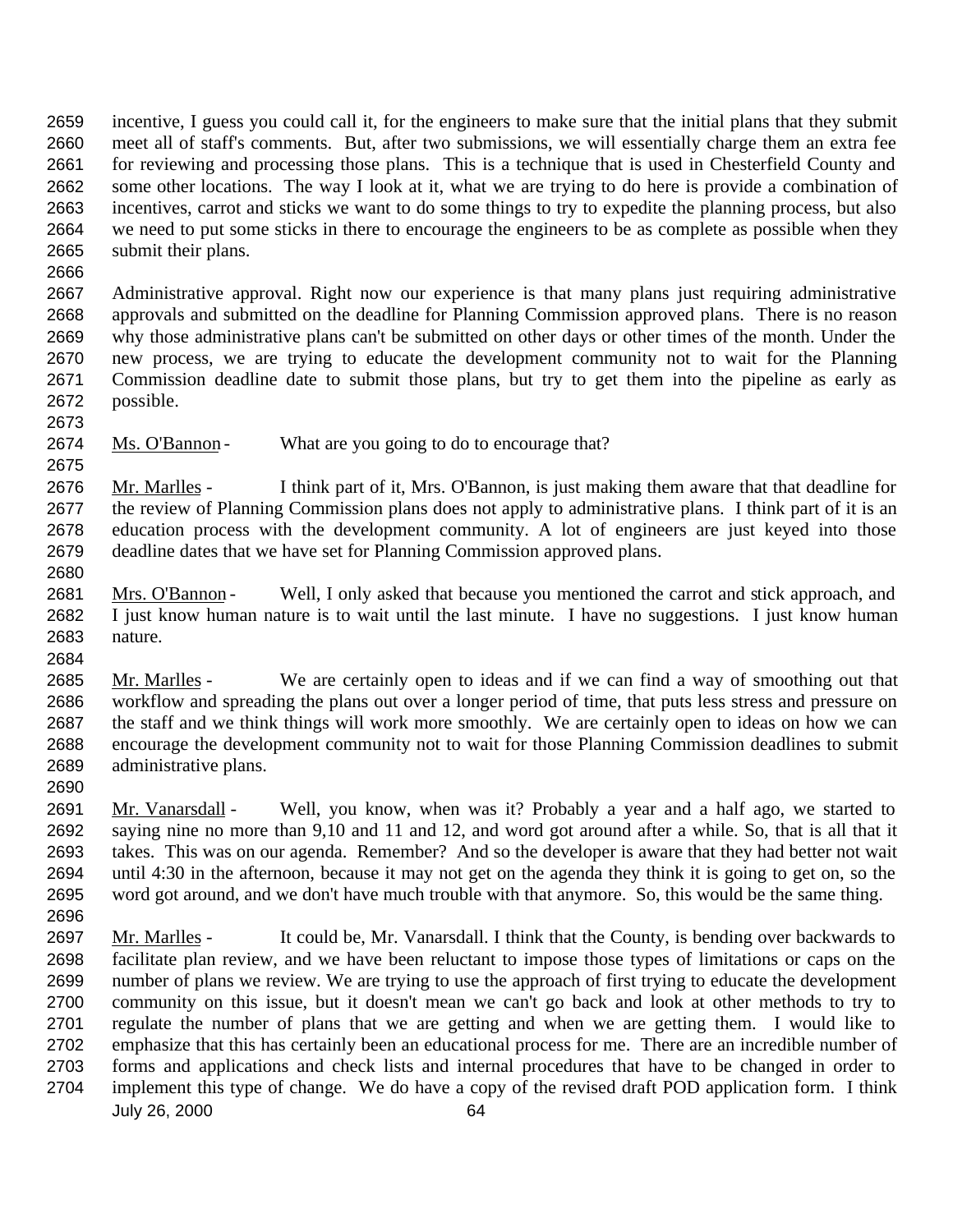that Randy has handed that out to you. I think the form is a big improvement over our current POD application form. One of things that form has done, just for example, is capture information such as e- mail addresses, fax numbers, those types of things, so that we have better and faster ways of communicating with the development community, and with each other. We are encouraging the review agencies to e-mail their comments to the Planning office as opposed to writing memo. We are looking to technology as much as we can to help us expedite the plan review process. But this is just one form of several that have to be revised before this change can be implemented. The check list, of course, has been modified to incorporate the plans and information that Public Utilities will need in order to review their plans.

2715 Mrs. O'Bannon - One of the things it says is that application forms can be downloaded from a new web site. Can they just fill them out on the web? 

2718 Mr. Marlles - This is a new web site that will have copies of various development applications on it, and I think, ultimately, procedures and policies and that type of information. I honestly can't tell you. I know that the application forms will be able to be download. I am not sure that they will be able to be completed and e-mailed, transmitted back to the Planning office at this point, although I think Angela's committee is looking at that as a long-term goal, to be able to file applications electronically. 

2724 Mrs. O'Bannon - I had a meeting yesterday, as a matter of fact, concerning this with the State, you know how things at the State, not just downloading but pulling out things for the State on the internet, and they have been pushing that.

2728 Mr. Marlles - They also require signatures.

2730 Mrs. O'Bannon - Well, there are digital signatures. We don't have the access to this and you can't accept them, because that is the other issue, digital signatures. I am going to be the first one to say that there are issues of someone just filling one out and making it up, and they can get somebody who is not the person submitting it, and you probably need some other paper work, but that is obviously the issue when you get into electronics.

2736 Mr. Marlles - I think the time is really coming, it used to seem like it was going to be years off, but I think that the time is coming when we are going to see plans submitted on disks, or just transferred to us electronically where you will not see paper copies. I mean, they will be submitted and reviewed and approved all electronically. It is certainly coming.

2741 Mrs. O'Bannon - OK. Actually the discussion yesterday with the State had to do with BMPs, water quality control, you know, the percentages needed and the process there, and I was trying to get them to do it on the computer.

 Mr. Marlles - The next steps in terms of this process. Drafts of the proposed process have been distributed to the development community in June. There are several training events coming up for the internal review staff on August 20 and August 21. Training for the development community has been scheduled on August 24 and August 31. One of those sessions is in the evening, so hopefully, engineers and those types that cannot get to the meeting during the day will be able to attend the session at night.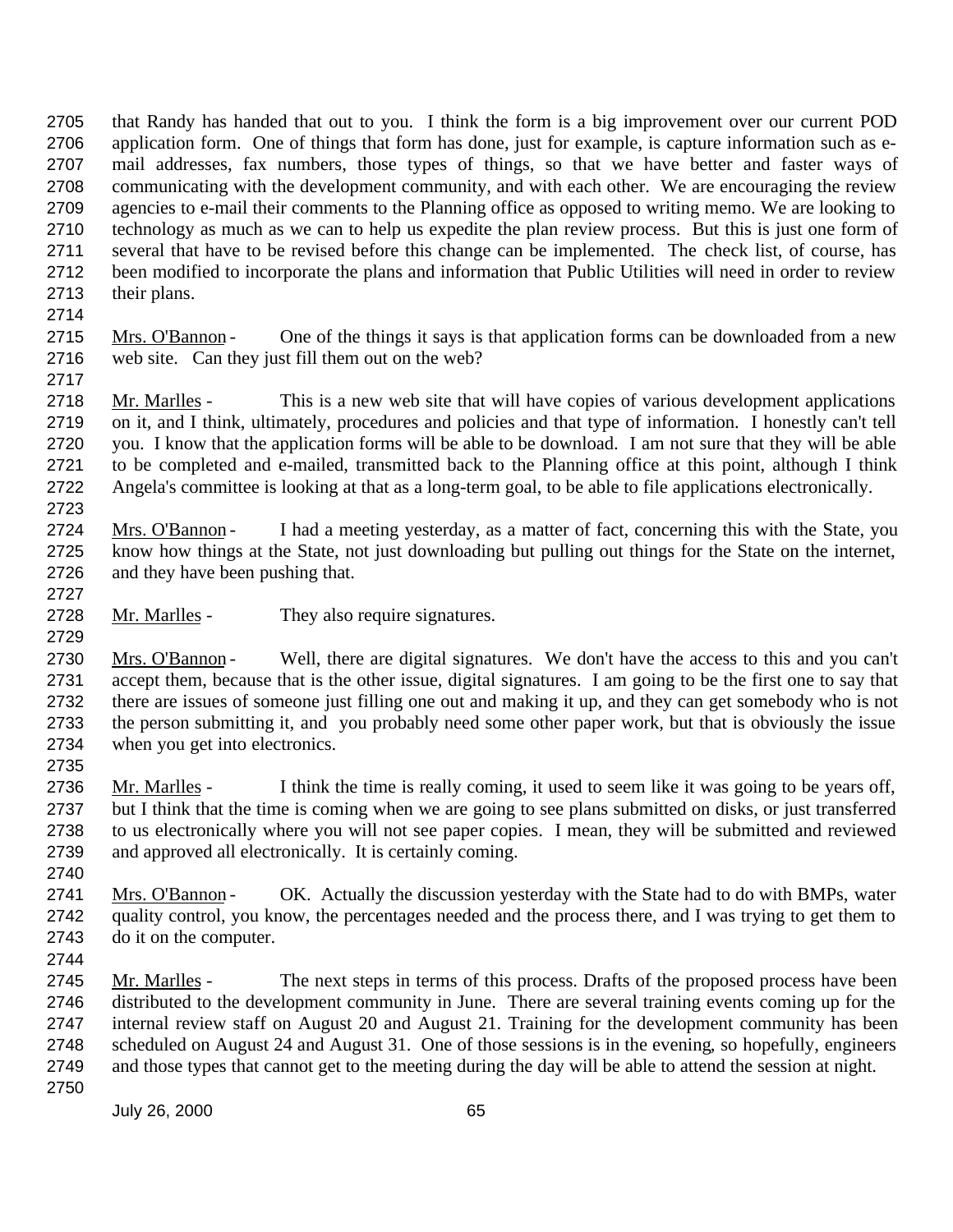Mrs. O'Bannon - Those are carrots, right?

 Mr. Marlles - Right. The first filing deadline that this new application process will be in effect is October 27. That is actually a Planning Commission deadline. Again, this is something that we have been working on for well over a year. I would emphasize I don't think our existing process is broken. I think these new requirements will provide us, both the staff and the Planning Commission, with additional information, particularly on Utilities, that will help both the staff and the Planning Commission better evaluate proposed developments. We will have all of the information up front that we need in order to further evaluate the plan. The only thing I would add is the next step in this process is to look at the subdivision review and approval process. Many of the things that we are talking about here that apply to PODs also apply to the subdivision review and approval processes, as well. That completes my presentation. Any questions from the Commission?

 Mr. Taylor - I have one or two. It is a really impressive effort and being responsive, is there going to be an attendant handbook that is going to be taught at these training sessions? Will there be a text or handbook of how to comply with this system that describes the system and then what is characterized by every one of the categories and what is mean by every one of the check off boxes, as part of the training?

 Mr. Marlles - I am not sure, initially, Mr. Taylor, that we will have a handbook, per se, but I think ultimately what we are working towards is putting together an application package that has some of that type of information included. Ultimately, I would like to see a set of guidelines prepared which include a lot of the information that you just can't put into an ordinance or a code, but it is important for the development community to understand. Initially, we are not going to have all of that type of information available.

2776 Mr. Taylor - My thought would be some kind of a system to explain to the engineers what is in there.

Mr. Marlles - We will be reviewing that as part of the Training Sessions.

 Mr. Taylor - Will the Commissioner's be given the opportunity to attend a Training Session? 

2783 Mr. Marlles - Sure. Yes, sir.

2785 Mr. Taylor - I would like to attend.

2787 Mr. Vanarsdall - All right. Any more questions of John? Thank you, Mr. Marlles. It looks like you are on the right track. I noticed there was not anything on here for Fire. Does anybody have anything else to come before the Commission?

2791 Mr. Marlles - Not that I am aware of. 

 Mr. Vanarsdall - If not, we will adjourn. Mr. Archer made the motion and Mr. Taylor seconded it. Thank you, gentlemen.